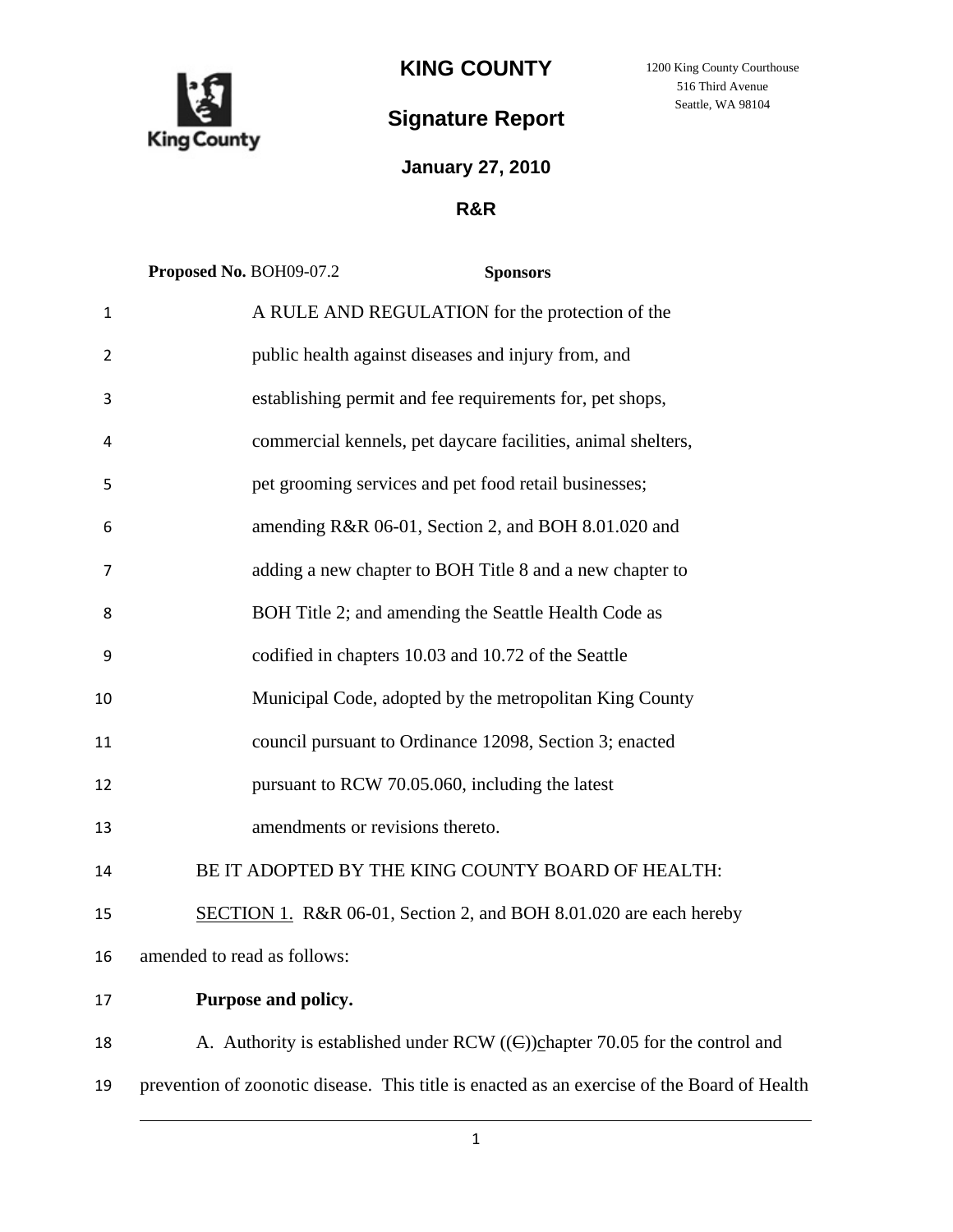| 20 | powers of King County to protect and preserve the public peace, health, safety and            |
|----|-----------------------------------------------------------------------------------------------|
| 21 | welfare. Its provisions shall be liberally construed for the accomplishment of these          |
| 22 | purposes. This title governs the prevention of zoonotic disease and includes rabies           |
| 23 | control ((and)), rodent control and provisions for pet shops, commercial kennels, pet         |
| 24 | daycare facilities, animal shelters, pet grooming services and pet food retail businesses.    |
| 25 | B. ((It is expressly the purpose of this title to provide for and promote the peace,          |
| 26 | health, safety and welfare of the general public, and not)) Nothing in this title is intended |
| 27 | to or shall be construed to create or otherwise establish or designate any particular class   |
| 28 | or group of persons who will or should be especially protected or benefited by the terms      |
| 29 | of this title.                                                                                |
| 30 | C. Nothing contained in this title is intended to be or shall be construed to create          |
| 31 | or form the basis for any liability on the part of King County, or its officers, employees or |
| 32 | agents, for any injury or damage resulting from the failure of any person subject to this     |
| 33 | title to comply with this title, or by reason or in consequence of any act or omission in     |
| 34 | connection with the implementation or enforcement of this title on the part of King           |
| 35 | County by its officers, employees or agents.                                                  |
| 36 | SECTION 2. Sections 3, 4, 5, 6, 7, 8, 9, 10, 11, 12, 13, 14, 15, 16, 17, 18, 19, 20,          |
| 37 | 21, 22, 23, 24, 25, 26, 27, 28, 29, 30, 31, 32, 33, 34, 35, 36, 37, 38, 39, 40 and 41 of this |
| 38 | rule should constitute a new chapter on pet businesses in BOH Title 8.                        |
| 39 | NEW SECTION. SECTION 3. Citation. This chapter may be cited and referred                      |
| 40 | to, and shall be known as, the "King County Board of Health Pet Shop and Pet Food             |
| 41 | Retail Business Regulations."                                                                 |
|    |                                                                                               |

NEW SECTION. SECTION 4. **Purpose and scope of chapter.**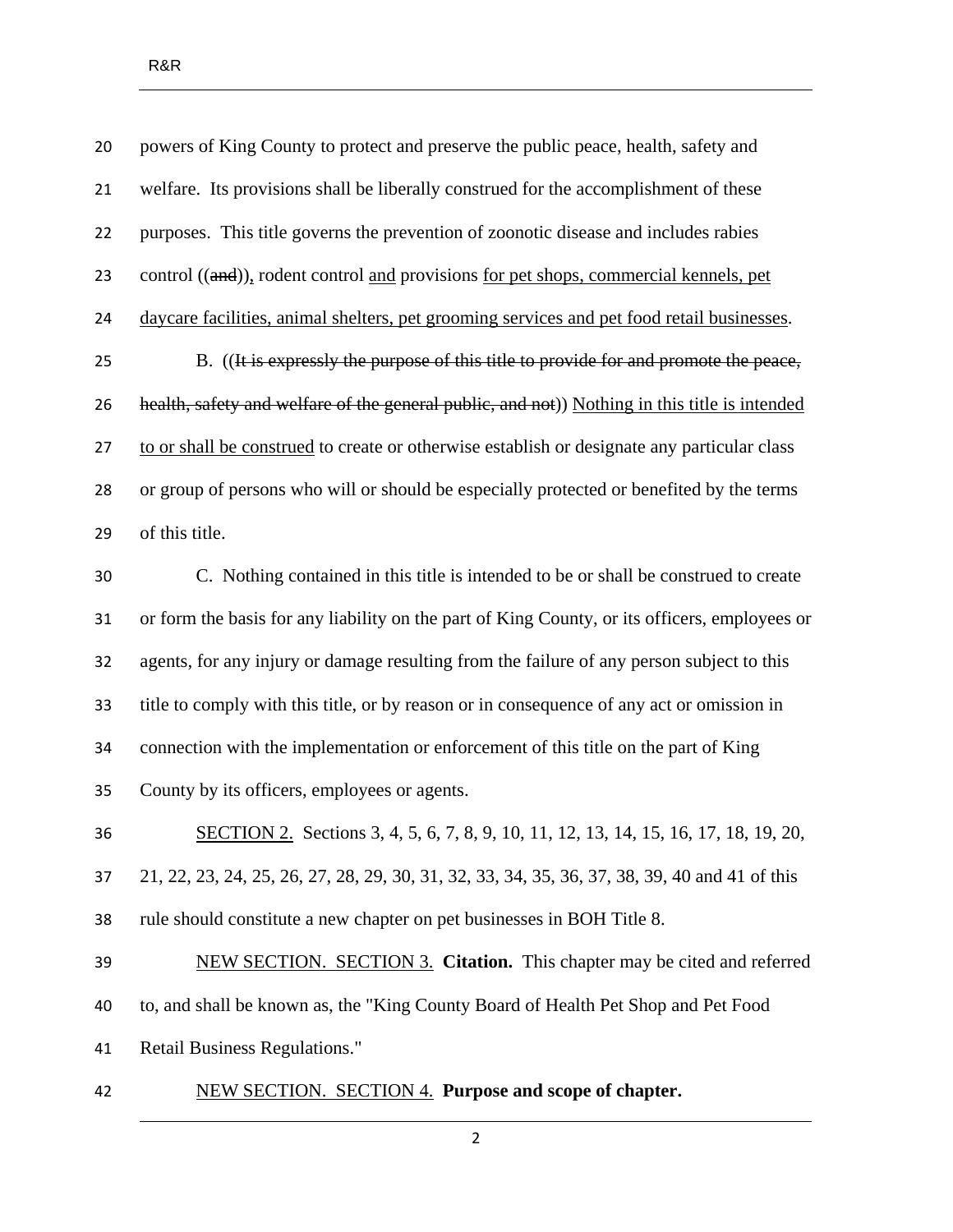| 43 | A. This chapter governs the protection of human health and safety against the             |
|----|-------------------------------------------------------------------------------------------|
| 44 | spread of dangerous, contagious or infectious diseases by animals in pet shops,           |
| 45 | commercial kennels, pet daycare facilities, animal shelters and pet grooming services, or |
| 46 | by pet foods or products sold in pet food retail businesses which may contain harmful     |
| 47 | pathogens or toxins.                                                                      |
| 48 | B. It is the specific intent of this chapter to place the obligation of complying         |
| 49 | with its requirements upon owners and operators of pet shops, commercial kennels, pet     |
| 50 | daycare facilities, animal shelters and pet food retail businesses, and other persons     |
| 51 | designated by this chapter within its scope, and any provision of or term used in this    |

 officers or employees, for whom the implementation or enforcement of this chapter shall be discretionary and not mandatory. NEW SECTION. SECTION 5. **Relationship of chapter to other laws, rules** 

chapter is not intended to impose any duty whatsoever upon King County or any of its

## **and regulations.**

 A. In addition to the control and prevention of zoonotic disease, and in recognition of the public policy of the county to protect animal and human health and safety and prevent cruelty to animal life, it is the intent of this chapter to promote the health, safety and well-being of animals kept, housed or cared for in pet shops, commercial kennels, pet daycare facilities, animal shelters and pet grooming services, and to promote disease prevention standards for pet foods or products sold in pet food retail businesses.

 B. Nothing in this chapter shall affect the obligation of any owner or operator of any pet shop, commercial kennel, pet daycare facility, animal shelter, pet grooming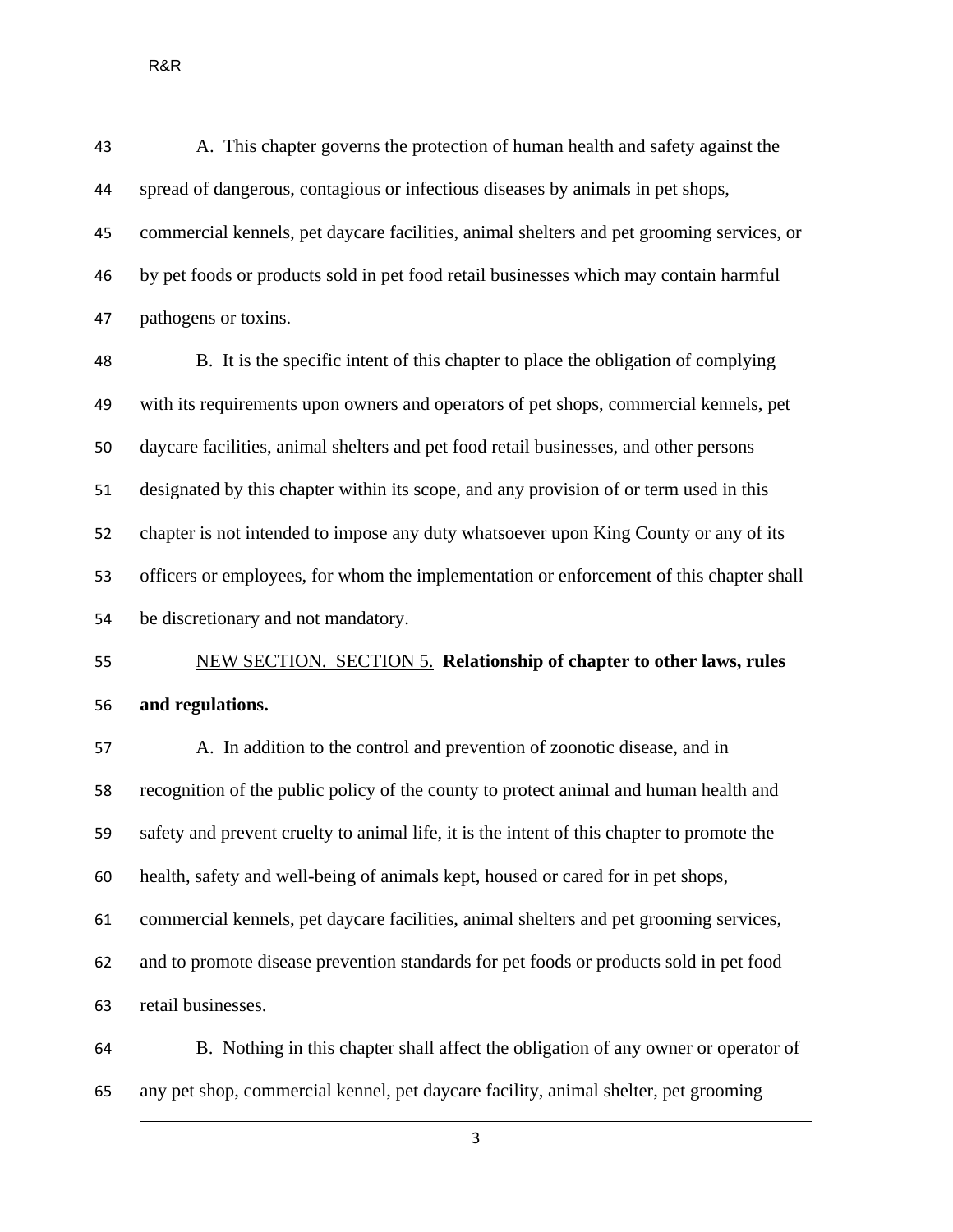service or pet food retail business, or the owner or keeper of any pet animal, to comply with other applicable laws, rules and regulations, including, but not limited to, those governing animal care and control, building, zoning or environmental standards. NEW SECTION. SECTION 6. **Definitions.** The definitions in this section apply throughout this chapter unless the context clearly requires otherwise: A. "Animal" means any living creature except *Homo sapiens*, insects and worms. B. "Animal shelter" means a facility used to house or contain and offer or distribute for adoption as pets any stray, homeless, abandoned or unwanted animals other than livestock and that is owned, operated or maintained by a public body, an established humane society, animal welfare society, society for the prevention of cruelty to animals or other nonprofit organization, or by a person or persons devoted to the welfare, protection and humane treatment of animals. "Animal shelter" includes "satellite pet adoption facility," but does not include pet adoption services performed at an animal shelter or satellite pet adoption facility not more than a total of twenty-one days per calendar year. C. "Aquarium" means any establishment, store or department of any store that acquires, through purchase, consignment, donation, importation or breeding any combination of live fish, corals, aquatic amphibians or invertebrates, but no other types of

 pets, and sells or offers to sell, adopt or trade the live animals to the public or retail outlets.

 D. "Aquarium stock" means live fish, live corals, aquatic amphibians and aquatic invertebrates.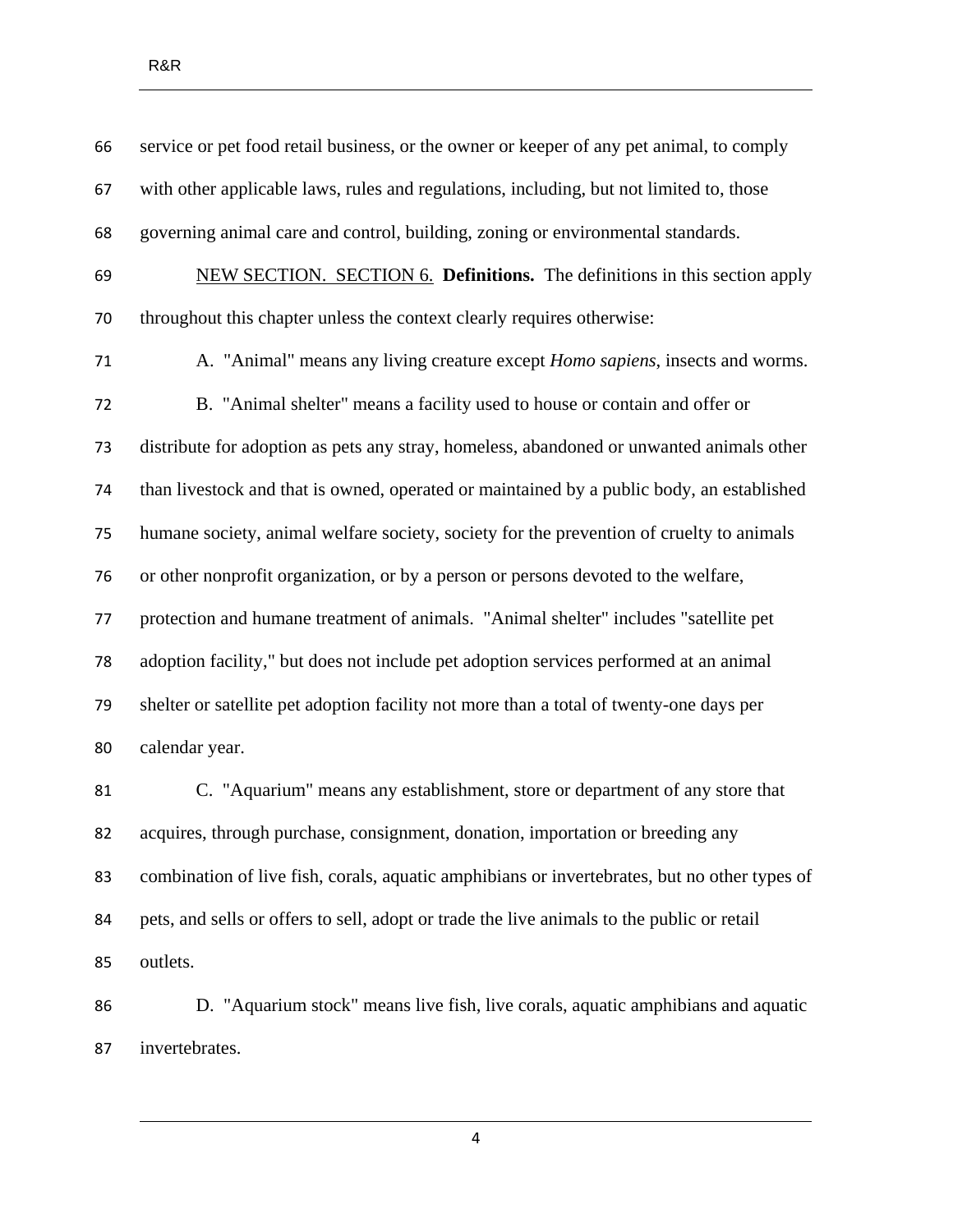E. "Board" means the provision of shelter and food to pet animals by an entity other than the pet's owner and at a location separate from the owner's residence.

 F. "Carapace" means a hard bony outer covering, such as the fused dorsal plates or shell of a turtle.

 G. "Commercial kennel" means any establishment or facility where four or more dogs or cats are kept for commercial purposes including, but not limited to, board, propagation and training. Commercial kennels include, but are not limited to, dog or cat boarding facilities, training facilities where dogs or cats are boarded during the course of training, catteries and dog or cat breeding or importation businesses. Commercial kennels do not include pet shops, pet daycare facilities, animal shelters, pet grooming services or veterinary hospitals or clinics where animals are kept for surgical or medical treatment under the supervision of a licensed veterinarian.

 H. "Establishment" or "facility" means those portions of any building, yard, pen or other area at a single location in which any animals are kept or transported for the purpose of adoption, breeding, boarding, day care, grooming, selling, sheltering, trading or otherwise handling animals, or in which a pet food retail business is located.

 I. "Livestock" means farm animals raised for food or fiber production or kept for recreational purposes, including, but not limited to, horses, donkeys, mules, cattle, sheep, llamas, alpacas, goats and swine, but excluding birds, Vietnamese, Chinese or Asian pot-bellied pigs and miniature breeds of livestock kept primarily as pets.

 J. "Mobile grooming unit" means any mobile vehicle used as a pet grooming service.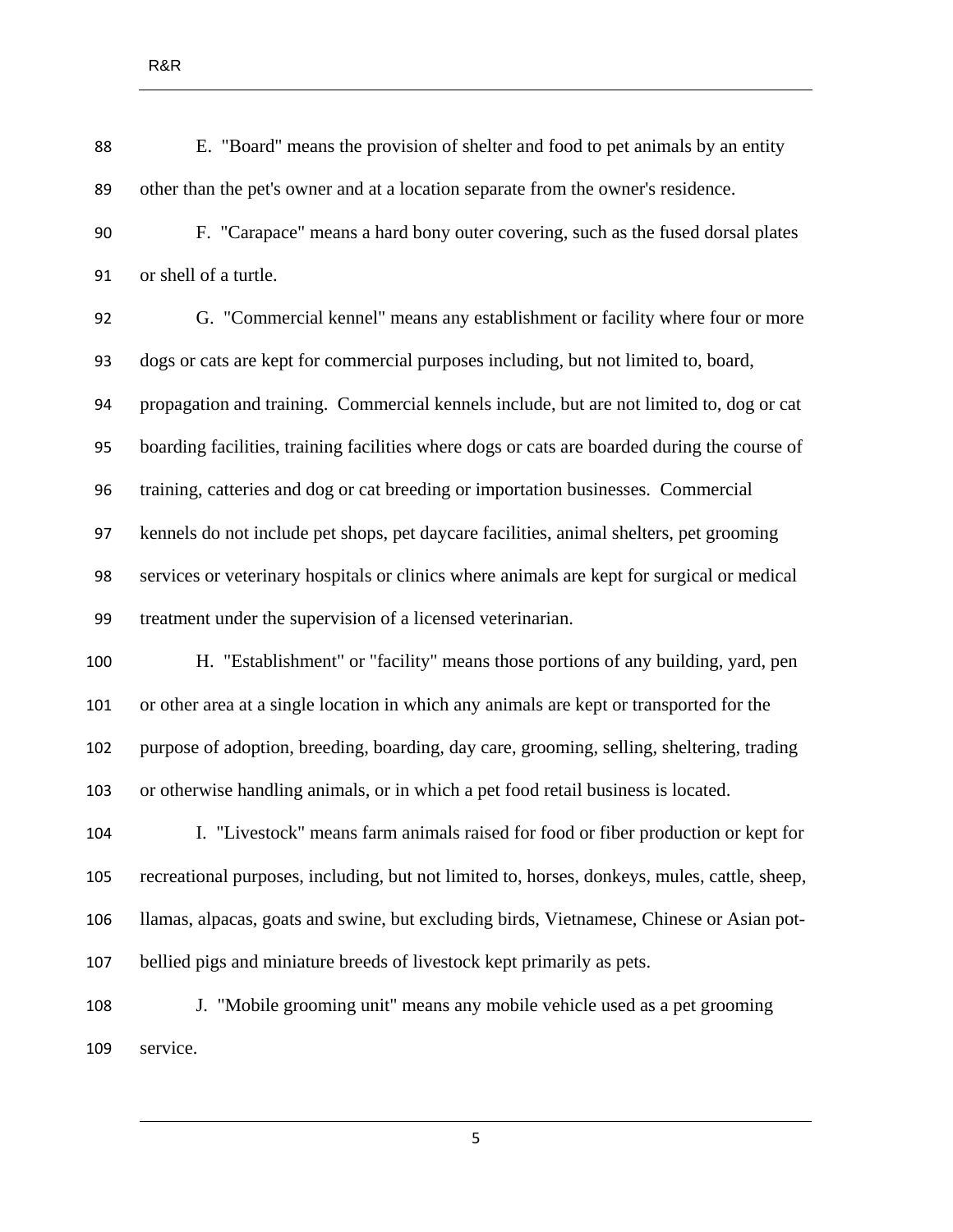| K. "Owner" or "operator" means a person either owning or otherwise responsible                |
|-----------------------------------------------------------------------------------------------|
| for the operation of a pet shop, commercial kennel, pet daycare facility, animal shelter,     |
| pet grooming service or pet food retail business and, as applicable, the care and welfare     |
| of the animals present.                                                                       |
| L. "Pet" means a nonlivestock animal kept by a private individual for pleasure or             |
| companionship.                                                                                |
| M. "Pet daycare facility" means any commercial facility where four or more dogs               |
| or other pet animals are left by their owners for periods of supervised social interaction in |
| play groups with other animals of the same species for the majority of the time the pets      |
| are at the facility during the hours the facility is open to the public.                      |
| N. "Pet food retail business" means a retail establishment selling any of the                 |
| following for consumption by pets:                                                            |
| 1. Foods or treats requiring refrigeration or freezing to prevent spoilage; or                |
| 2. Uncooked or partially cooked animal derived pet foods or treats not requiring              |
| refrigeration or freezing. For the purpose of this chapter, "partially cooked animal          |
| derived pet foods or treats" are those that are cured, dried, dehydrated or smoked and        |
| include but are not limited to pig ears, beef hooves, dried tendons, smoked bones, chicken    |
| or salmon jerky, and freeze dried seafood, meat or animal organs.                             |
| O. "Pet grooming service" means any place, establishment or mobile unit, public               |
| or private, where pet animals are bathed, clipped or combed for the purpose of enhancing      |
| their aesthetic value or health, or both, and for which a fee is charged. "Pet grooming       |
| service" includes any self service dog washing business where customers wash their own        |
| pets, but does not include incidental bathing or combing of pets as part of regular animal    |
|                                                                                               |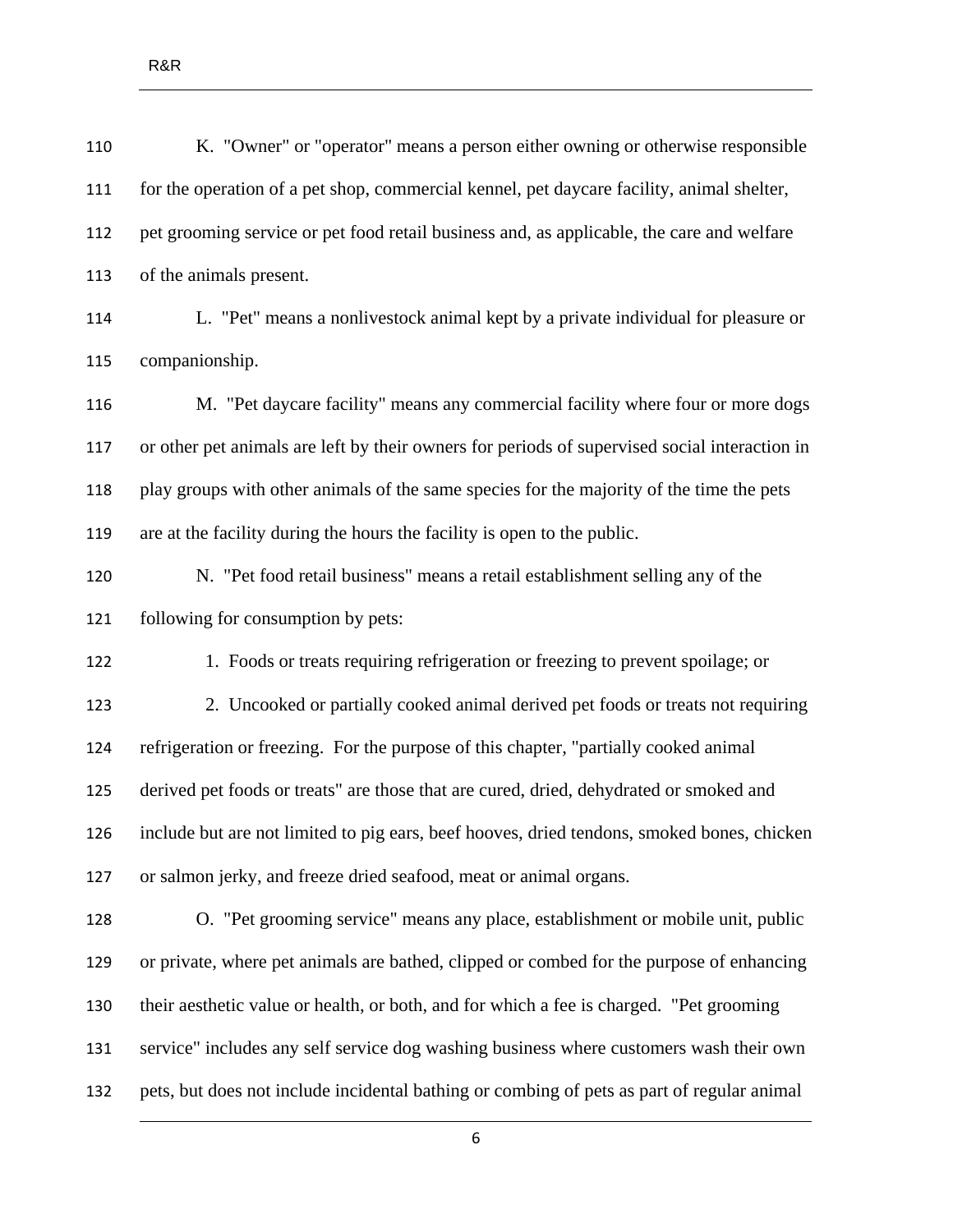| 133 | care performed at a pet shop, commercial kennel, pet daycare facility or animal shelter, or   |
|-----|-----------------------------------------------------------------------------------------------|
| 134 | performed on an infrequent and nonprofit basis for hobby or recreational purposes.            |
| 135 | P.1. "Pet shop" means any establishment, store or department of any store that                |
| 136 | acquires, through purchase, consignment, donation, importation or breeding, live animals      |
| 137 | including birds, reptiles, amphibians, fish or poultry, but excluding livestock, and sells or |
| 138 | offers to sell, adopt or trade the live animals to the public or to retail outlets.           |
| 139 | 2. "Pet shop" does not include the hobby breeding of animals at or adjoining a                |
| 140 | private residence, animal shelters; livestock auctions; and farm and ranch feed stores that   |
| 141 | sell baby poultry to commercial operations.                                                   |
| 142 | Q. "Poultry" means all domesticated fowl and all game birds which are held in                 |
| 143 | captivity.                                                                                    |
| 144 | R. "Psittacine bird" means all birds commonly known as parrots, macaws,                       |
| 145 | cockatoos, cockatiels, lovebirds, parakeets and all other birds of the order psittaciformes.  |
| 146 | S. "Satellite pet adoption facility" means a fixed location within a separately               |
| 147 | permitted pet shop, commercial kennel, pet daycare facility, pet grooming service or pet      |
| 148 | food retail business where an animal shelter, its staff or volunteers house, care for and     |
| 149 | regularly offer pets for adoption from the fixed location.                                    |
| 150 | T. "Water resistant" means that which repels water. The following materials and               |
| 151 | substances shall be considered water resistant: painted or sealed wood surfaces, sealed       |
| 152 | concrete, sealed concrete blocks, stainless steel, vinyl flooring, glass, treated or sealed   |
| 153 | paneling, fiberglass, tile, tile blocks and other materials approved by the director on a     |
| 154 | case by case basis after finding that the material is water resistant.                        |
|     |                                                                                               |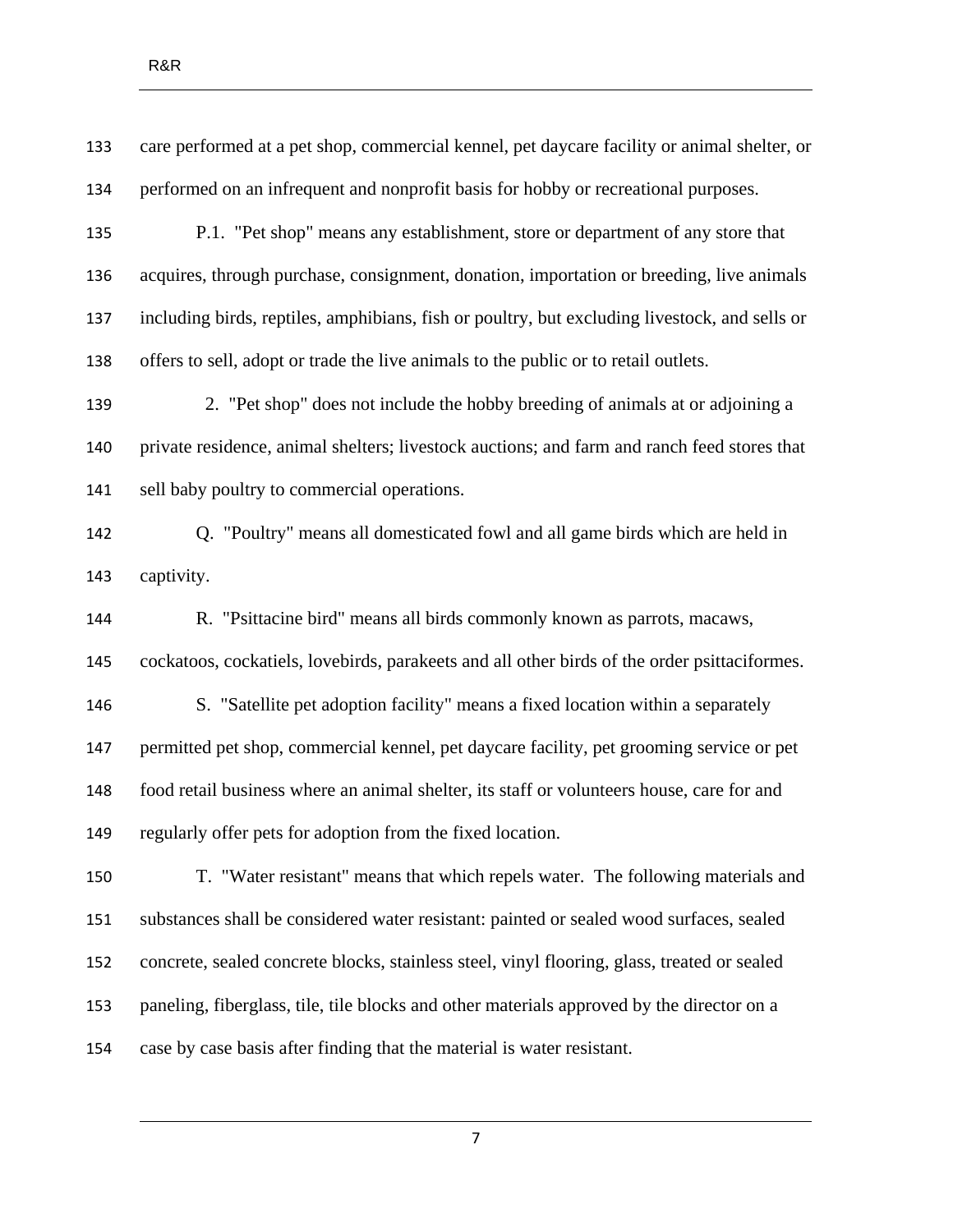| 155 | NEW SECTION. SECTION 7. Overnight boarding. Overnight boarding is                          |
|-----|--------------------------------------------------------------------------------------------|
| 156 | permitted at commercial kennels, pet daycare facilities and animal shelters. Overnight     |
| 157 | boarding is not permitted at pet grooming services or pet shops unless the owner or        |
| 158 | operator obtains a separate commercial kennel, pet daycare facility or animal shelter      |
| 159 | permit for the facility.                                                                   |
| 160 | <b>NEW SECTION. SECTION 8. Pet shop, commercial kennel, pet daycare</b>                    |
| 161 | facility, animal shelter and pet grooming service infection control plan                   |
| 162 | requirements.                                                                              |
| 163 | A. The owner or operator of a pet shop, commercial kennel, pet daycare facility,           |
| 164 | animal shelter or pet grooming service shall develop and maintain a written basic          |
| 165 | infection control plan, subject to review and approval by the director, specifying: the    |
| 166 | schedule for cleaning and disinfection of cages, surfaces and equipment; proper methods    |
| 167 | for handling and disposal of soiled animal bedding, litter and wastes; disinfectants to be |
| 168 | used; and personal protective measures, including, but not limited to, gloves and          |
| 169 | handwashing, to be used by employees. The owner or operator shall ensure the plan          |
| 170 | identifies a licensed veterinarian or veterinary practice that is routinely consulted or   |
| 171 | available for consultation on animal health, disease prevention, immunization and          |
| 172 | parasite control and includes contact information for the director's duly authorized       |
| 173 | representatives.                                                                           |
| 174 | B. The pet shop, commercial kennel, pet daycare facility, animal shelter or pet            |
| 175 | grooming service owner or operator shall maintain the basic infection control plan on the  |
| 176 | premises and make the plan available to the director for examination upon request.         |
|     |                                                                                            |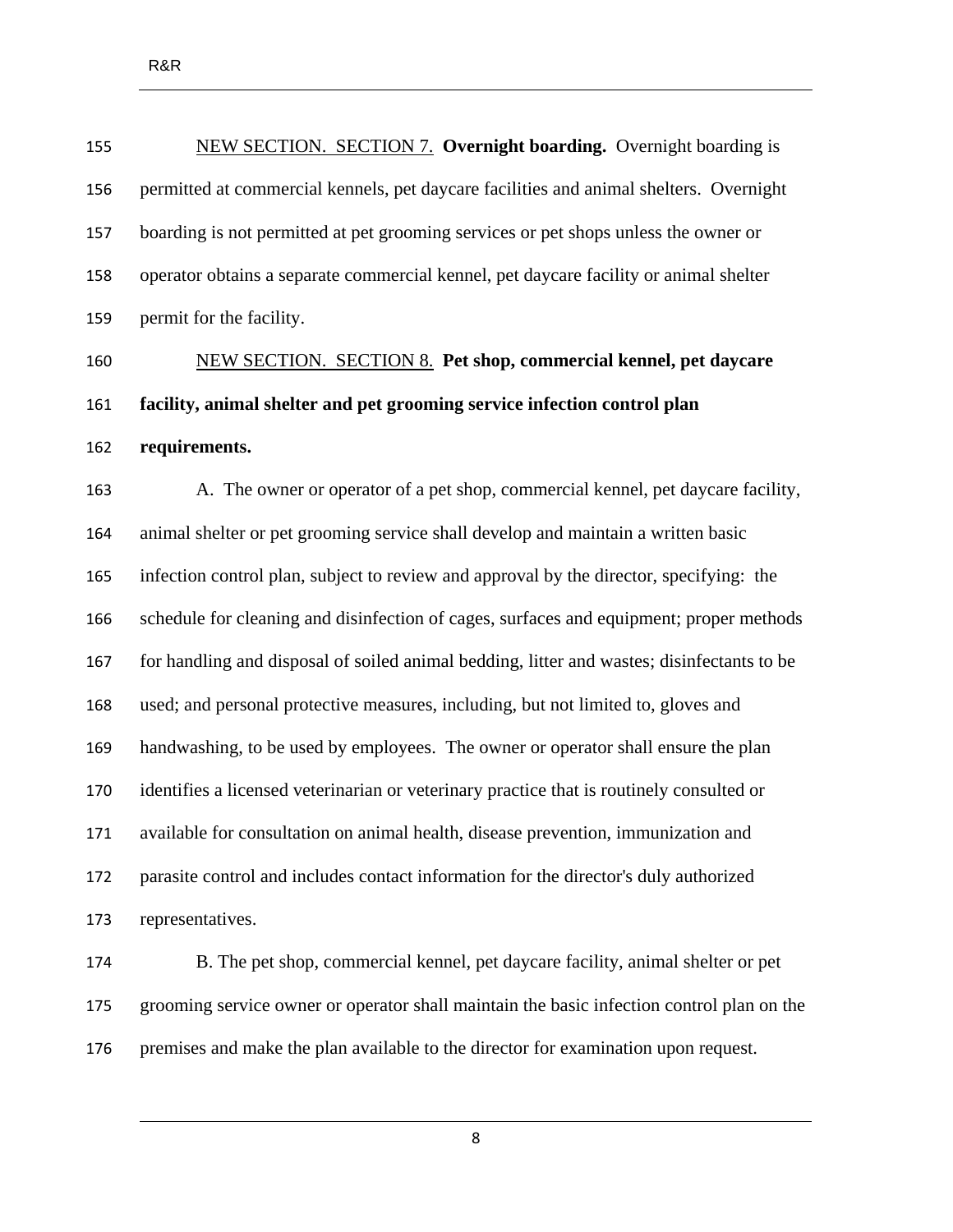- C. The director is authorized to provide assistance to the pet shop owner or operator in developing the basic infection control plan. For example, the director may provide the owner or operator a model or sample plan free of charge. NEW SECTION. SECTION 9. **Pet shop facility construction and equipment standards.** A pet shop owner or operator shall: A. Ensure that buildings are of adequate structure, maintained in good repair and secured in order to protect animals from injury or escape and restrict the unauthorized
- entry of animals from outside;
- B. Construct all floors and walls of readily cleanable and water resistant material in rooms, pens and cages used to retain animals and in areas where animals are handled, bathed or treated, and maintain all such rooms, pens, cages and areas in good repair;
- C. Maintain hot and cold running water conveniently available at all times, and provide a sink or tub of sufficient size for washing of equipment and utensils used in the pet shop, including washing and sanitizing of dishes, bowls and other food and water containers and utensils used for feeding of animals;
- D. Provide toilet and handwashing facilities with hot and cold running water; E. Ensure that food and water containers and utensils used for mixing of food and feeding of animals are constructed of metal or other water impervious material that is readily cleanable and kept in good condition;
	-
- F. Provide and maintain refrigeration at forty-one degrees Fahrenheit or lower for the protection of perishable foods;
- G. Store and prepare separately from pet food and pet medications any
- medications, food and beverages intended for human consumption;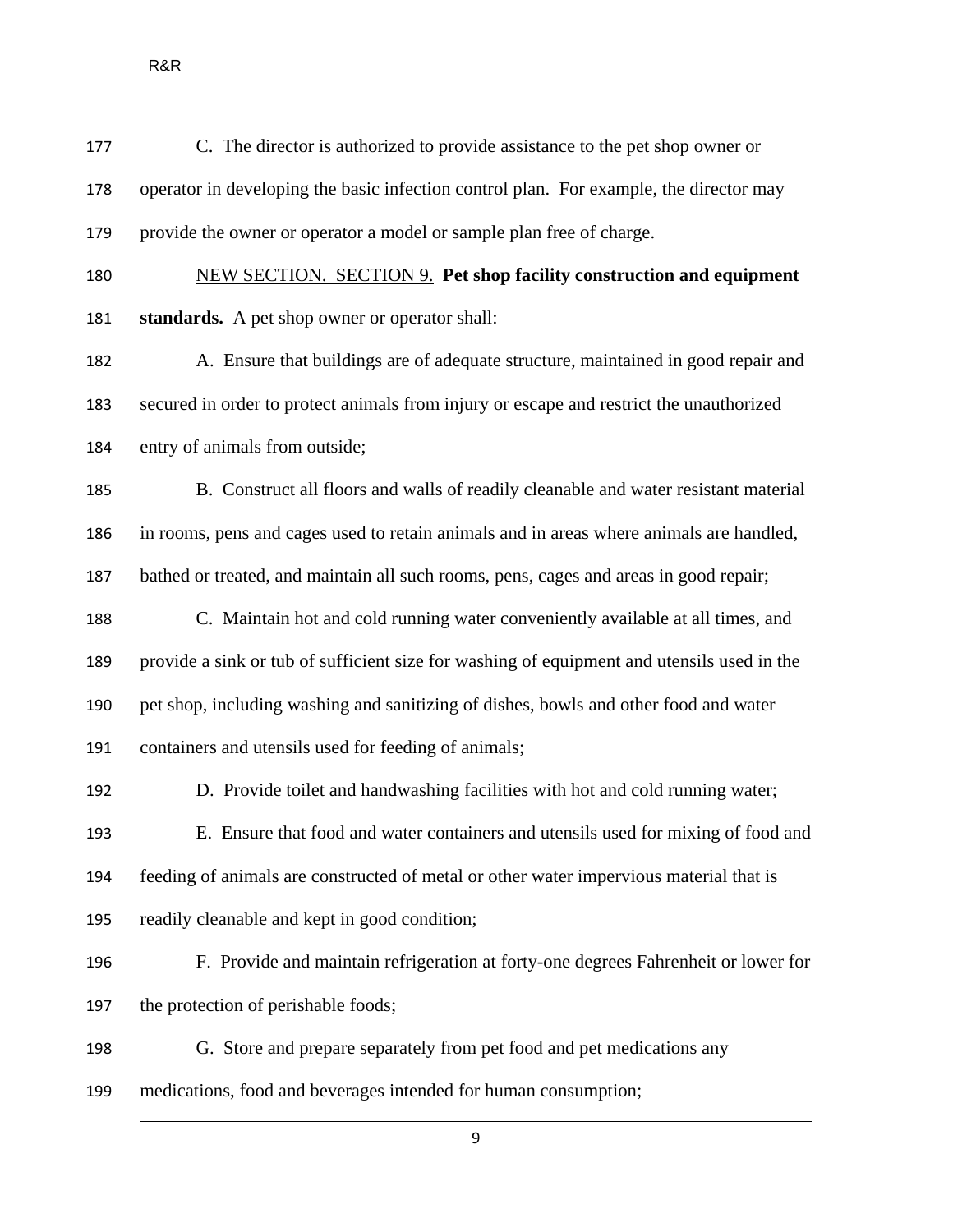| 200 | H. Store cleaning products and disinfectants securely in areas inaccessible to             |
|-----|--------------------------------------------------------------------------------------------|
| 201 | animals kept at the facility;                                                              |
| 202 | I. Provide an adequately ventilated isolation area physically separated from the           |
| 203 | rest of the animals for segregation of pets that become sick, are injured or are suspected |
| 204 | of having a contagious disease; and                                                        |
| 205 | J. Dispose of excreta, dead animals, soiled litter, bedding, waste water and other         |
| 206 | materials by sanitary means.                                                               |
| 207 | NEW SECTION. NEW SECTION 10. Pet shop primary animal enclosure                             |
| 208 | requirements. The pet shop owner or operator shall, for primary animal enclosures          |
| 209 | including cages, pens, runs, tanks and habitats:                                           |
| 210 | A. Provide and maintain primary enclosures of sufficient size to allow each pet            |
| 211 | animal to turn around, exercise normal postural movements, experience or avoid             |
| 212 | socialization with cage mates, and avoid overcrowding;                                     |
| 213 | B. Maintain primary animal enclosures in good condition and repair to protect              |
| 214 | animals from injury, to contain them, to prevent entry of predators and to allow animals   |
| 215 | to stay clean and dry, except for aquatic species;                                         |
| 216 | C. Ensure that primary animal enclosures are constructed of materials that are             |
| 217 | water resistant and can be readily cleaned and disinfected;                                |
| 218 | D. 1. If wire or slatted flooring is used:                                                 |
| 219 | a. ensure that it is constructed to prevent injury to animals' feet and legs;              |
| 220 | b. use wire mesh or slats of adequate gauge or size to prevent sagging under               |
| 221 | the animals' weight and small enough to prevent the animals' feet from passing through;    |
| 222 | and                                                                                        |
|     |                                                                                            |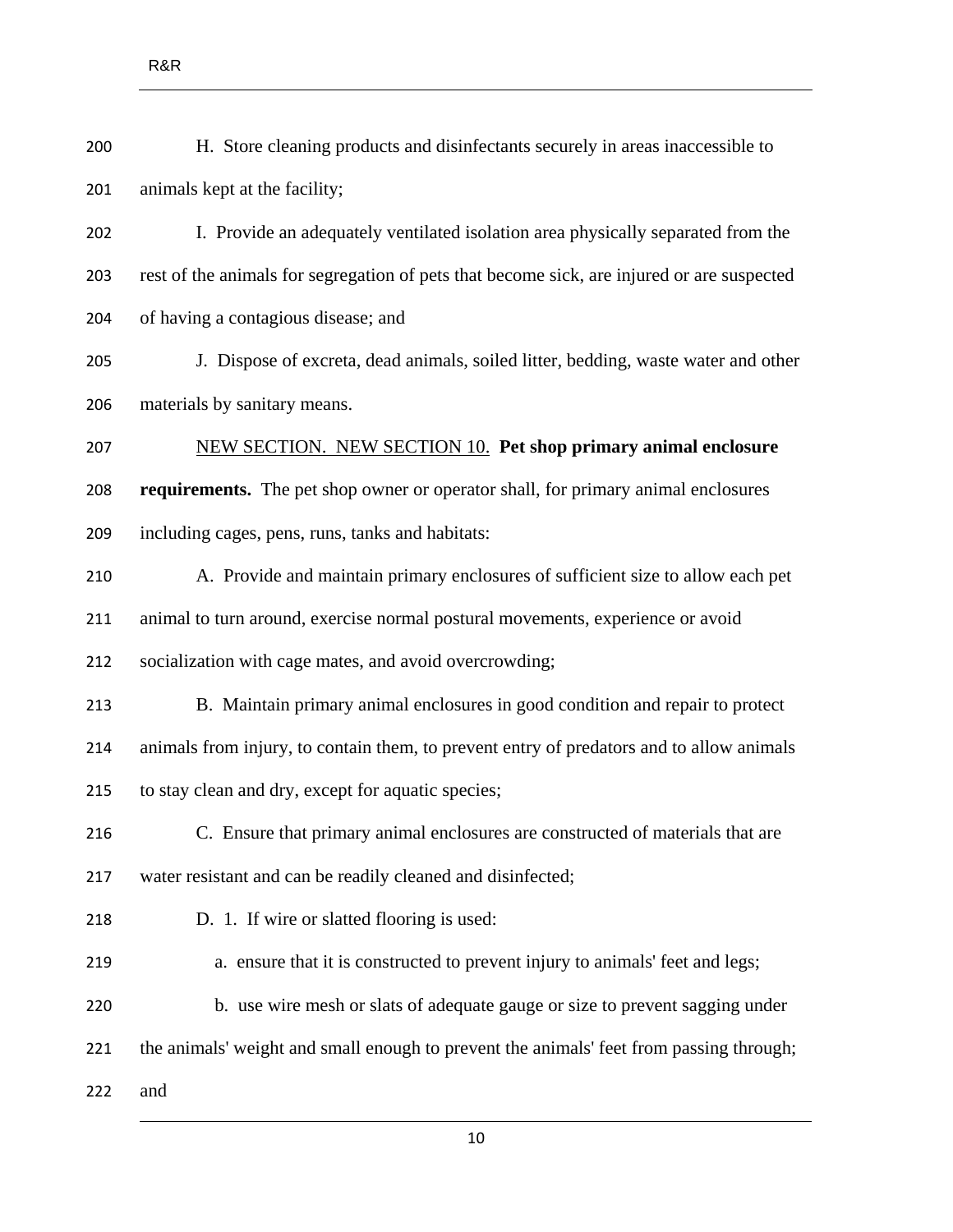| 223 | c. ensure that the floor or other surface under wire bottom cages where animal         |
|-----|----------------------------------------------------------------------------------------|
| 224 | wastes fall are made of a water resistant material that can be readily cleaned and     |
| 225 | disinfected; and                                                                       |
| 226 | 2. If the primary flooring is wire mesh or a slatted material, provide solid resting   |
| 227 | surfaces according to the needs of the species;                                        |
| 228 | E. Maintain primary animal enclosures in a clean and sanitary condition; and           |
| 229 | F. Cedar shavings may not be used for bedding or litter material for rodents,          |
| 230 | rabbits, chinchillas, ferrets or reptiles.                                             |
| 231 | NEW SECTION. SECTION 11. Pet shop sanitation standards. The pet shop                   |
| 232 | owner or operator shall, for sanitation purposes:                                      |
| 233 | A. Maintain all areas where equipment, supplies and food for animals are stored        |
| 234 | in a clean and sanitary condition and free from insects and rodents;                   |
| 235 | B. Store equipment on the premises in a sanitary and orderly manner;                   |
| 236 | C. Maintain in a clean and sanitary condition and routinely disinfect all cages,       |
| 237 | pens, runs, tanks, habitats and other animal housing in accordance with the pet shop's |
| 238 | infection control plan; and                                                            |
| 239 | D. In order to avoid creating aerosols or airborne dust that can spread pathogens,     |
| 240 | not use shop vacuums or vacuum cleaners to remove bedding and debris from animal,      |
| 241 | reptile or bird cages.                                                                 |
| 242 | <b>NEW SECTION. SECTION 12. Pet shop animal health, care and disease</b>               |
| 243 | <b>prevention standards.</b> The pet shop owner or operator shall, for animal care and |
| 244 | feeding:                                                                               |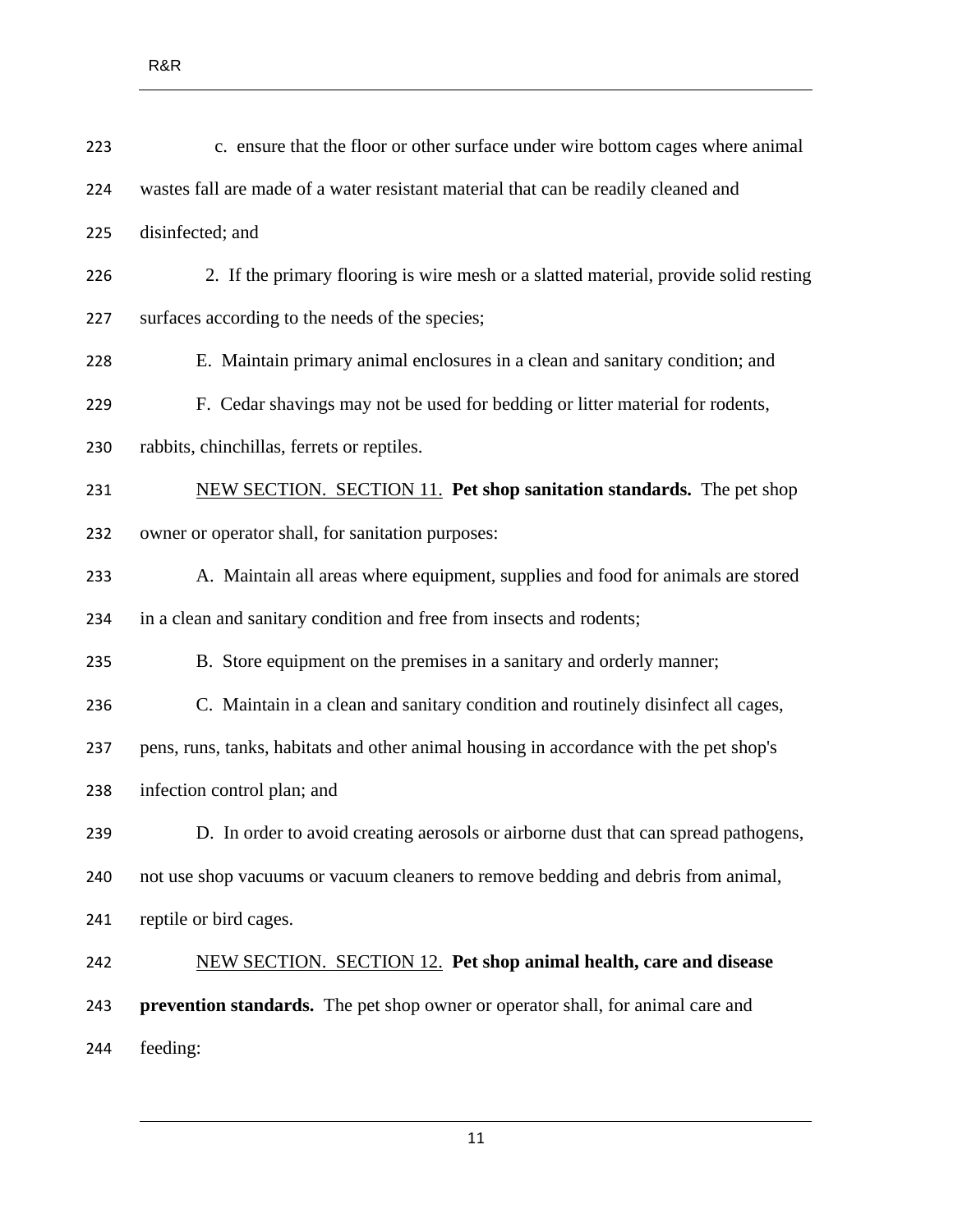- A. Provide proper food and potable water to the animals, according to the needs of the species;
- B. Remove from display and sale animals with potentially infectious disease or significant injury, and isolate them from animals appearing healthy and normal, keep potentially infectious animals in isolation quarters with adequate ventilation and care to keep from exposing customers or other animals at the establishment;

 C. Not knowingly sell or otherwise transfer a potentially infectious or injured animal or an animal with signs of external parasites without notifying the person acquiring the animal of the illness, injury or condition of the animal;

 D. Not offer for sale, trade or adoption any juvenile or adult dog, cat or ferret that has not received all required immunizations or that has not been treated for internal and external parasites in accordance with the recommendations of the pet shop's consulting veterinarian;

 E. At all times that any pet shop is open to the public, ensure a person in charge is present at the establishment and responsible for the pets held for sale or display. The person in charge, or other employee under the supervision of the person in charge, shall feed, water and perform cleaning in accordance with the basic infection control plan for the facility, or as may be required by the director; and

 F. Physically separate animals on the premises of the pet shop for the purposes of boarding, grooming, daycare or animal shelter from all sick animals and animals offered for sale.

 NEW SECTION. SECTION 13. **Pet information at time of purchase - general.** The pet shop owner or operator shall make available to each retail pet purchaser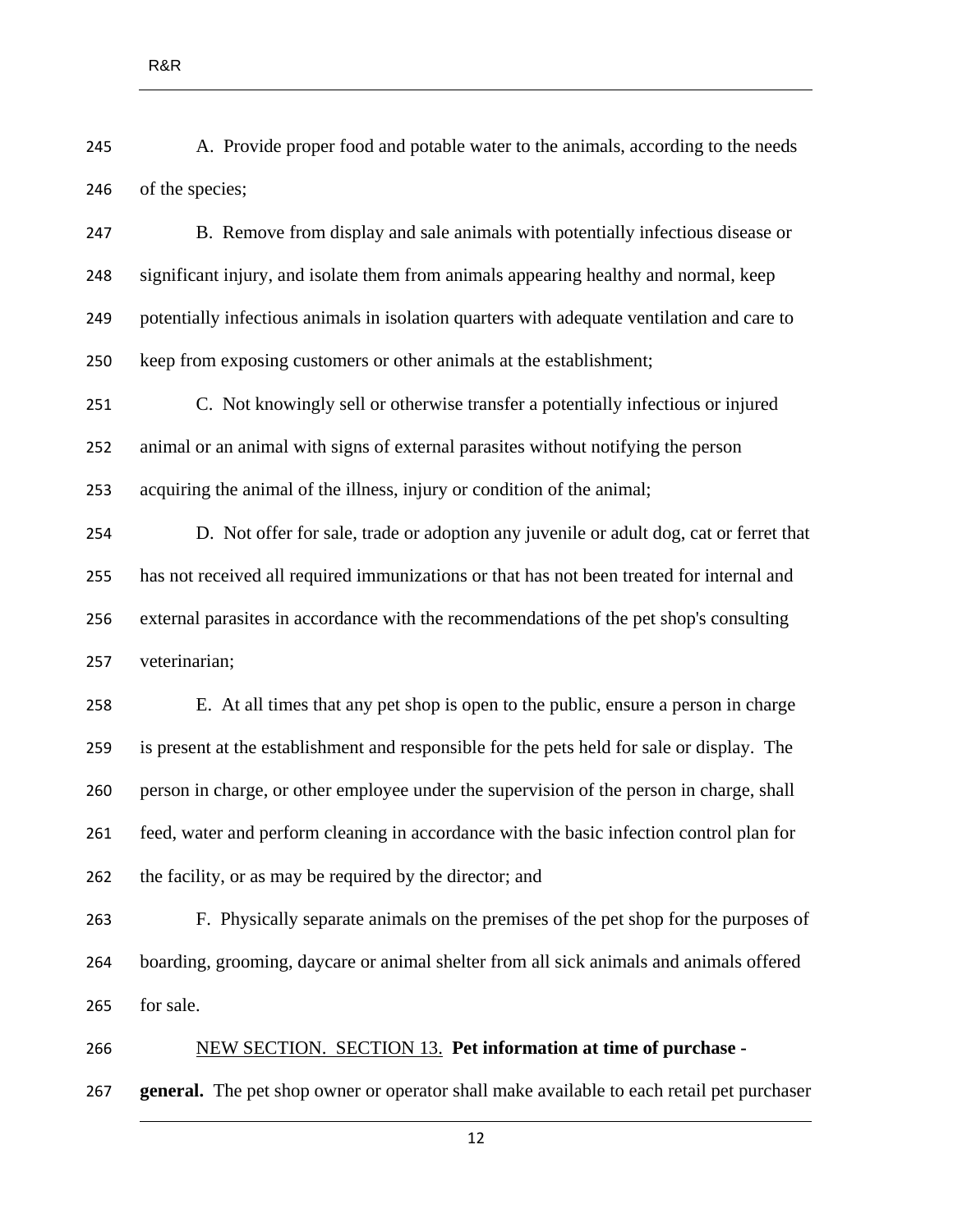| 268 | or adopter, other than purchasers of fish, live aquarium stock or of rodents intended as   |
|-----|--------------------------------------------------------------------------------------------|
| 269 | food for other animals, a written hard copy or web-based basic information about           |
| 270 | prevention of diseases that may be communicable from the purchased or adopted animal       |
| 271 | to humans. The information may be developed by the pet shop owner or operator, or          |
| 272 | provided free of charge by the director. Any information developed by the owner or         |
| 273 | operator in charge shall be subject to review and approval by the director. Any hard copy  |
| 274 | information provided to pet purchasers or adopters shall be free of charge.                |
| 275 | <b>NEW SECTION. SECTION 14. Salmonella - Measures to prevent human</b>                     |
| 276 | disease acquired from reptiles and amphibians.                                             |
| 277 | A. The owner or operator of any pet shop offering reptiles or amphibians for sale          |
| 278 | shall post a clearly visible sign, in the area of the shop displaying these animals,       |
| 279 | containing information about the risk to humans of contracting Salmonella bacterial        |
| 280 | infections from reptiles and amphibians and a statement advising that these animals are    |
| 281 | unsuitable as pets in households with children under the age of five years, or             |
| 282 | immunocompromised persons, in accordance with the recommendations of the federal           |
| 283 | Centers for Disease Control and Prevention as set forth by the National Center for         |
| 284 | Infectious Disease's Pet-Scription series, as amended. The director is authorized to       |
| 285 | establish reasonable guidelines for the size, location and contents of the sign consistent |
| 286 | with this section. The pet shop owner or operator may obtain a sign free of charge from    |
| 287 | the director, or use a sign approved by the director as meeting the requirements of this   |
| 288 | section.                                                                                   |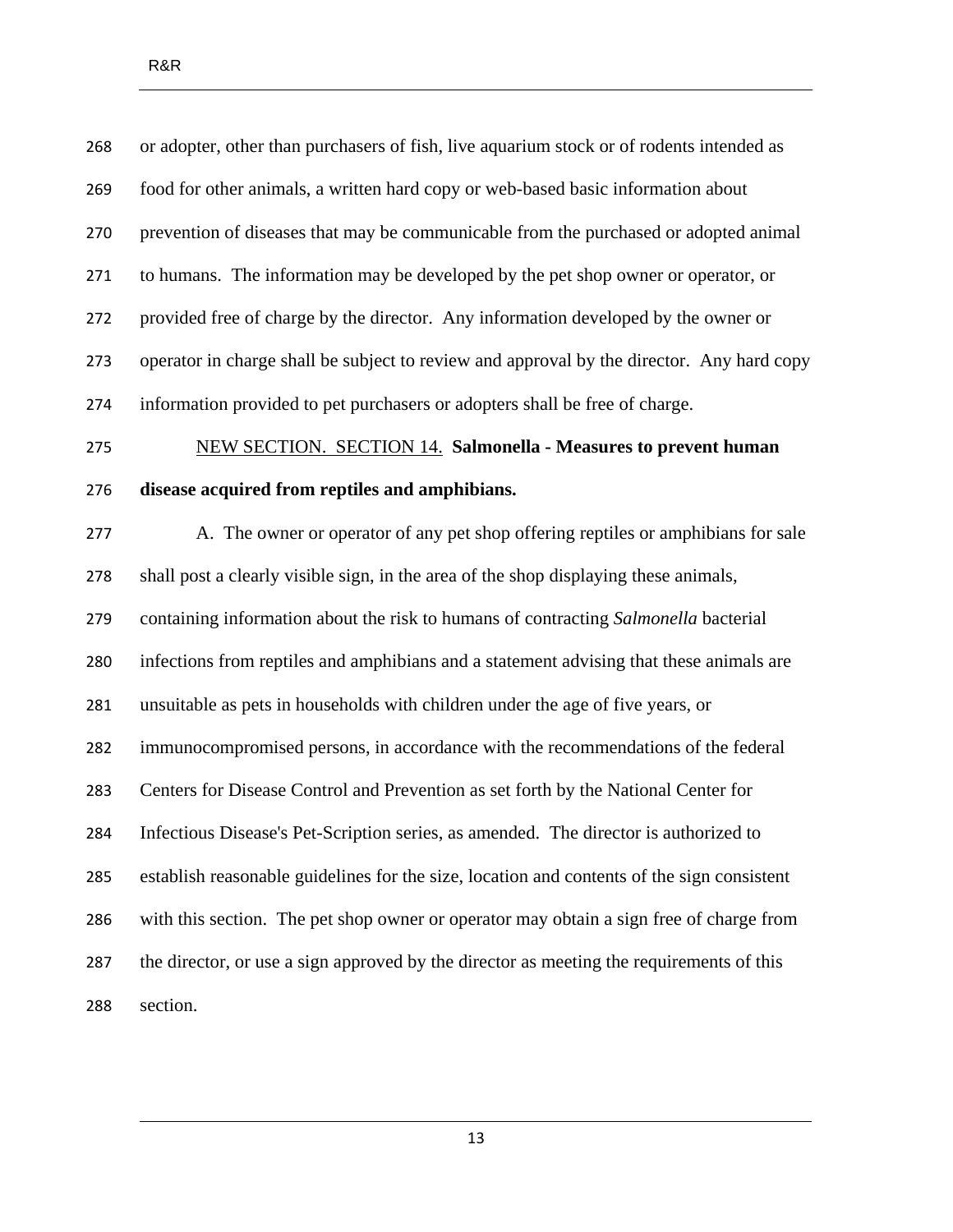B. The pet shop owner or operator may not sell, hold, offer for sale or otherwise distribute live turtles with a carapace length of less than four inches for the purposes of being kept as a pet.

 NEW SECTION. SECTION 15. **Salmonella - measures to prevent human disease acquired from poultry.** The owner or operator of any pet shop offering poultry for sale shall post a clearly visible sign, in the area of the shop displaying these animals, containing information about the risk to humans of contracting *Salmonella* bacterial infections from poultry. The director is authorized to establish reasonable guidelines for the size, location and contents of the sign consistent with this section. The pet shop owner or operator may obtain a sign free of charge from the director, or use a sign approved by the director as meeting the requirements of this section.

 NEW SECTION. SECTION 16. **Psittacosis - measures to prevent human disease acquired from psittacine birds**.

 A. The owner or operator of any pet shop offering psittacine birds for sale shall post a clearly visible sign, in the area of the shop displaying these birds, containing information about the risk to humans of contracting *Chlamydiophila psittaci* bacterial infections from psittacine birds and the signs of the disease in birds. The director is authorized to establish reasonable guidelines for the size, location and contents of the sign consistent with this section. The pet shop owner or operator may obtain a sign free of charge from the director, or use a sign approved by the director as meeting the requirements of this section.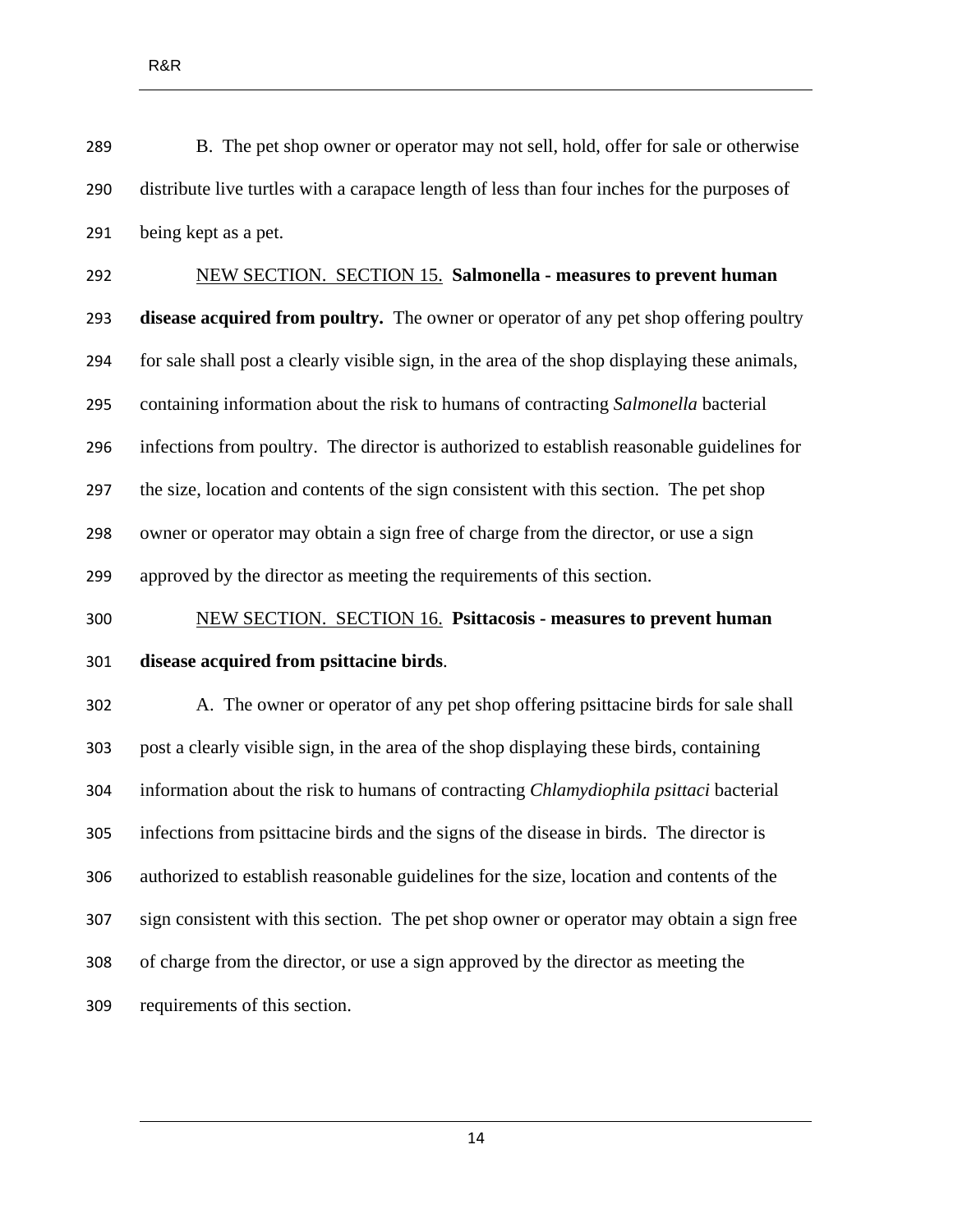B. The pet shop owner or operator shall comply with all requirements of WAC 246-100-201, as amended, pertaining to the prevention and control of psittacosis in humans and avian chlamydiosis in birds. NEW SECTION. SECTION 17. **Rabies vaccination requirement for dogs, cats or ferrets.** The pet shop owner or operator shall ensure that any dog, cat or ferret age four months or older is vaccinated against rabies as required under BOH chapter 8.04

 before being offered for sale, exchange or adoption. The pet shop owner or operator shall provide the purchaser or adopter of any such an animal, at time of purchase, a certificate of rabies vaccination issued by a licensed veterinarian.

#### NEW SECTION. SECTION 18. **Pet shop handwashing and public animal**

 **contact requirements.** The owner or operator of any pet shop allowing patrons to handle pets or poultry offered for sale or adoption shall provide readily accessible public handwashing facilities with hot and cold running water or disinfectant hand wipes or hand sanitizers. The pet shop owner or operator shall notify patrons, by means of conspicuous signage or other methods as approved by the director, to wash their hands after handling any of the animals at the pet shop.

#### NEW SECTION. SECTION 19. **Pet shop recordkeeping requirements.**

 A. The pet shop owner or operator shall maintain written records of each individual or groups of animals purchased or otherwise acquired, except that records are not required for fish or other aquarium stock or feeder rodents. The owner or operator shall include the following information in the written records:

331 1. Acquisition date;

2. Name, address and telephone number of supplier;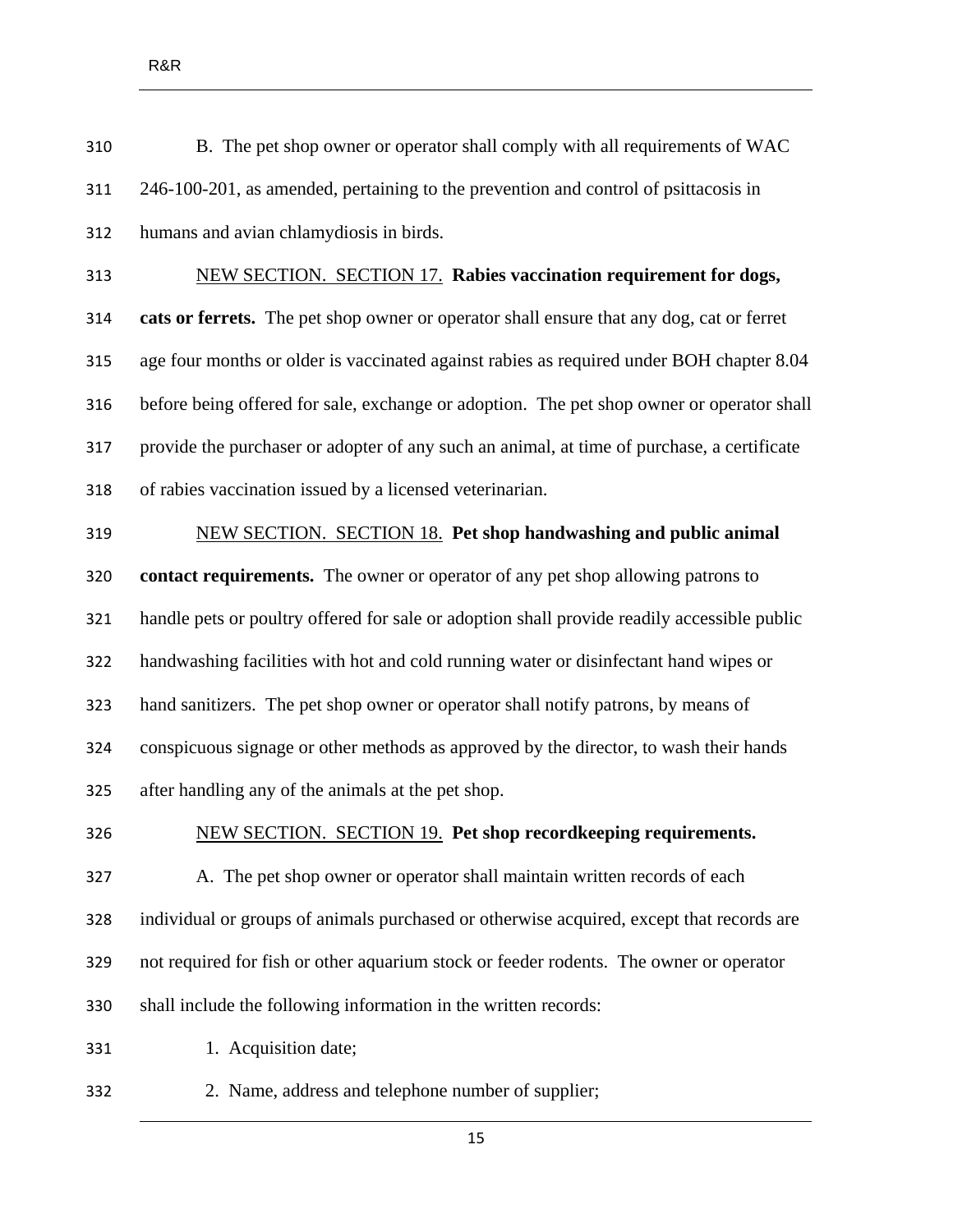| 333 | 3. Number of animals received;                                                              |
|-----|---------------------------------------------------------------------------------------------|
| 334 | 4. Animal breed or description;                                                             |
| 335 | 5. Tattoo, microchip or bird band number, as applicable; and                                |
| 336 | 6. Veterinary records, including any vaccinations, medical treatment and                    |
| 337 | surgeries performed.                                                                        |
| 338 | B. The pet shop owner or operator shall maintain records of each individual dog,            |
| 339 | cat and bird, except poultry, sold, adopted, traded, transferred, euthanized or otherwise   |
| 340 | disposed of, including the following information:                                           |
| 341 | 1. Date of sale or other disposition;                                                       |
| 342 | 2. Name, address and telephone number of the purchaser or adopter;                          |
| 343 | 3. Breed of dog or cat or species of bird;                                                  |
| 344 | 4. Description including approximate age, color and sex, except for birds when              |
| 345 | not determined; and                                                                         |
| 346 | 5. Tattoo, microchip or bird leg band number, as applicable.                                |
| 347 | C. The pet shop owner or operator shall maintain at the pet shop all written                |
| 348 | records required by this section for not less than three hundred sixty-five days after the  |
| 349 | date of sale or transfer of the animal from the pet shop, and make all such records         |
| 350 | available to the director for examination upon request.                                     |
| 351 | <b>NEW SECTION. SECTION 20. Pet shop quarterly reporting requirements.</b>                  |
| 352 | The owner or operator of any pet shop offering dogs or cats shall provide a list to the     |
| 353 | director, quarterly based on the calendar year, of all dogs and cats sold, adopted, traded, |
| 354 | transferred or otherwise disposed of, including those that have died or were euthanized.    |
| 355 | The owner or operator shall include on each list, as applicable, the sale, adoption, trade, |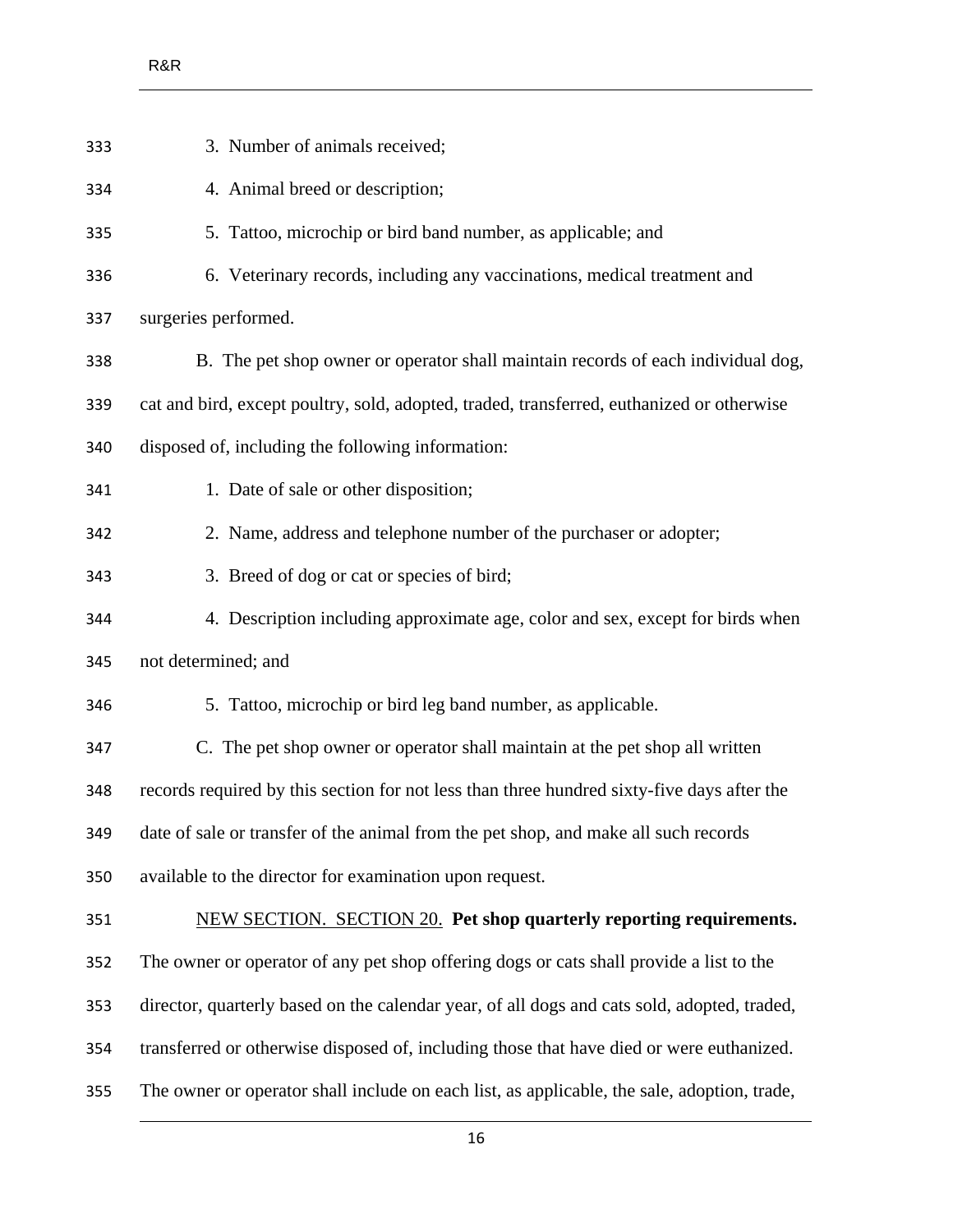transfer or death of each dog or cat, the date of sale, adoption, trade, transfer or death, the age and breed or type of dog or cat and the names and addresses of all persons to whom any dogs or cats were sold, adopted, traded or transferred.

 NEW SECTION. SECTION 21. **Pet shop reporting of animal bites and disease outbreaks.** Immediately upon receiving notice of the occurrence or outbreak, the

 pet shop owner or operator shall report to the director any occurrence of an animal biting a human at the pet shop, or any known or suspected infectious disease that may be transmissible from animals to humans in any animal offered for sale or otherwise kept on the premises.

 NEW SECTION. SECTION 22. **Indoor facility construction and equipment standards for commercial kennels, pet daycare facilities, animal shelters and pet grooming services.** The owner or operator of any commercial kennel, pet daycare facility, animal shelter or pet grooming service, as applicable, shall, in the indoor areas of the kennel, facility, shelter or service:

 A. Ensure that buildings are of adequate structure, maintained in good repair and secured in order to protect animals from injury or escape and restrict the entry of animals from outside;

 B. Provide sufficient heating and cooling of indoor areas to maintain the ambient temperature not less than fifty degrees Fahrenheit and not greater than ninety degrees Fahrenheit, except that the owner or operator shall maintain indoor temperatures consistent with the needs of the pet animals at the facility, and shall protect the animals from temperatures which may be deleterious to the animals' health;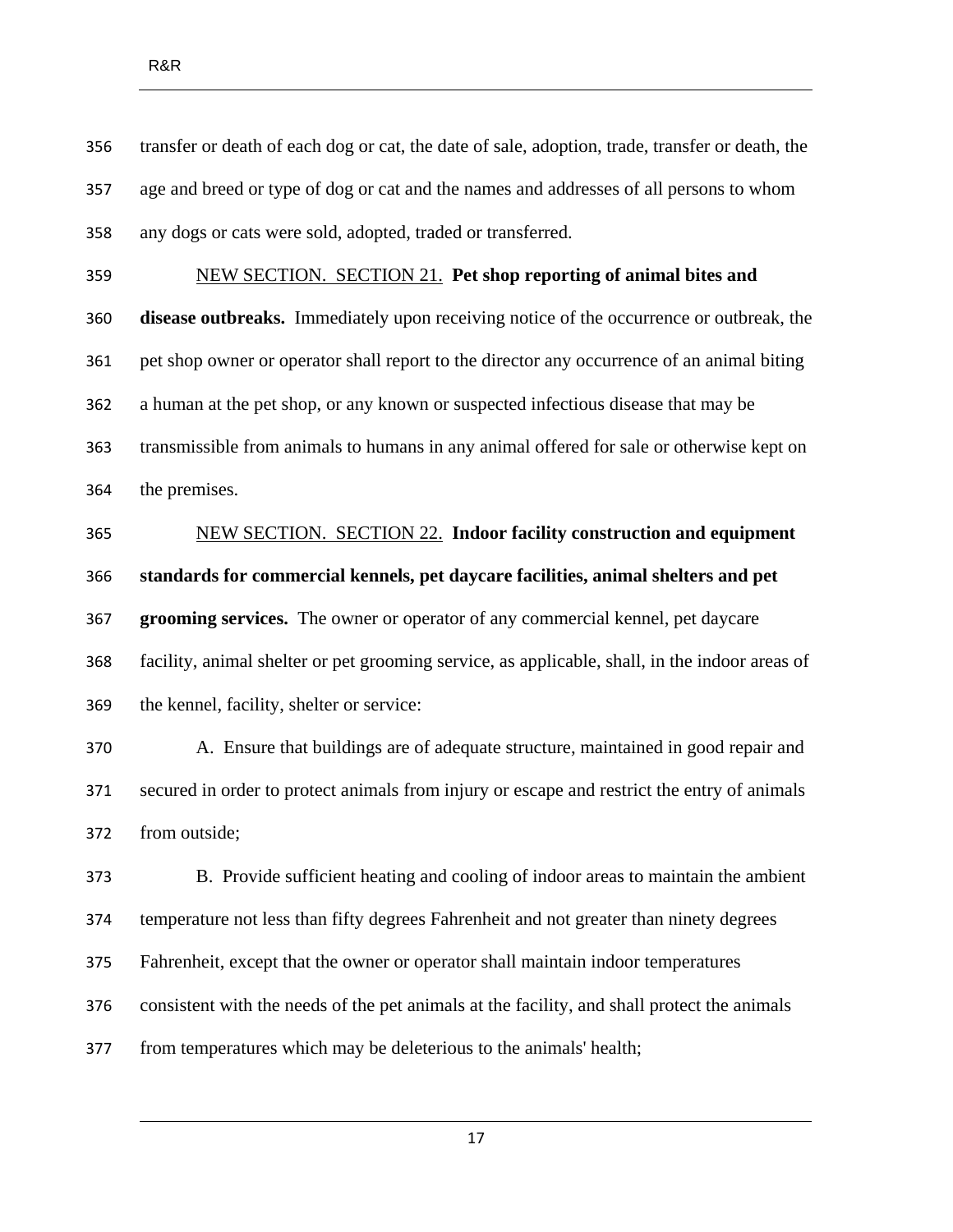| 378 | C. Provide lighting, whether natural or artificial or a combination of both,                  |
|-----|-----------------------------------------------------------------------------------------------|
| 379 | sufficient for inspection of the animals, routine cleaning and proper animal care;            |
| 380 | D. Provide sufficient ventilation to ensure the health and comfort of the animals             |
| 381 | and to minimize odors and moisture condensation. Fresh air may be provided by means           |
| 382 | of windows, doors, vents, fans or turbine ventilators, or by heating and cooling systems;     |
| 383 | E.1. Construct all floors and walls of readily cleanable and water impervious                 |
| 384 | material in indoor rooms, play areas, runs, pens, crates and cages used to retain animals     |
| 385 | or in areas where animals are clipped, groomed or treated and maintain all such rooms,        |
| 386 | play areas, runs, pens crates and cages in good repair;                                       |
| 387 | 2. Ensure that floors have proper drainage to rapidly eliminate excess water, and             |
| 388 | that seams in flooring are designed and installed to prevent accumulation of liquids,         |
| 389 | moisture or debris; and                                                                       |
| 390 | 3. Construct interior walls so that the interface with floor surfaces is sealed from          |
| 391 | the flow or accumulation of liquids, moisture or debris;                                      |
| 392 | F. Maintain hot and cold running water conveniently available at all times, and               |
| 393 | provide a sink or tub of sufficient size for washing of equipment and utensils used in the    |
| 394 | facility, including washing and sanitizing of toys, litter pans, dishes, bowls and other food |
| 395 | and water containers and utensils used for feeding of animals;                                |
| 396 | G. Provide toilet and handwashing facilities with hot and cold running water,                 |
| 397 | except that toilet facilities are not required for mobile grooming units;                     |
| 398 | H. Ensure that food and water containers and utensils used for mixing of food                 |
| 399 | and feeding of animals are constructed of metal or other water impervious material that is    |
| 400 | readily cleanable and kept in good condition;                                                 |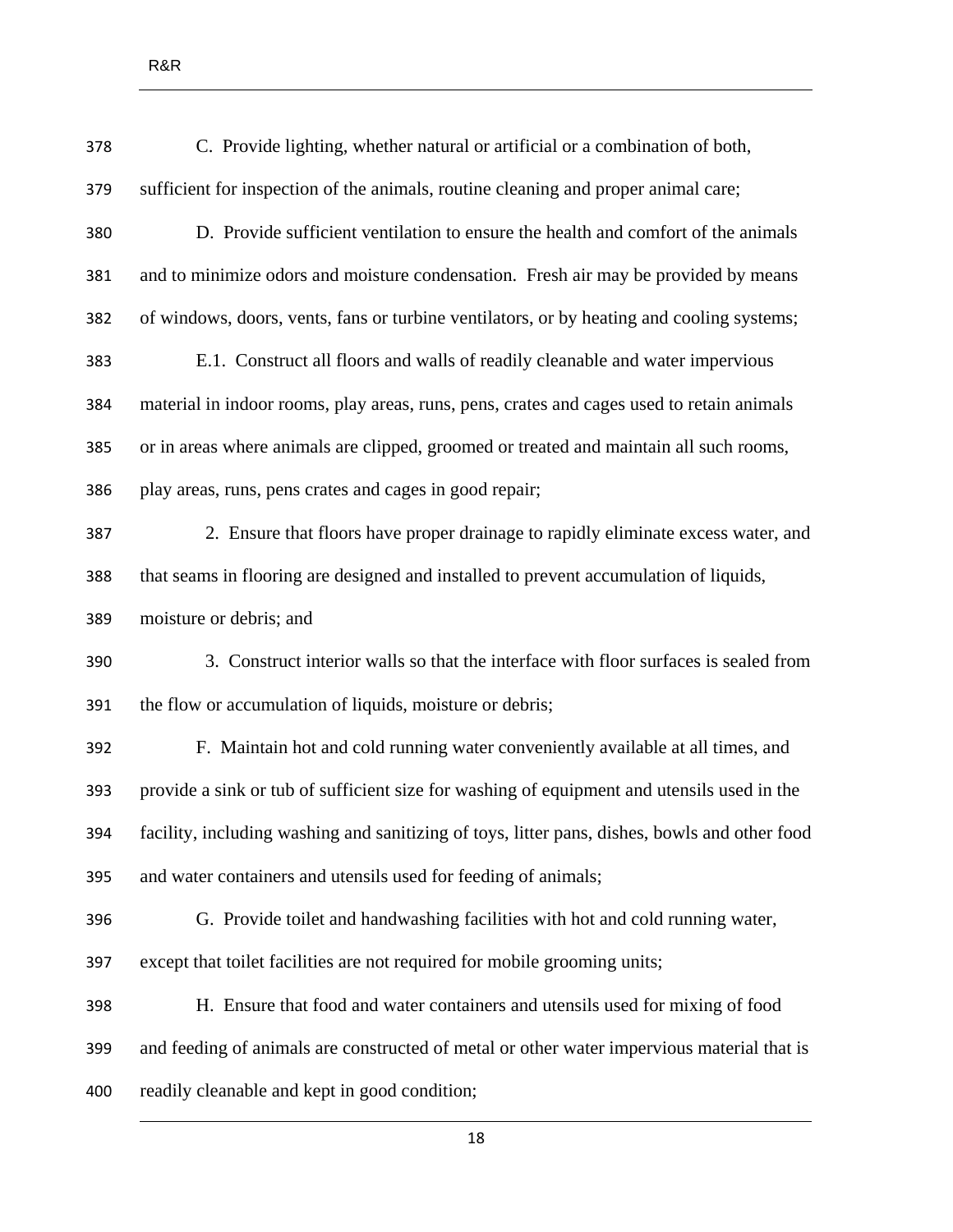I. Provide and maintain refrigeration at forty-one degrees Fahrenheit or lower for the protection of foods requiring refrigeration; J. Store and prepare separately from pet food and pet medications any medications, food and beverages intended for human consumption; K. Store cleaning products and disinfectants securely in areas inaccessible to animals kept at the facility; L. Provide an adequately ventilated isolation area physically separated from the rest of the animals for segregation of pets that become sick, are injured or are suspected of having a contagious disease, except that isolation areas are not required for mobile grooming units; M. Ensure that any common animal play areas are of sufficient size to allow for maintenance of sanitary conditions and to avoid overcrowding of animals; N. Ensure that any grooming facilities in commercial kennels, pet daycare facilities and animal shelters are physically separated from common animal play areas and boarding areas; O. Ensure that any furnishings such as rugs, couches, mattresses or chairs contained within a common play area are made of materials that can readily be laundered with hot water and detergent or otherwise readily cleaned and sanitized, and that the furnishings are maintained in a sanitary condition; P. Provide and maintain cages, crates, pens or individual runs where animals can periodically rest or sleep; and Q. Dispose of excreta, soiled litter, bedding, waste water and other materials by

sanitary means.

R&R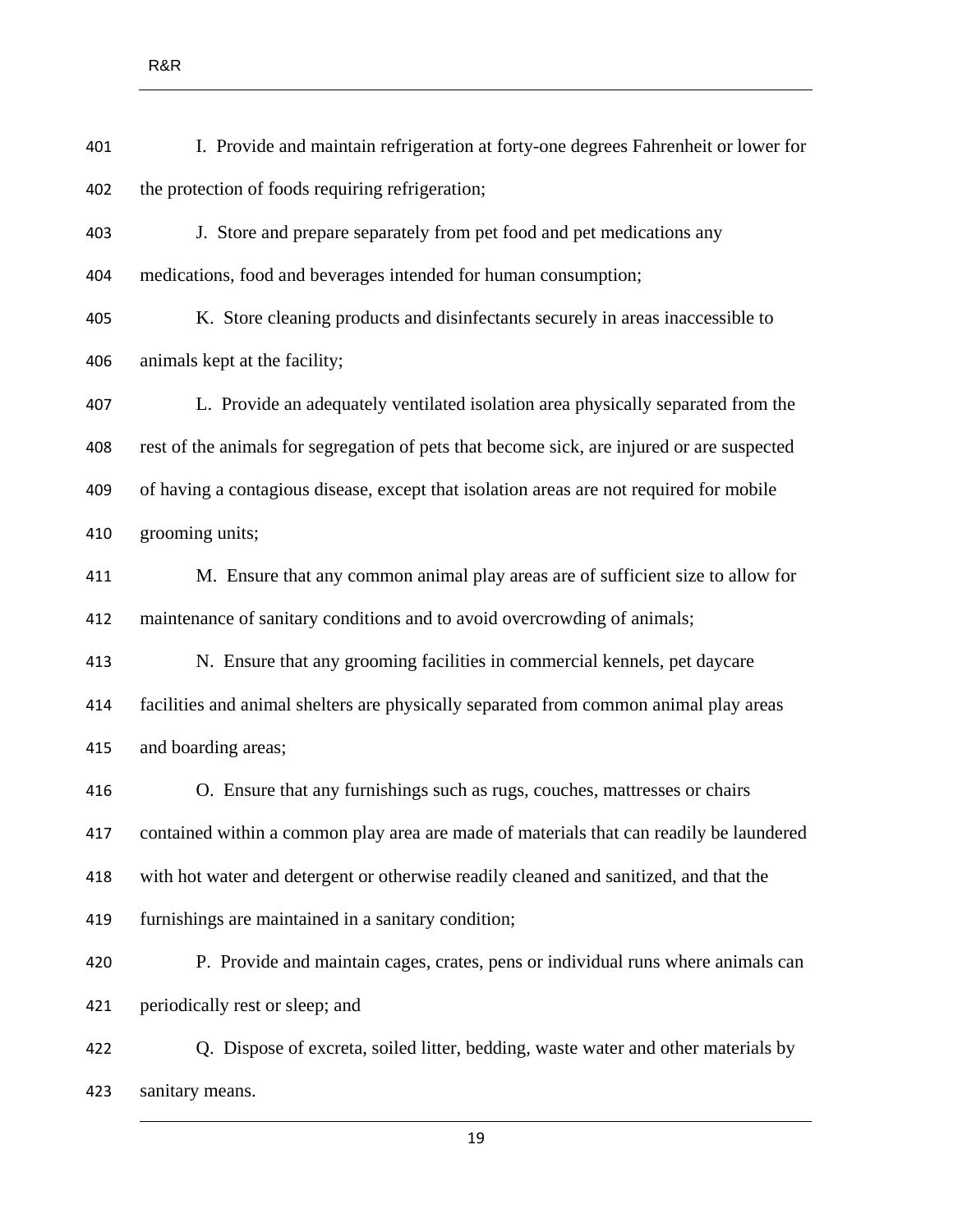| 424 | NEW SECTION. SECTION 23. Outdoor facilities for commercial kennels,                        |
|-----|--------------------------------------------------------------------------------------------|
| 425 | pet daycare facilities, animal shelters and pet grooming services. The owner or            |
| 426 | operator of any commercial kennel, pet daycare facility, animal shelter or pet grooming    |
| 427 | service shall, in outdoor areas of the kennel, facility, shelter or service:               |
| 428 | A. Provide adequate walls or fences and keep them secured and maintained in                |
| 429 | good repair to protect pet animals from injury or escape and restrict the entry of animals |
| 430 | from outside;                                                                              |
| 431 | B. Provide areas of shelter from excessive sunlight, rain, snow, wind or other             |
| 432 | elements unless animals are provided indoor facilities to protect them from adverse        |
| 433 | climate conditions;                                                                        |
| 434 | C. Provide adequate drainage in outdoor areas to prevent standing water or                 |
| 435 | accumulation of liquids, mud, debris, excreta or other materials. Surfaces may be made     |
| 436 | of concrete, asphalt or similar materials designed to facilitate cleaning and removal of   |
| 437 | animal wastes and debris. Natural lawn or turf may be used if well maintained with         |
| 438 | regular watering, mowing and repair, and kept free of mud or bare dirt. Alternatively,     |
| 439 | surfaces may be covered with a sufficient layer of a disposable material such as gravel,   |
| 440 | sand or coarse wood chips that can be removed when contaminated by animal excreta and      |
| 441 | periodically changed to maintain sanitary conditions; and                                  |
| 442 | D. Dispose of excreta, dead animals, soiled litter, bedding, waste water and other         |
| 443 | materials by sanitary means.                                                               |
| 444 | NEW SECTION. NEW SECTION 24. Primary animal enclosures for                                 |
| 445 | commercial kennels, pet daycare facilities, animal shelters and pet grooming               |
| 446 | services. The owner or operator of any commercial kennel, pet daycare facility, animal     |
|     |                                                                                            |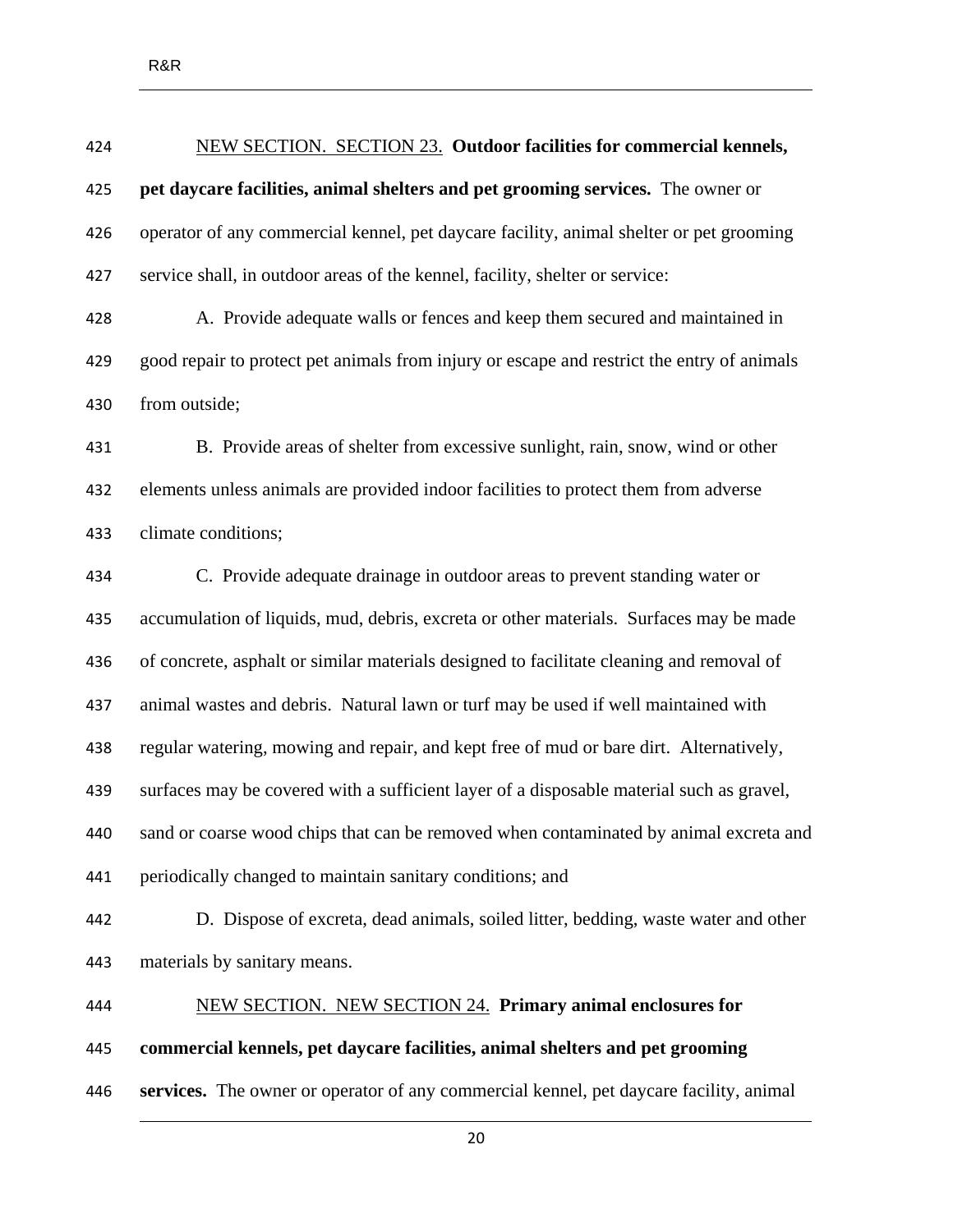shelter or pet grooming service. shall in the primary animal enclosures including cages, pens, runs, tanks and habitats:

 A. Provide and maintain primary enclosures of sufficient size to allow each pet animal to turn around, exercise normal postural movements, experience or avoid

socialization with cage mates and avoid overcrowding;

 B. Maintain primary animal enclosures in good condition and repair to protect animals from injury, to contain them, to prevent entry of predators and to allow animals to stay clean and dry, except for aquatic species;

 C. Ensure that primary animal enclosures are constructed of materials that are water resistant and can be readily cleaned and disinfected;

D.1. If wire or slatted flooring is used:

a. ensure that it is constructed to prevent injury to animals' feet and legs;

b. use wire mesh or slats of adequate gauge or size to prevent sagging under

the animals' weight and small enough to prevent the animals' feet from passing through;

and

 c. ensure that the floor or other surface under wire bottom cages where animal wastes fall are made of a water resistant material that can be readily cleaned and

disinfected; and

 2. When the primary flooring is wire mesh or a slatted material, provide solid resting surfaces according to the needs of the species;

E. Maintain primary animal enclosures in a clean and sanitary condition; and

F. Not use cedar shavings for bedding or litter material for rodents, rabbits,

chinchillas, ferrets or reptiles.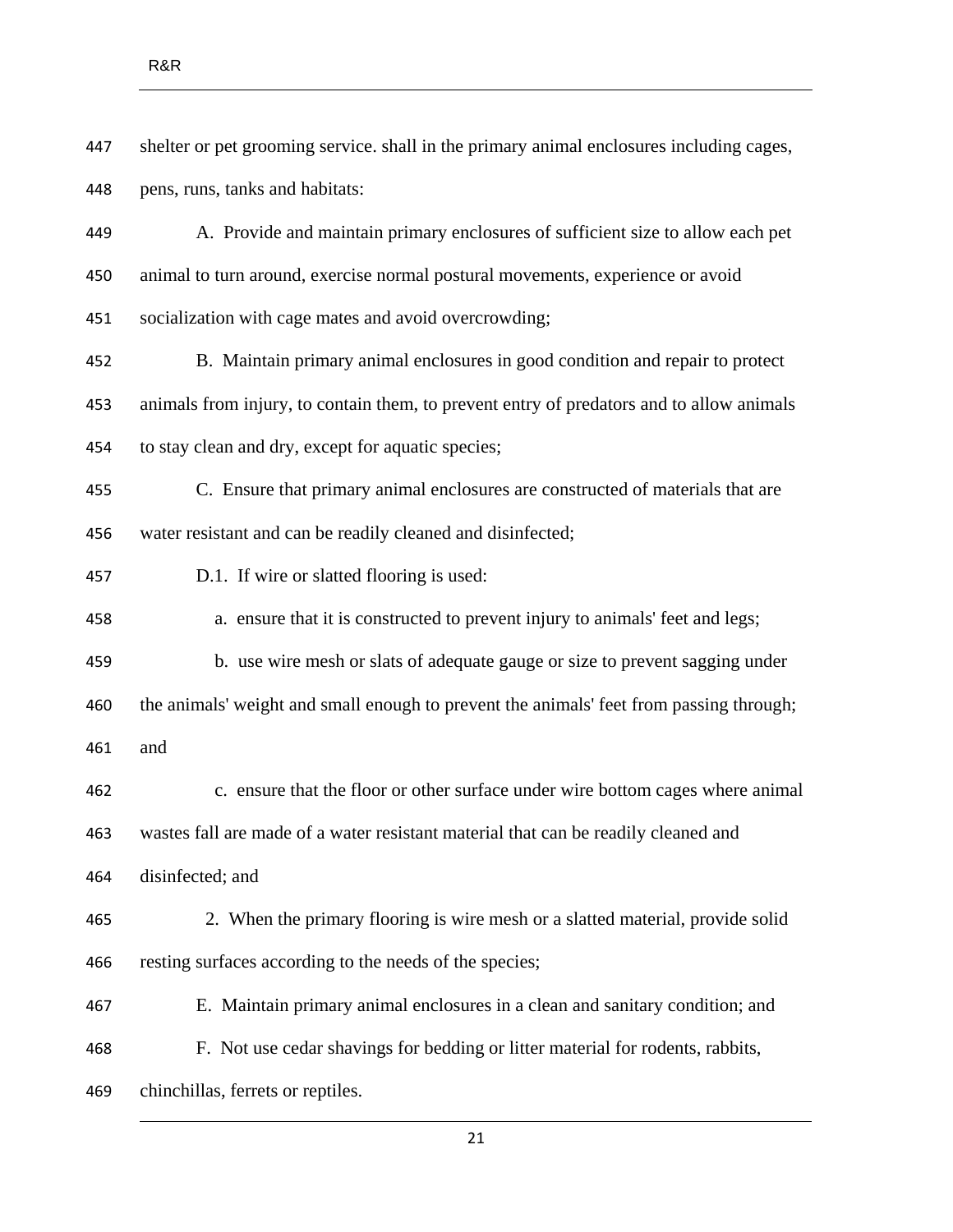| 470 | <b>NEW SECTION. SECTION 25. Sanitation standards for commercial</b>                          |
|-----|----------------------------------------------------------------------------------------------|
| 471 | kennels, pet daycare facilities, animal shelters and pet grooming services. The owner        |
| 472 | or operator of a commercial kennel, pet daycare facility, animal shelter or pet grooming     |
| 473 | service shall:                                                                               |
| 474 | A. Maintain all areas where equipment, supplies and food for animals are stored              |
| 475 | in a clean and sanitary condition and free from insects and rodents;                         |
| 476 | B. Maintain all indoor and outdoor play areas, grooming areas, cages, pens, runs,            |
| 477 | crates, furnishings, bedding and other animal housing in a clean and sanitary condition      |
| 478 | and disinfected on a routine basis; and                                                      |
| 479 | C. Ensure that sanitation is accomplished through cleaning of surfaces and                   |
| 480 | equipment to remove gross contamination, dirt and debris followed by the application of      |
| 481 | a safe and effective disinfectant product.                                                   |
| 482 | <b>NEW SECTION. SECTION 26. Animal health, care and disease prevention</b>                   |
| 483 | standards for pet daycare facilities. A pet daycare facility owner or operator shall, for    |
| 484 | animal health, care and disease prevention:                                                  |
| 485 | A. Provide proper food and potable water to the animals, according to the needs              |
| 486 | of the species;                                                                              |
| 487 | B.1. Immediately separate sick or significantly injured animals and those                    |
| 488 | suspected of having a contagious disease from those appearing healthy and normal;            |
| 489 | 2. Keep animals suspected of having a contagious disease in a designated                     |
| 490 | separation area in order to avoid exposure to other animals or people; and                   |
| 491 | 3. Ensure that only designated staff trained in infection control procedures as set          |
| 492 | forth in the basic infection control plan required under this chapter attend to animals held |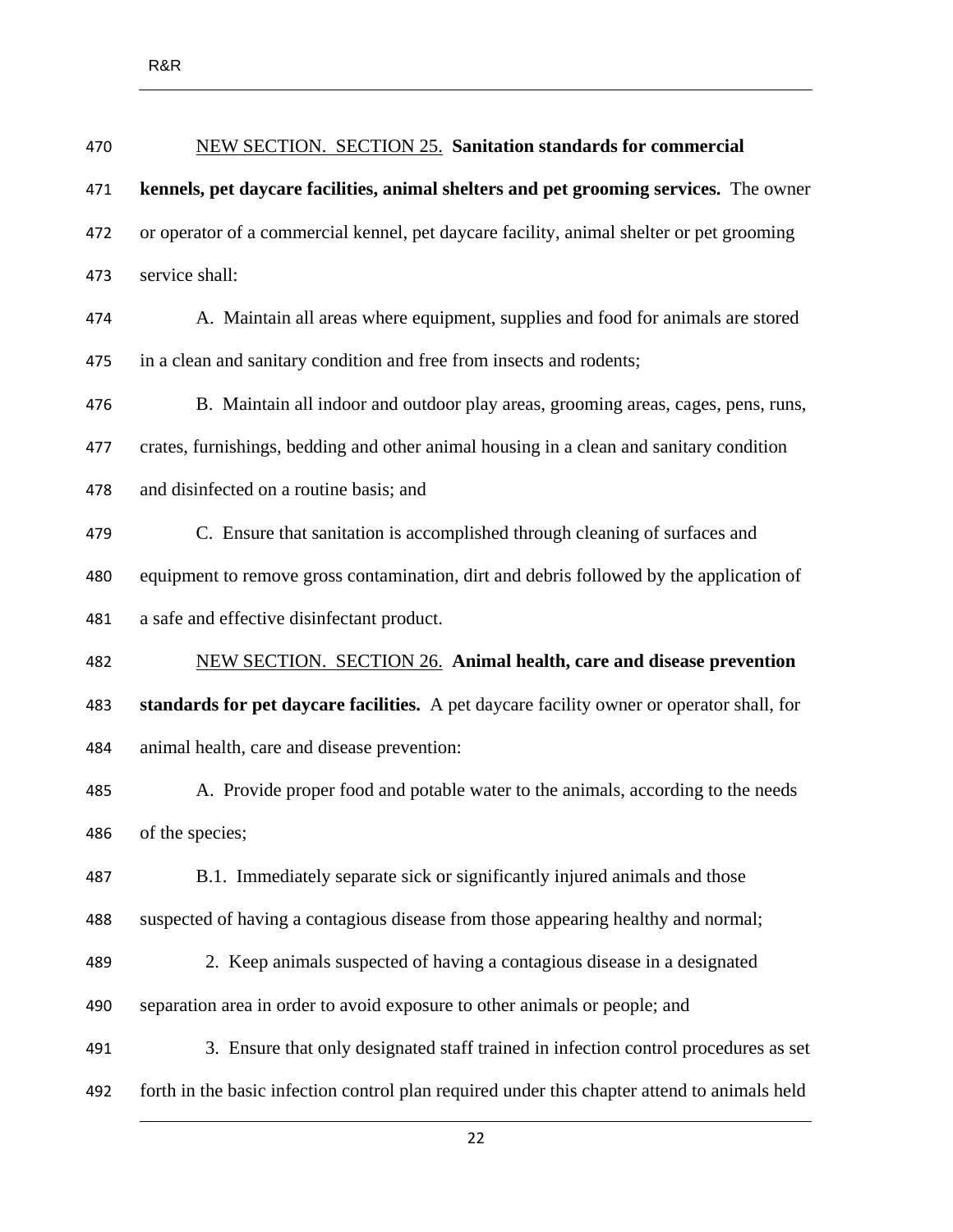in the designated separation area, and that sick and injured animals and those suspected of having a contagious disease are released to their owners or receive veterinary care as soon as possible after the illness or injury is discovered; C. Before admission of a dog, cat or ferret four months of age or older, obtain a copy of a valid rabies certificate or other verification from a licensed veterinarian, or written acknowledgment from the pet owner, that the animal is currently immunized against rabies in accordance with the King County Board of Health Rabies Regulations, BOH chapter 8.04; D. At all times that animals are allowed to commingle for the purposes of play or exercise, ensure that there is direct supervision by a sufficient number of trained employees responsible for the management of the playgroup. For the purpose of this subsection D., active engagement in grooming or the viewing of animals by video camera does not qualify as direct supervision of pets in commingled groups. Direct supervision includes: 1. Maintaining a person in charge present at all times that any pet animal is present at the establishment; 2. Maintaining the presence of a sufficient number of employees equipped to immediately remove animal feces, urine or other bodily fluids followed by cleaning and disinfection of any soiled area; and 3. Limiting the number of animals that may be maintained in a common play area in order to prevent overcrowding and reduce the risk of zoonotic disease transmittal. E. Ensure that when pets are boarded overnight or present on days when the pet daycare facility is closed to the public, the pets are fed and watered and cleaning is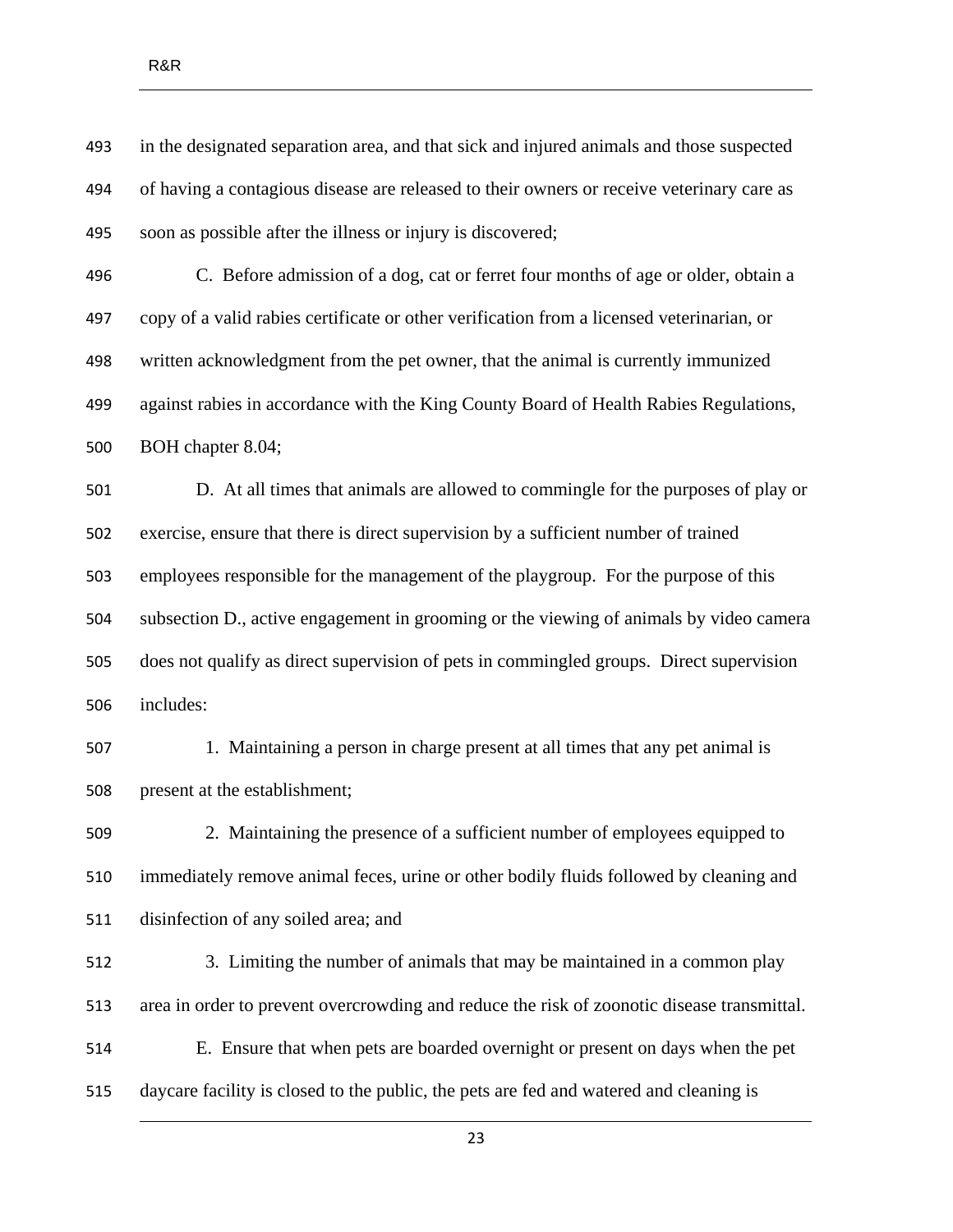| 516 | performed as necessary to reduce the risk of zoonotic disease transmittal. When pets are    |
|-----|---------------------------------------------------------------------------------------------|
| 517 | boarded overnight or present on days when the pet daycare facility is closed, pets may be   |
| 518 | commingled only if the owner or operator is present to provide direct supervision as is     |
| 519 | required during business hours; and                                                         |
| 520 | F. Not offer pet adoption services, pet grooming services or sales of pets unless           |
| 521 | the facility has obtained a public health permit for these services in accordance with this |
| 522 | title, as applicable.                                                                       |
| 523 | <b>NEW SECTION. SECTION 27. Animal health, care and disease prevention</b>                  |
| 524 | standards for commercial kennels. A commercial kennel owner or operator shall, for          |
| 525 | animal health, care and disease prevention:                                                 |
| 526 | A. Provide proper food and potable water to the animals, according to the needs             |
| 527 | of the species, and provide cats with a litter pan;                                         |
| 528 | B.1. Immediately separate sick or significantly injured animals and those                   |
| 529 | suspected of having a contagious disease from those appearing healthy and normal;           |
| 530 | 2. Keep animals suspected of having a contagious disease in isolation quarters              |
| 531 | with adequate ventilation and care to keep from exposing other animals or clients; and      |
| 532 | 3. Ensure that only designated staff trained in infection control procedures                |
| 533 | attend to animals held in isolation, and that sick and injured animals and those suspected  |
| 534 | of having a contagious disease are released to their owners or receive veterinary care as   |
| 535 | soon as possible after the illness or injury is discovered;                                 |
| 536 | C. Before admission of a dog, cat or ferret four months of age or older, obtain a           |
| 537 | copy of a valid rabies certificate or other verification from a licensed veterinarian, or   |
| 538 | written acknowledgment from the pet owner, that the animal is currently immunized           |
|     |                                                                                             |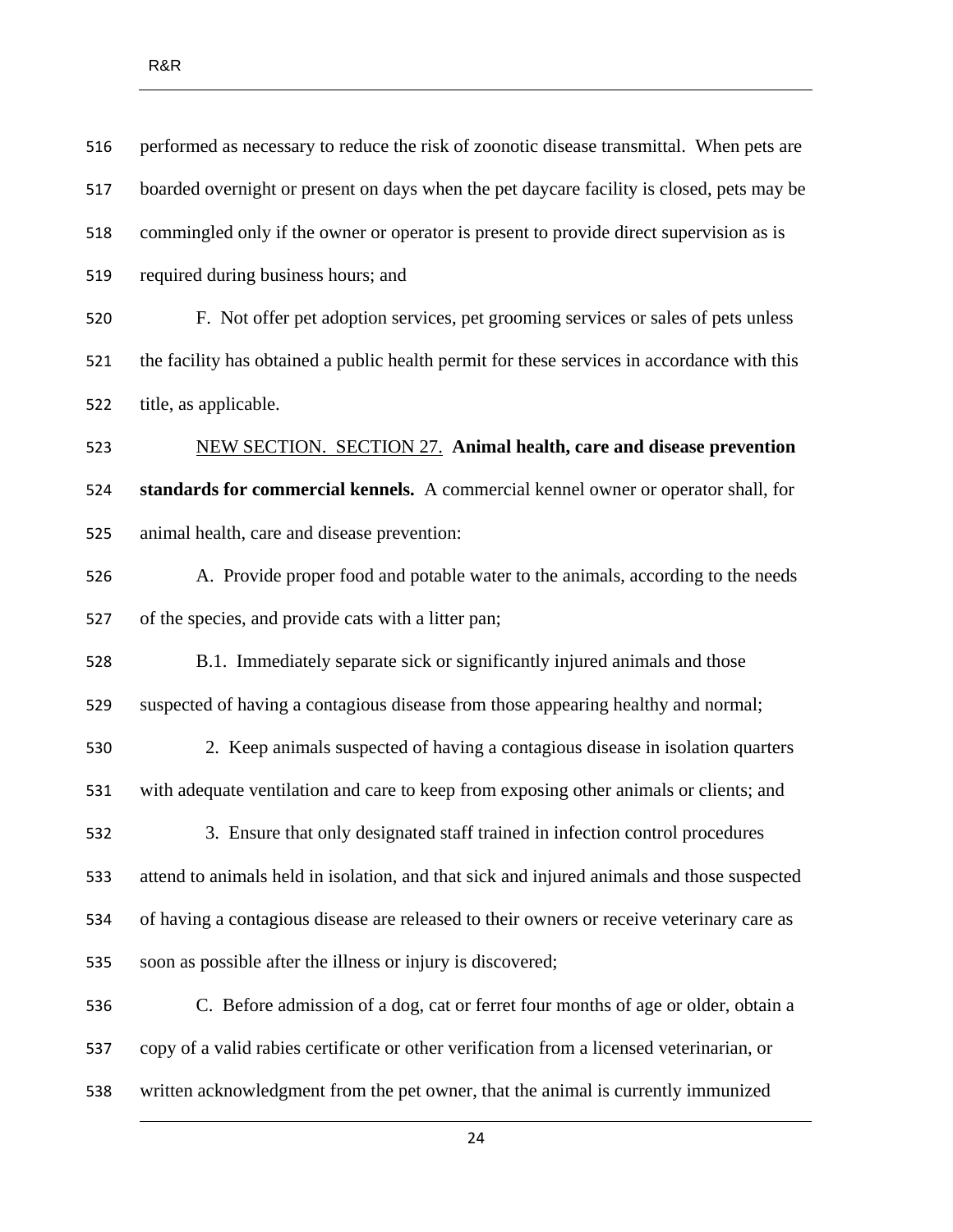against rabies in accordance with the King County Board of Health Rabies Regulations, BOH chapter 8.04;

 D. At all times when the commercial kennel is open to the public, ensure a person in charge is present at the establishment and responsible for the care and welfare of the pets;

 E. Ensure that when the commercial kennel is closed to the public, the pets are fed and watered and cleaning is performed as necessary to reduce the risk of zoonotic disease transmittal;

 F. At all times that animals are allowed to commingle for the purposes of play or exercise, ensure that there is direct supervision by a sufficient number of trained employees responsible for the management of the playgroup. For the purpose of this subsection F., active engagement in grooming or the viewing of animals by video camera does not qualify as direct supervision of pets in commingled groups. Direct supervision includes:

 1. Maintaining a person in charge present at all times that any pet animal is present at the establishment;

 2. Maintaining the presence of a sufficient number of employees equipped to immediately remove animal feces, urine or other bodily fluids followed by cleaning and disinfection of any soiled area; and

 3. Limiting the number of animals that may be maintained in a common play area in order to prevent overcrowding and reduce the risk of zoonotic disease transmittal; and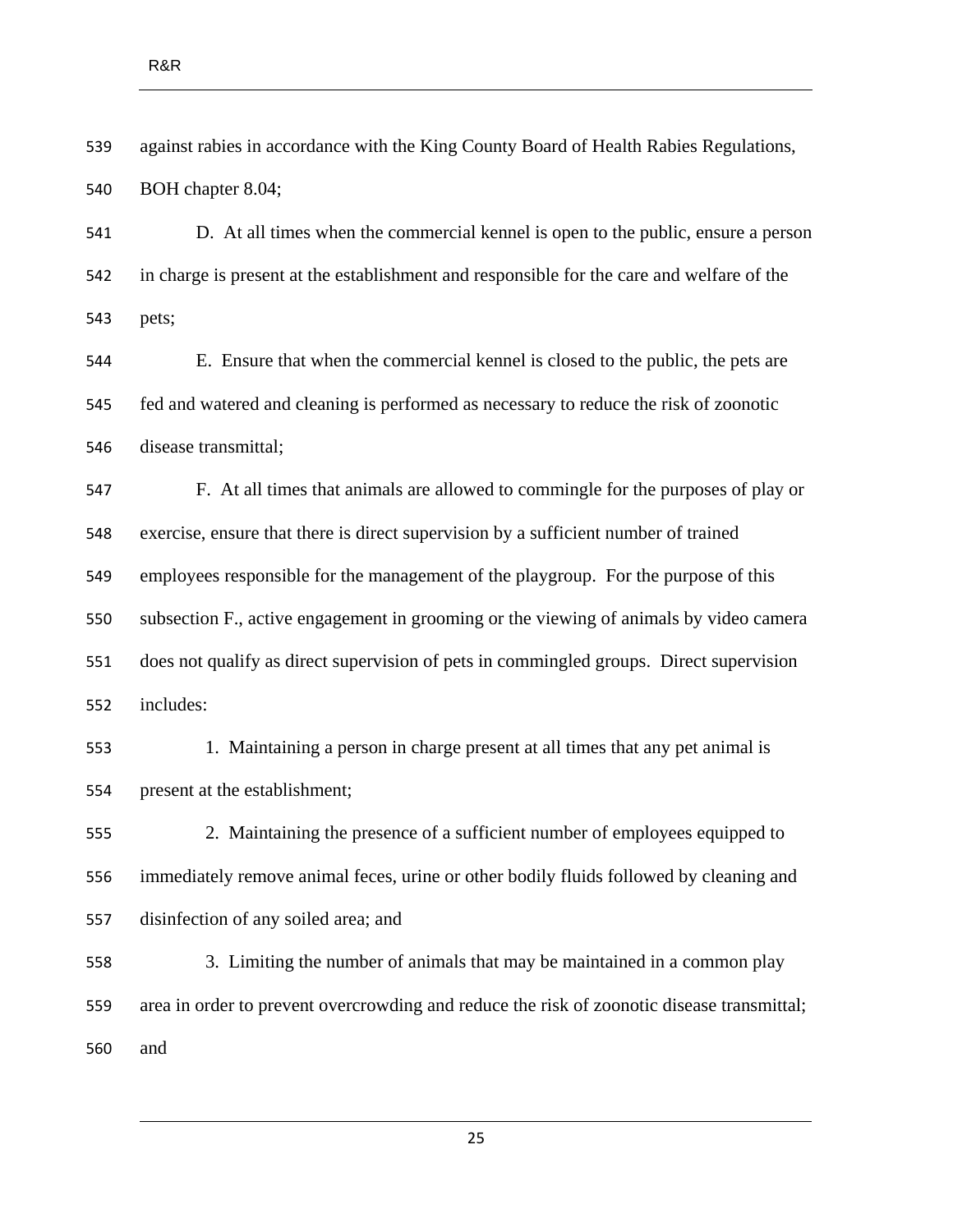| 561 | G. Not offer pet grooming services, pet adoption services or sales of pets unless            |
|-----|----------------------------------------------------------------------------------------------|
| 562 | the commercial kennel has obtained a public health permit for these services in              |
| 563 | accordance with this chapter, as applicable.                                                 |
| 564 | <b>NEW SECTION. SECTION 28. Animal health, care and disease prevention</b>                   |
| 565 | standards for animal shelters. The animal shelter owner or operator shall, for animal        |
| 566 | health, care and disease prevention:                                                         |
| 567 | A. Provide proper food and potable water to the animals, according to the needs              |
| 568 | of the species, and provide cats with a litter pan;                                          |
| 569 | B.1. Immediately separate sick or significantly injured animals and those                    |
| 570 | suspected of having a contagious disease from those appearing healthy and normal;            |
| 571 | 2. Keep animals suspected of having a contagious disease in isolation quarters               |
| 572 | with adequate ventilation and care to keep from exposing other animals or visitors to the    |
| 573 | shelter; and                                                                                 |
| 574 | 3. Ensure that only designated staff trained in infection control procedures                 |
| 575 | attend to animals held in isolation;                                                         |
| 576 | C. Ensure that sick or injured animals are offered for adoption or foster care only          |
| 577 | after disclosing the animal's condition and providing recommendations for proper             |
| 578 | treatment including veterinary care;                                                         |
| 579 | D. Before releasing a dog, cat or ferret four months of age or older for adoption            |
| 580 | or foster care, ensure that the animal is currently immunized against rabies in accordance   |
| 581 | with the King County Board of Health Rabies Regulations, BOH Chapter 8.04;                   |
| 582 | E. At all times when the animal shelter is open to the public, ensure a person in            |
| 583 | charge is present at the establishment and responsible for the care and welfare of the pets. |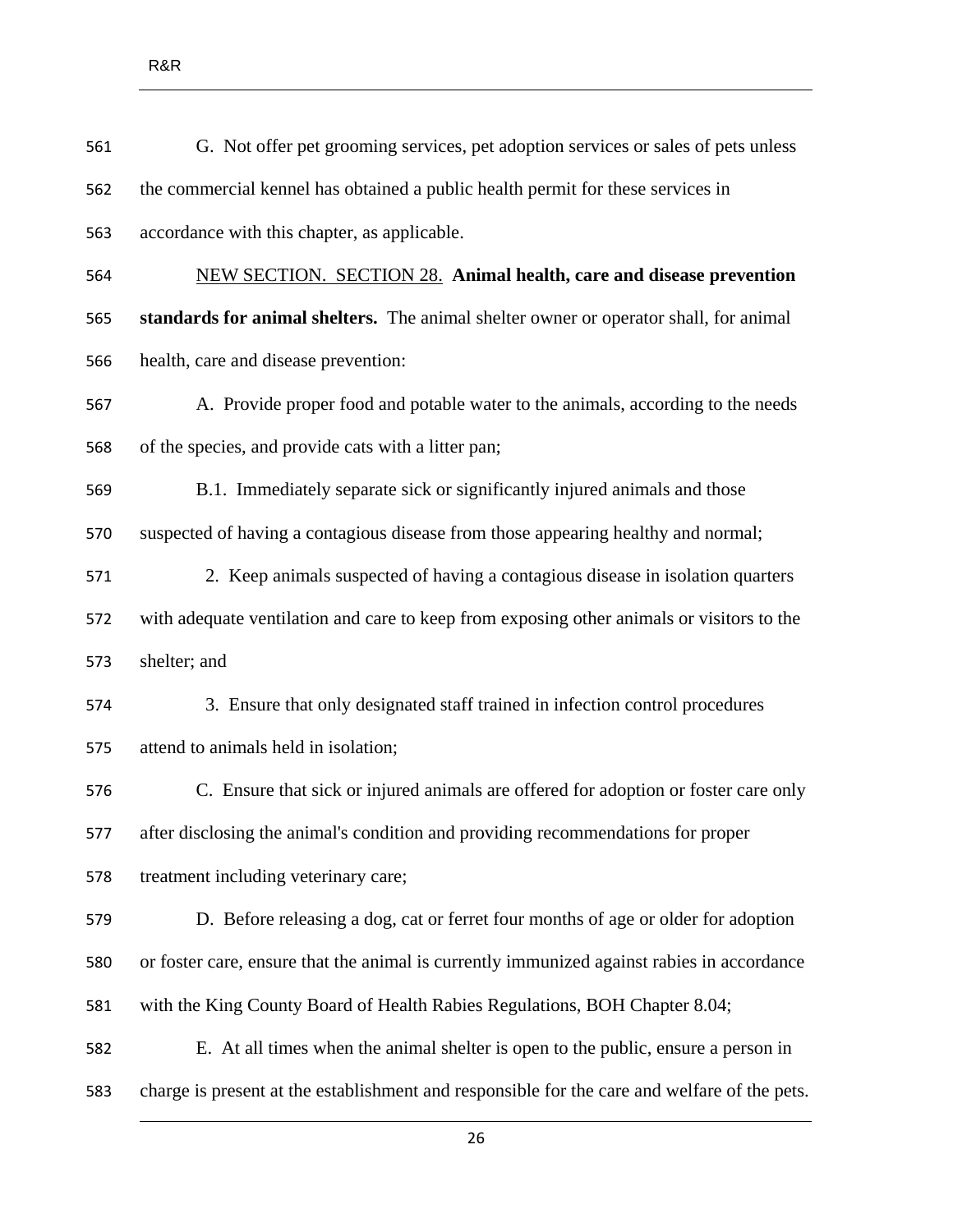| 584 | The person in charge, or other employee or employees under the supervision of the          |
|-----|--------------------------------------------------------------------------------------------|
| 585 | person in charge, shall feed, water and perform necessary cleaning on all days the animal  |
| 586 | shelter is closed to the public, or as may be required by the director;                    |
| 587 | F. At all times that animals are allowed to commingle for the purposes of play or          |
| 588 | exercise, ensure that there is direct supervision by a sufficient number of trained        |
| 589 | employees responsible for the management of the playgroup. For the purpose of this         |
| 590 | subsection F., active engagement in grooming or the viewing of animals by video camera     |
| 591 | does not qualify as direct supervision of pets in commingled groups. Direct supervision    |
| 592 | includes:                                                                                  |
| 593 | 1. Maintaining a person in charge present at all times that any pet animal is              |
| 594 | present at the establishment;                                                              |
| 595 | 2. Maintaining the presence of a sufficient number of employees equipped to                |
| 596 | immediately remove animal feces, urine or other bodily fluids followed by cleaning and     |
| 597 | disinfection of any soiled area; and                                                       |
| 598 | 3. Limiting the number of animals that may be maintained in a common play                  |
| 599 | area in order to prevent overcrowding and reduce the risk of zoonotic disease transmittal; |
| 600 | and                                                                                        |
| 601 | G. Not offer commercial overnight boarding, pet daycare services or pet                    |
| 602 | grooming services unless the animal shelter has obtained a public health permit for these  |
| 603 | services in accordance with the requirements of this title, as applicable.                 |
| 604 | <b>NEW SECTION. SECTION 29. Animal health, care and disease prevention</b>                 |
| 605 | standards for pet grooming services. The owner or operator of a pet grooming service       |
| 606 | shall, for animal health, care and disease prevention:                                     |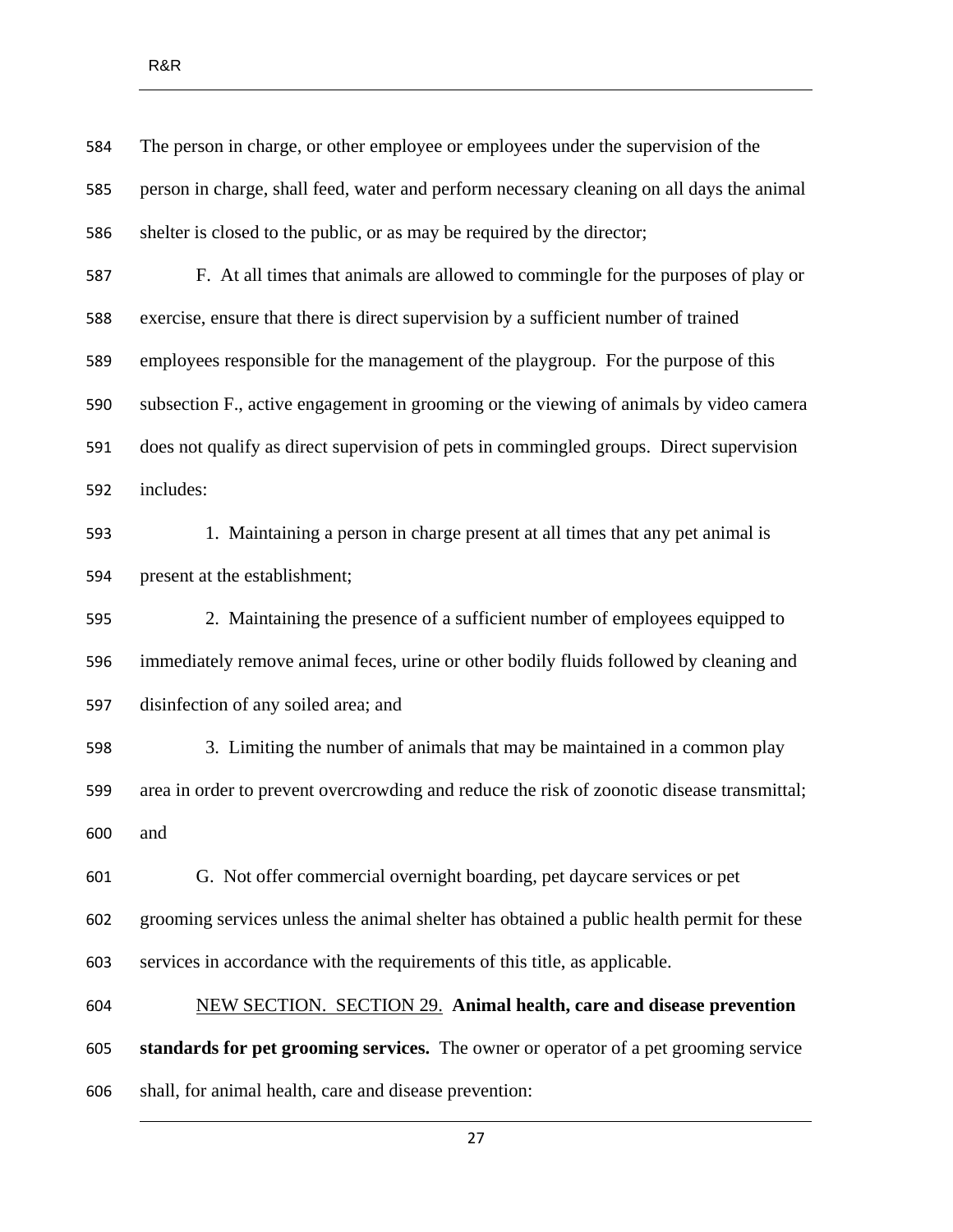A. Not leave pets unattended before a hot air dryer and care must be taken when using dryers to prevent burning;

 B. Tether in a manner that the tethered animal cannot become entangled with other pet animals and other objects, and designed to prevent the pet from falling or being hanged. The tether or grooming loop, or both, must be attached to the dog by means of a well-fitted and nontightening collar or loop and the other end attached to a solid attachment. All tethering chains and grooming loops shall have a swivel. Grooming loops, tethers or muzzles may be used only under constant direct human supervision; C. Clean and disinfect grooming equipment including but, not limited to, clipper

blades, combs and brushes, after each pet has been groomed;

 D. Immediately separate pets admitted for grooming services and found to be sick or significantly injured, and those suspected of having a contagious disease, from those appearing healthy and normal. The animals found to be sick or significantly injured, and those suspected of having a contagious disease, shall be released to their owners or receive veterinary care as soon as possible after the illness or injury is discovered;

 E. Before admission of a dog, cat or ferret four months of age or older, obtain a copy of a valid rabies certificate or other verification from a licensed veterinarian, or written acknowledgment from the pet owner, that the animal is currently immunized against rabies in accordance with the King County Board of Health Rabies Regulations, BOH chapter 8.04, except that verification or acknowledgment of rabies vaccination is waived at facilities where animal grooming or bathing is performed only by pet owners;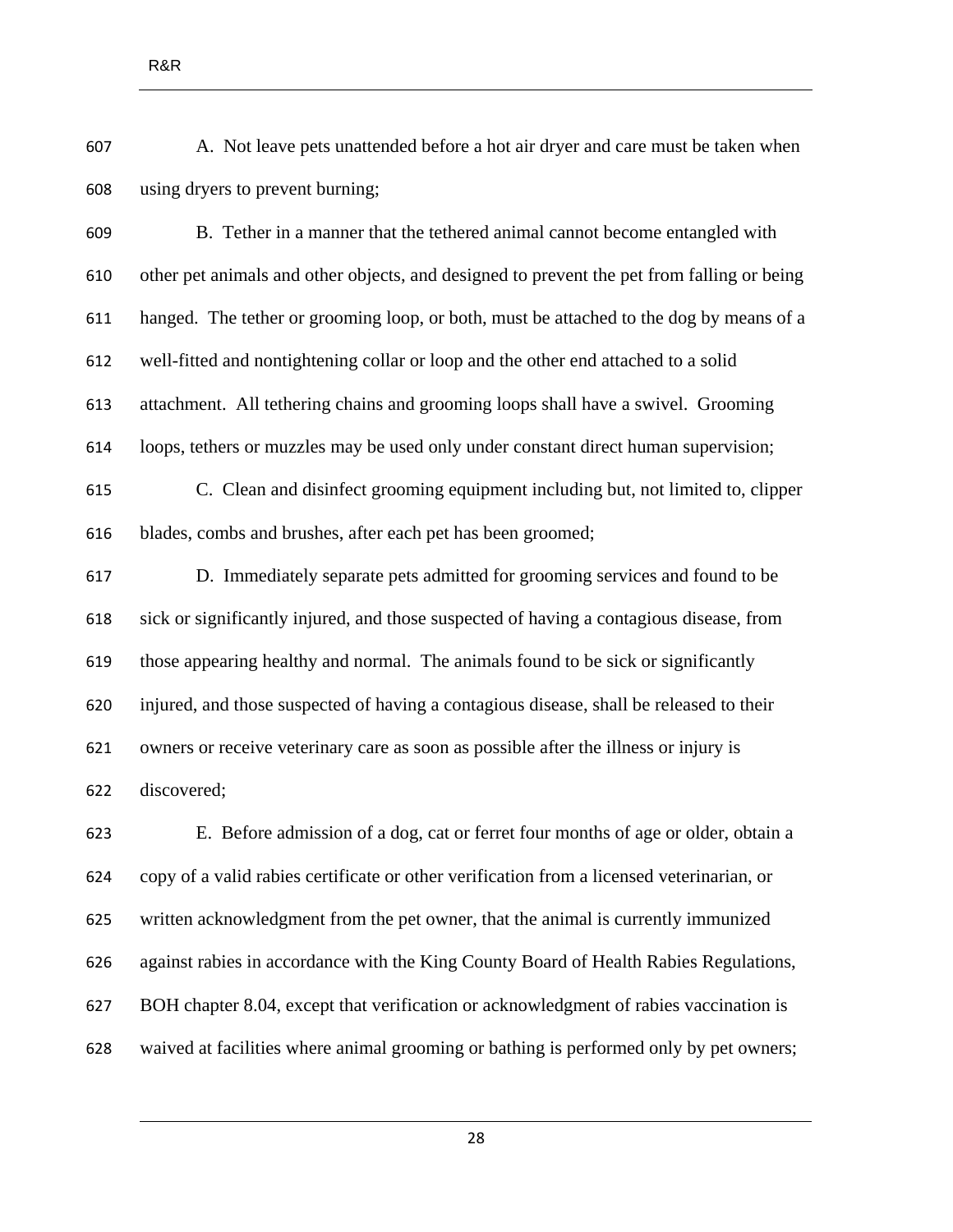| 629 | F. At all times that the pet grooming services facility is open to the public or in        |
|-----|--------------------------------------------------------------------------------------------|
| 630 | use, ensure a person in charge is present at the facility and responsible for the care and |
| 631 | welfare of the pets;                                                                       |
| 632 | G. Ensure that pet animal holding or drying areas so that they are large enough to         |
| 633 | allow the animals to stand, lie down and turn around;                                      |
| 634 | H. Ensure that cages and grooming areas such as tables, benches and tubs are               |
| 635 | structurally sound and maintained in good repair; and                                      |
| 636 | I. Not offer overnight boarding, pet daycare services, pet adoption services or            |
| 637 | sales of pets unless the pet grooming business has obtained a public health permit for     |
| 638 | these services in accordance with this title, as applicable.                               |
| 639 | <b>NEW SECTION. SECTION 30. Recordkeeping requirements for commercial</b>                  |
| 640 | kennels, pet daycare facilities and animal shelters.                                       |
| 641 | A. The owner or operator of a commercial kennel, pet daycare facility or animal            |
| 642 | shelter shall maintain written records as applicable and as described in this section. The |
| 643 | owner or operator shall include the following information in the written records:          |
| 644 | 1. Dates of attendance;                                                                    |
| 645 | 2. Owners address and telephone number;                                                    |
| 646 | 3. Type of animal, including breed;                                                        |
| 647 | 4. Animal's name;                                                                          |
| 648 | 5. Date or dates of rabies vaccinations or owner's written acknowledgment of               |
| 649 | current rabies vaccination;                                                                |
| 650 | 6. Dates of any bite inflicted by the animal to another animal or human, or                |
| 651 | animal bite received by the animal at the facility; and                                    |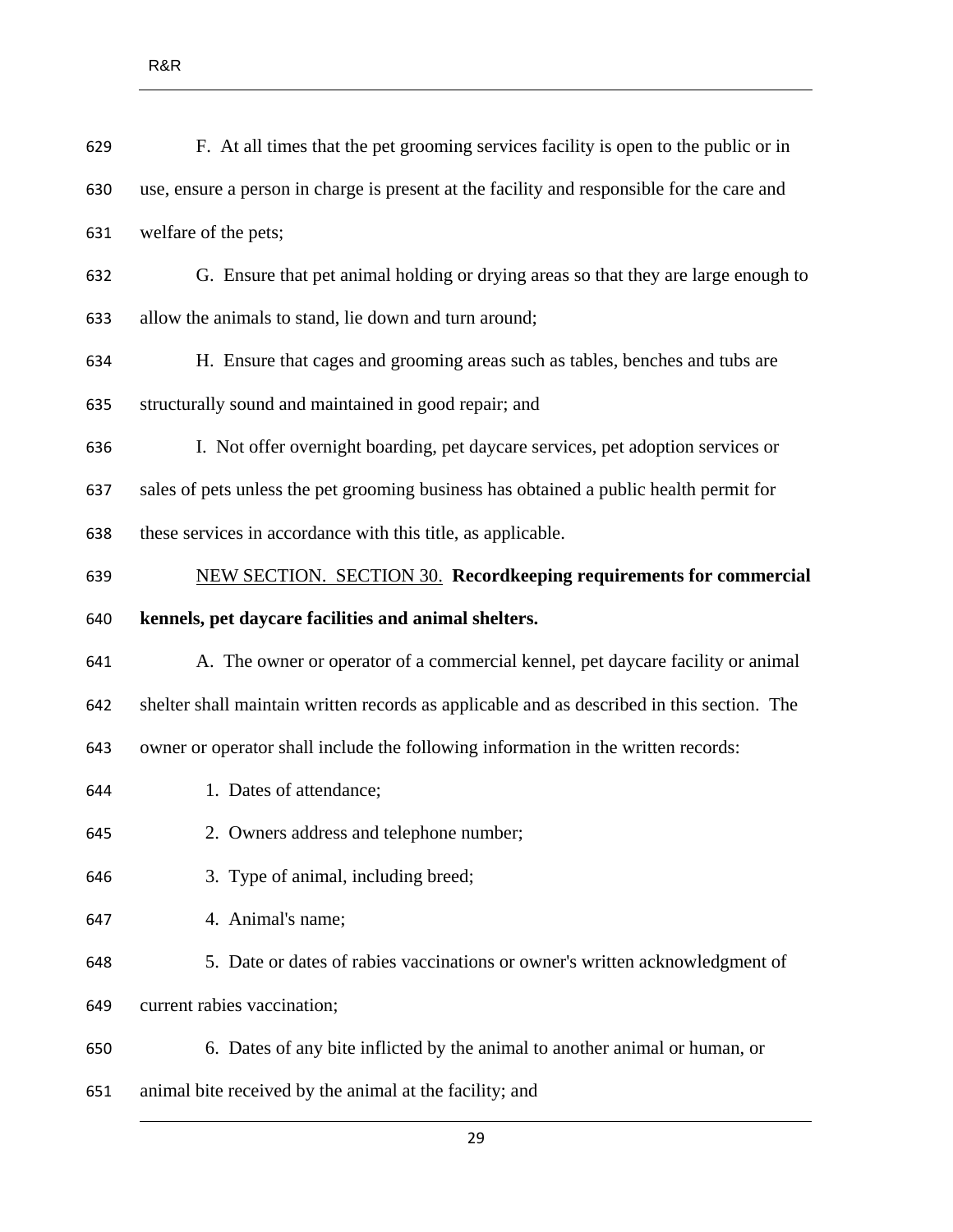| 652 | 7. Any illness or injury requiring the animal to be placed into the isolation area       |
|-----|------------------------------------------------------------------------------------------|
| 653 | or removed from the premises for veterinary care.                                        |
| 654 | B. The owner or operator of any animal shelter shall maintain written records for        |
| 655 | each animal attending the shelter, including the following:                              |
| 656 | 1. Date of adoption, rescue or placement into foster care, as applicable;                |
| 657 | 2. Name, address and telephone number of the owner or the person adopting,               |
| 658 | rescuing or fostering the pet, as applicable;                                            |
| 659 | 3. Type of animal, including breed if applicable;                                        |
| 660 | 4. Animal's name, if applicable;                                                         |
| 661 | 5. Shelter identification number and tattoo, microchip or bird leg band number,          |
| 662 | as applicable;                                                                           |
| 663 | 6. Date or dates of rabies vaccination or vaccinations, as applicable under BOH          |
| 664 | chapter 8.04;                                                                            |
| 665 | 7. Dates of any known or suspected zoonotic disease occurrence;                          |
| 666 | 8. Bite inflicted or received by the animal; and                                         |
| 667 | 9. Any illness or injury requiring the animal to be placed into the isolation area       |
| 668 | or removed from the premises for veterinary care.                                        |
| 669 | C. The owner or operator of any commercial kennel, pet daycare facility or               |
| 670 | animal shelter shall maintain at the establishment all written records required by this  |
| 671 | section for not less than three hundred sixty-five days after the date of release of the |
| 672 | animal from the establishment, and make all such records available to the director for   |
| 673 | examination upon request.                                                                |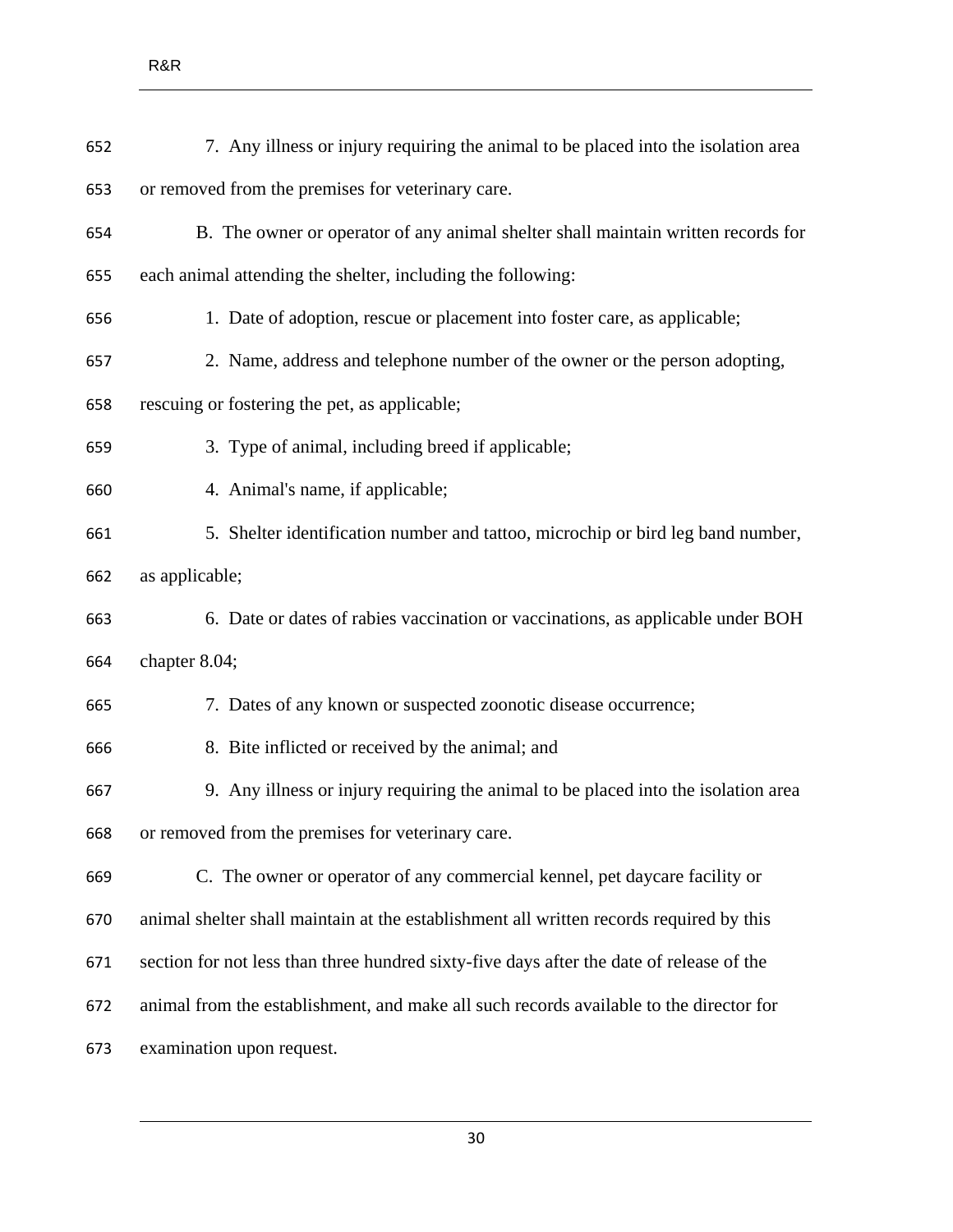| 674 | NEW SECTION. SECTION 31. Pet food retail business sanitation standards.                    |
|-----|--------------------------------------------------------------------------------------------|
| 675 | The pet food retail business owner or operator shall:                                      |
| 676 | A. Maintain all areas where equipment, supplies and food for pets are stored in a          |
| 677 | clean and sanitary condition and free from insects and rodents; and                        |
| 678 | B. Maintain a sink with hot and cold running water conveniently available at all           |
| 679 | times.                                                                                     |
| 680 | <b>NEW SECTION. SECTION 32.</b> Pet food retail business sales of pet foods or             |
| 681 | treats requiring refrigeration or freezing to prevent spoilage. The pet food retail        |
| 682 | business owner or operator shall:                                                          |
| 683 | A. Maintain all refrigerators and freezers clean and in good working order;                |
| 684 | B. Ensure that pet foods stored in freezers remain frozen;                                 |
| 685 | C. Store refrigerated pet foods in a working refrigerator that maintains a                 |
| 686 | temperature of forty-one degrees Fahrenheit or below; and                                  |
| 687 | D. Protect foods from cross contamination by separating pet foods requiring                |
| 688 | freezing or refrigeration from all other types of pet foods or human foods during storage, |
| 689 | preparation, holding and display.                                                          |
| 690 | E. Ensure written safe handling information modeled on the information and                 |
| 691 | labeling requirements established by the United States Department of Agriculture for safe  |
| 692 | handling of foods for human consumption is made available to purchasers as provided in     |
| 693 | this subsection E.1 and E.2 or as approved by the director for animal derived pet foods    |
| 694 | requiring refrigeration or freezing. The safe handling information may be preprinted on    |
| 695 | the product package label or on separate brochures, pamphlets or other documentation,      |
| 696 | except that separate brochures, pamphlets or other documentation shall not be required if  |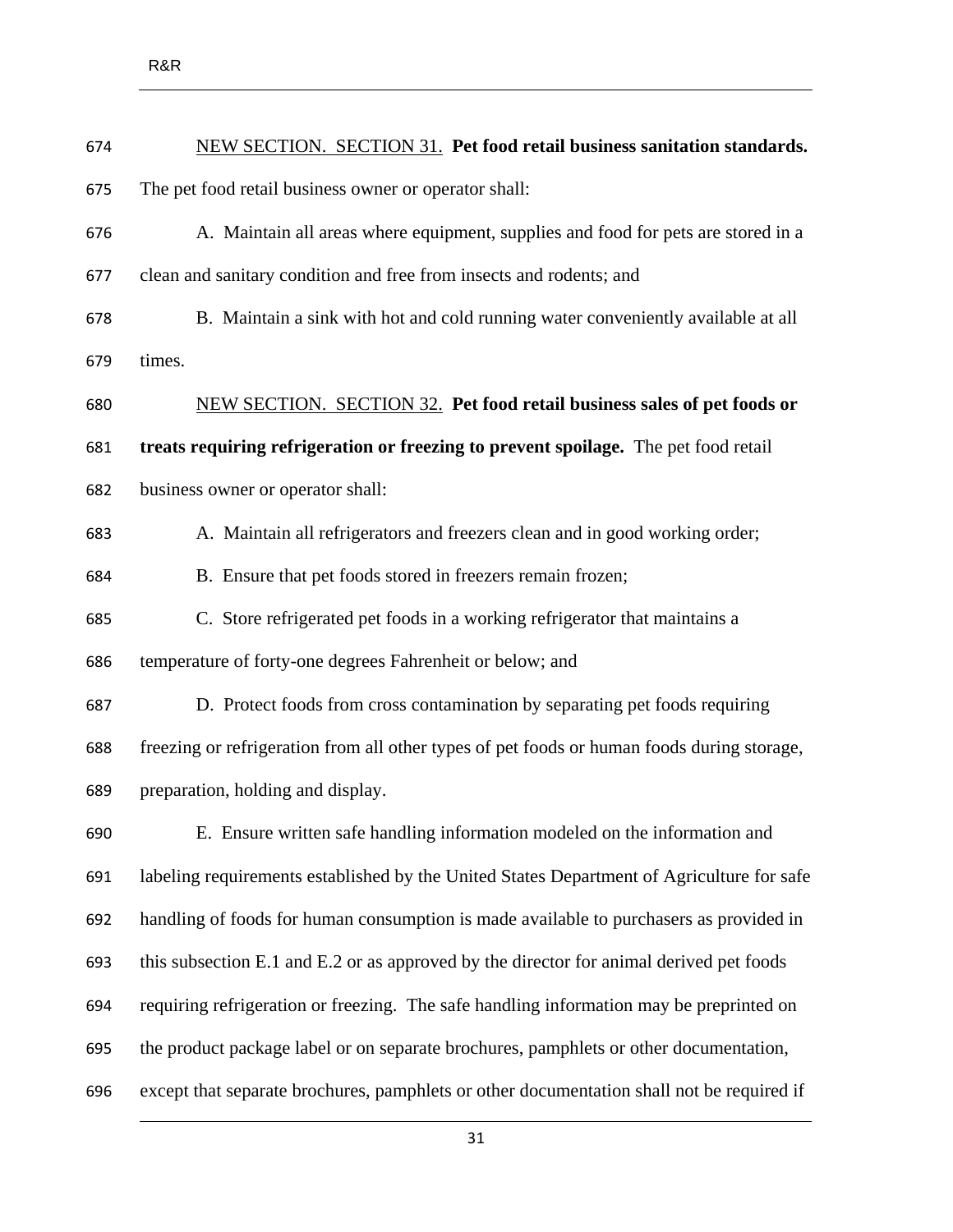the safe handling information is preprinted by the manufacturer on the product package label.

 1. All safe handling information shall be presented under the heading, "Safe Handling Instructions" and the following rationale statement or as approved by the director be included as part of the safe handling instructions: "Some food products may contain bacteria that could cause illness to you or your pet if the product is mishandled. For your protection, follow these safe handling instructions." 2. The following safe handling instructions, or the equivalent as approved by the director, shall be printed in a clearly visible manner on the product package or provided in writing to the purchaser: a. Pet food - not for human consumption. b. Keep refrigerated or frozen until ready to use. c. Thaw frozen pet food in the refrigerator or microwave. d. Keep pet foods separate from human foods. e. Wash working surfaces (including cutting boards), pet bowls and utensils with hot soapy water or in the dishwasher. f. Always wash hands with soap and water after handling pet food to help prevent illness. g. Refrigerate or discard uneaten food within thirty minutes after serving to pets. NEW SECTION. SECTION 33. **Pet food retail business sales of uncooked or partially cooked animal derived pet foods or treats not requiring refrigeration or** 

**freezing.** For the purpose of this section, uncooked or partially cooked animal derived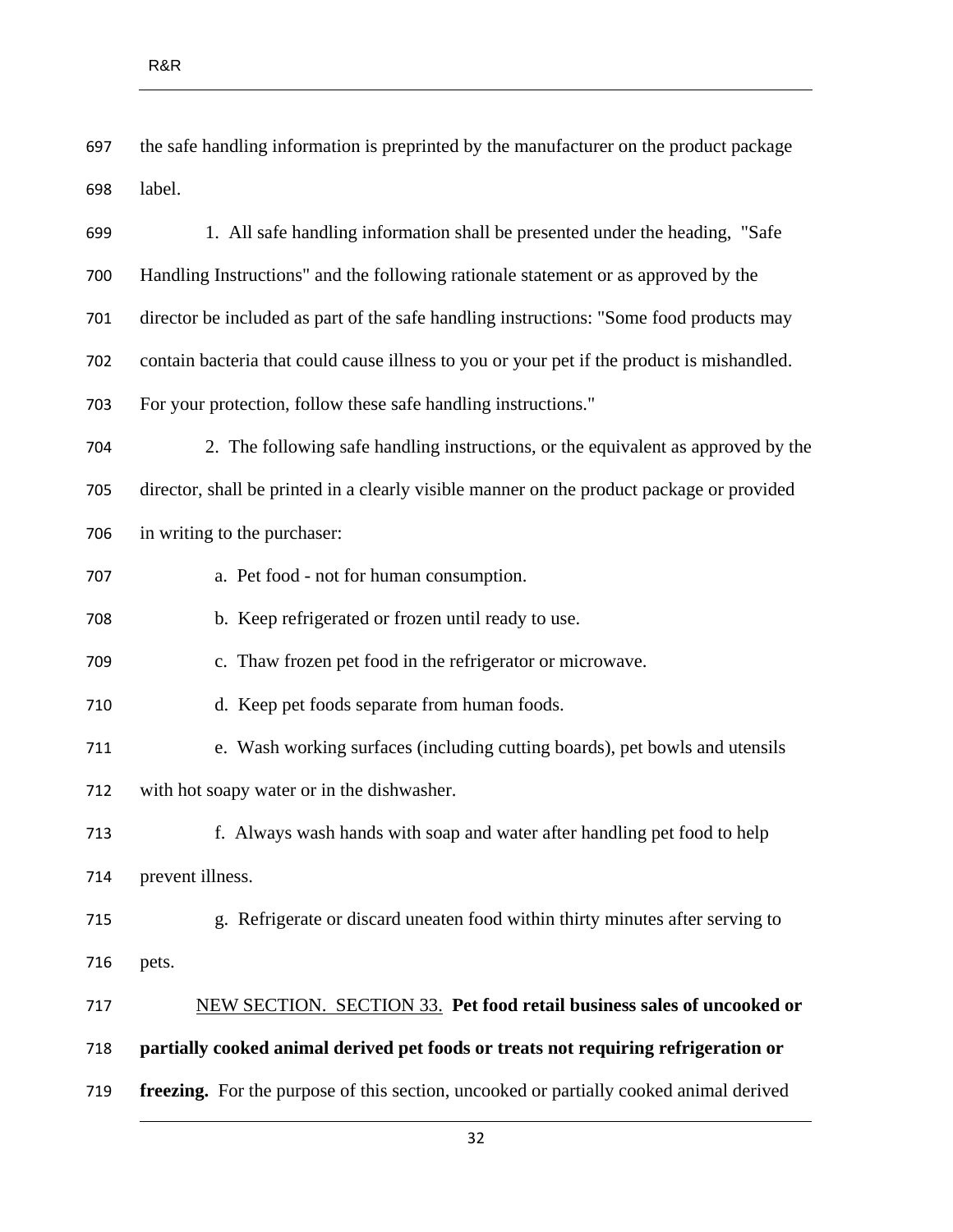| 720 | pet foods and treats not requiring refrigeration or freezing are those that are cured, dried, |
|-----|-----------------------------------------------------------------------------------------------|
| 721 | dehydrated or smoked and include but are not limited to pig ears, beef hooves, dried          |
| 722 | tendons, smoked bones, chicken or salmon jerky, and freeze dried seafood, meat or             |
| 723 | animal organs. The pet food retail business owner or operator shall:                          |
| 724 | A. Provide tongs, scoops, disposable gloves or other methods approved by the                  |
| 725 | director to minimize bare hand contact with unwrapped uncooked or partially cooked            |
| 726 | animal derived pet foods or treats offered for sale from bins, baskets or other open          |
| 727 | containers, and provide plastic bags, waxed paper bags or other approved means for            |
| 728 | customers to carry and transport the foods or treats;                                         |
| 729 | B. Ensure that preschool age children do not have direct access to unwrapped                  |
| 730 | uncooked or partially cooked animal derived pet foods or treats, including by ensuring        |
| 731 | that any open bins, baskets or other open containers of such pet foods or treats are out of   |
| 732 | reach of preschool age children;                                                              |
| 733 | C. Ensure that uncooked or partially cooked animal derived pet foods and treats               |
| 734 | not requiring refrigeration or freezing offered for sale are clearly designated as pet or     |
| 735 | animal food; and                                                                              |
| 736 | D. Ensure that the following safe handling instructions, or the equivalent as                 |
| 737 | approved by the director for uncooked or partially cooked animal derived pet foods or         |
| 738 | treats, are printed in a clearly visible manner on the product package, provided in writing   |
| 739 | to the purchaser or displayed on a readily visible sign in the area of the establishment      |
| 740 | where the product is sold:                                                                    |
| 741 | 1. Always wash hands with soap and water after handling pet food or treats to                 |

help prevent illness.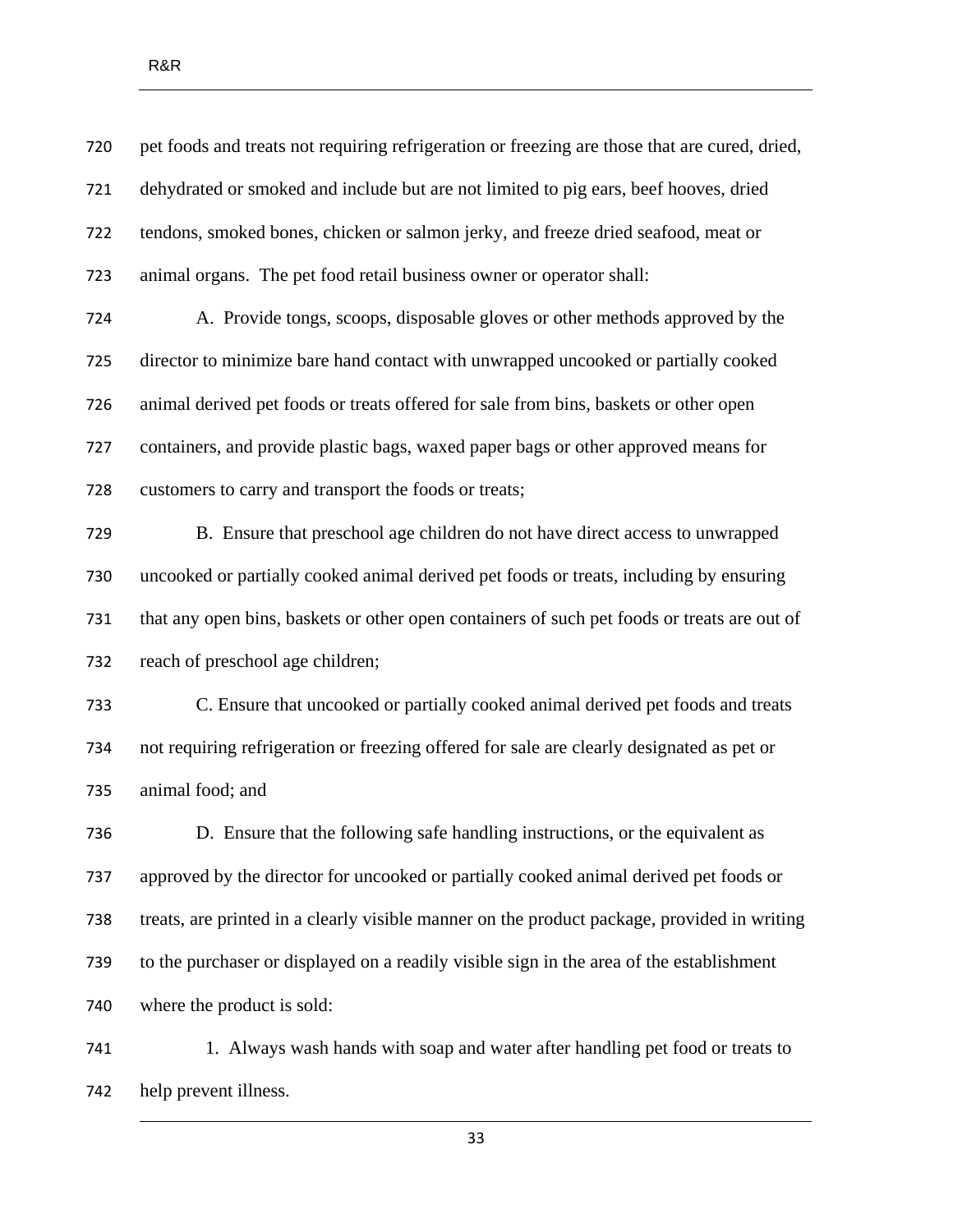2. People with immune deficiencies and preschool age children should not handle this product.

 NEW SECTION. SECTION 34. **Emergency occurrence - ceasing operations and reporting.** The pet shop, commercial kennel, pet daycare facility, animal shelter, pet grooming service or pet food retail business owner or operator shall immediately discontinue operations and notify the director upon receiving notice of an emergency at the facility such as fire, flood, extended interruption of electrical or water service, sewage backup, misuse of poisonous or toxic materials, onset of an apparent zoonotic disease outbreak, gross insanitary occurrence or condition or other circumstance that may endanger public health, except that the pet shop, commercial kennel, pet daycare facility, animal shelter, pet grooming service or pet food retail business owner or operator is not required to discontinue operations in an area of an establishment that is unaffected by the emergency.

#### NEW SECTION. SECTION 35. **Variance.**

 A. The director may grant a variance to the pet shop, commercial kennel, pet daycare facility, animal shelter, pet grooming service or pet food retail business owner or operator by modifying or waiving the requirements of this chapter if in the opinion of the director a health hazard will not result from the variance. The applicant for a variance shall submit application in writing and shall include:

 1. A statement of the proposed variance of the code requirement citing relevant code section numbers; and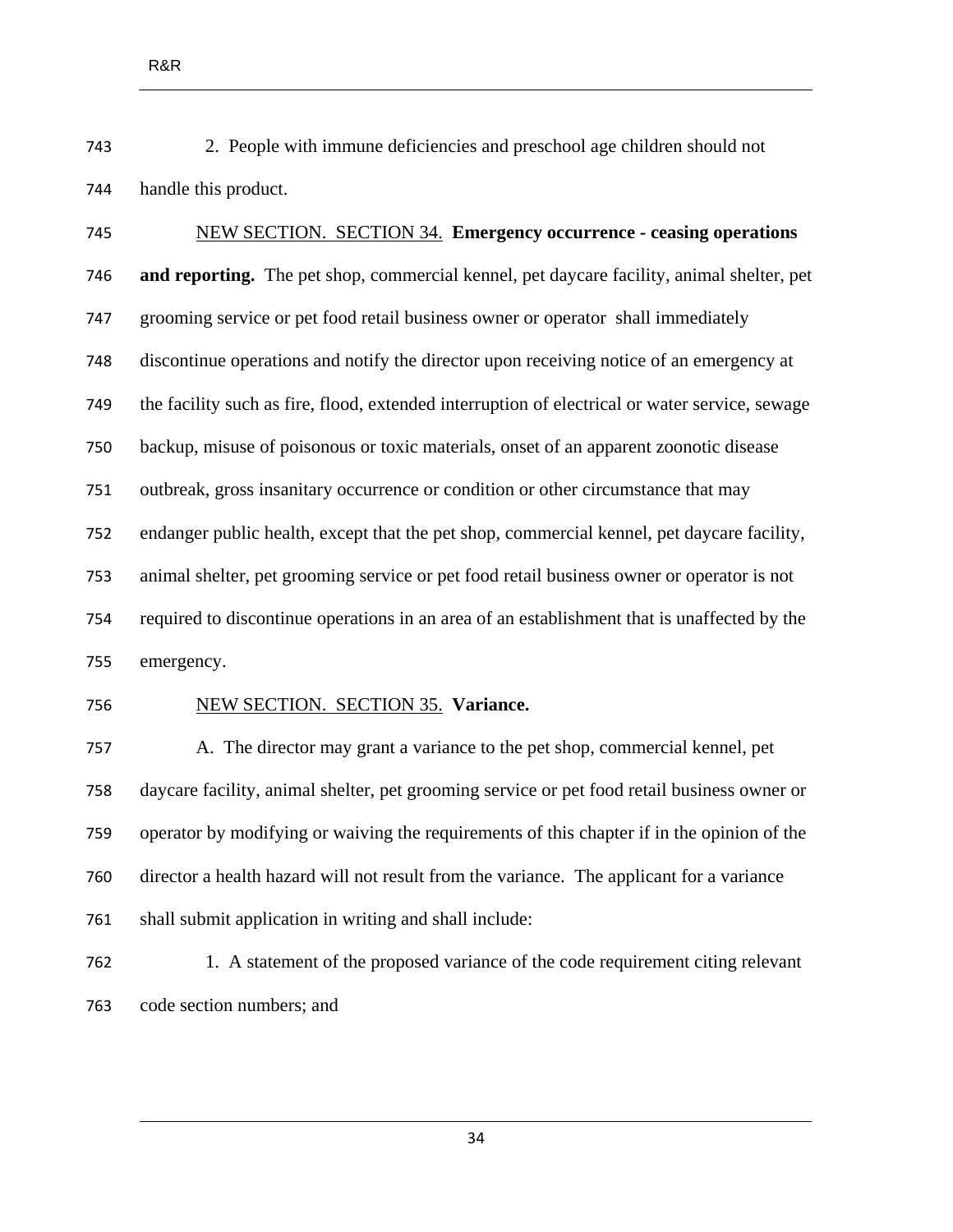| 764 | 2. A statement of the rationale for how the potential public health hazards                  |
|-----|----------------------------------------------------------------------------------------------|
| 765 | addressed by the relevant code sections will be alternatively addressed by the proposal,     |
| 766 | and shall include documentation or other relevant evidence in support of the rationale.      |
| 767 | B. Any variance granted or denied by the director shall be in writing and shall              |
| 768 | include:                                                                                     |
| 769 | 1. A statement of the proposed variance of the code requirement citing relevant              |
| 770 | code section numbers; and                                                                    |
| 771 | 2. As applicable, any conditions or other requirements the director determines               |
| 772 | necessary so that the relevant code sections waived or modified will be alternatively        |
| 773 | addressed in order to protect the public against a health hazard.                            |
| 774 | <b>NEW SECTION. SECTION 36. Permit requirement.</b>                                          |
| 775 | A. It is unlawful to maintain or operate a pet shop, commercial kennel, pet                  |
| 776 | daycare facility, animal shelter, pet grooming service or pet food retail business without a |
| 777 | valid pet shop, commercial kennel, pet daycare facility, animal shelter, pet grooming        |
| 778 | service or pet food retail business operating permit issued by the director. Each permit is  |
| 779 | valid only for the location or establishment and owner for which it is issued. A separate    |
| 780 | permit shall be obtained for each separate pet shop, commercial kennel, pet daycare          |
| 781 | facility, animal shelter, pet grooming service or pet food retail business establishment or  |
| 782 | location. Veterinarians shall obtain the required licenses for any service other than one    |
| 783 | which by law may be performed only by a veterinarian. However, such a license shall          |
| 784 | not be required for the veterinarian's possession of animals solely for the purposes of      |
| 785 | veterinary care.                                                                             |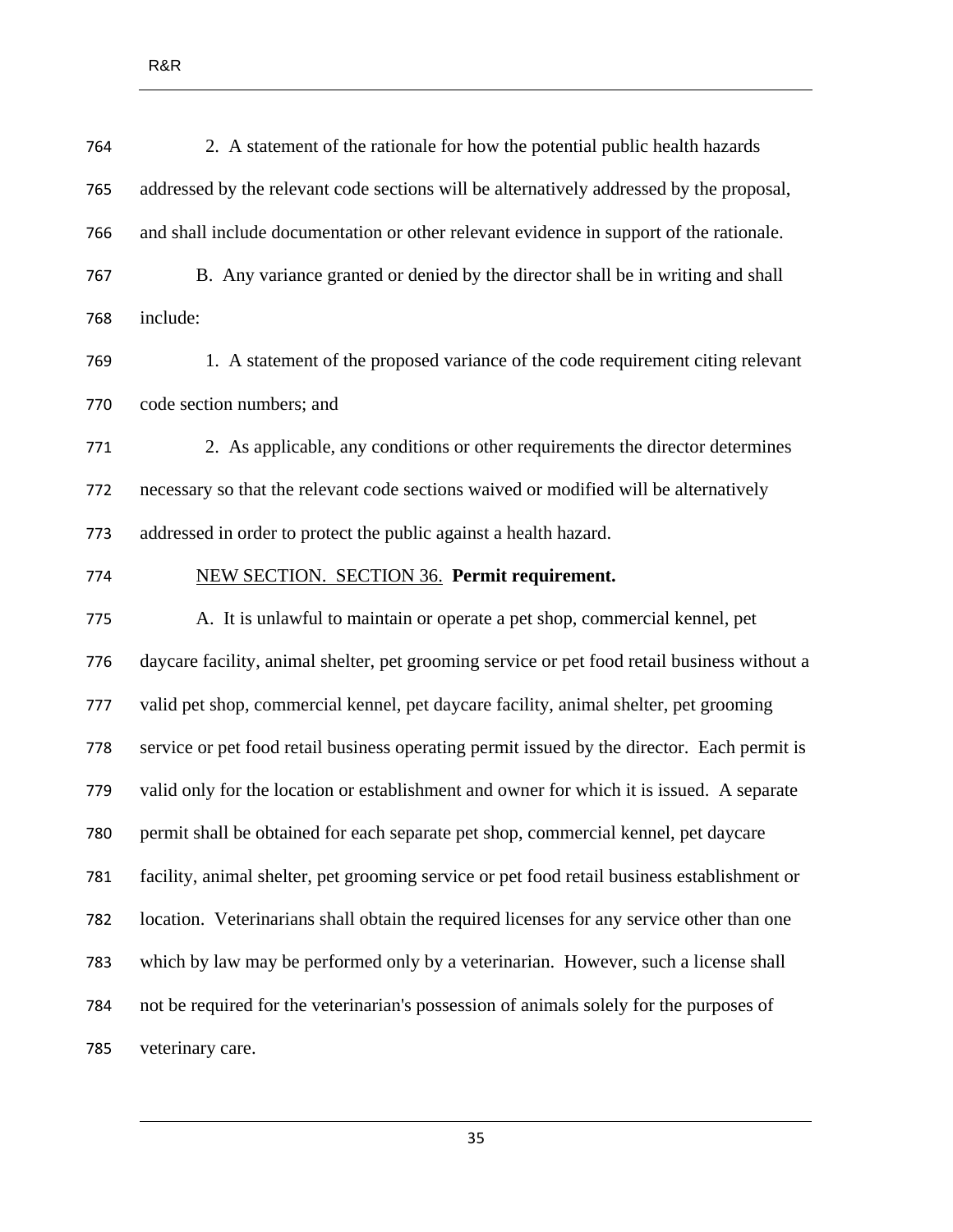| B. The director shall designate each pet shop as a Risk Category 1 or Risk                  |
|---------------------------------------------------------------------------------------------|
| Category 2 pet shop based on the following categories of animals or other items offered     |
| for trade, transfer, adoption or sale:                                                      |
| 1. Risk Category 1:                                                                         |
| a. Aquariums, with no other nonaquatic animals offered for trade, transfer,                 |
| adoption or sale; or                                                                        |
| b. Baby poultry offered for trade, transfer, adoption or sale for not more than             |
| one hundred twenty consecutive days and not more than a total of one hundred twenty         |
| days within any twelve month period, with no other animals offered for trade, transfer,     |
| adoption or sale; and excluding livestock auctions and farm and ranch feed stores that sell |
| baby poultry to commercial operations.                                                      |
| 2. Risk Category 2: All animal trades, transfers, adoptions or sales not                    |
| qualifying as Risk Category 1 pet shop operation, excluding animal shelters, livestock      |
| auctions, and farm and ranch feed stores that sell baby poultry to commercial operations.   |
| C. The director shall designate each animal shelter as a Category 1, Category 2 or          |
| Category 3 animal shelter based on the following criteria:                                  |
| 1. Category 1: Animal shelter performing not more than one thousand five                    |
| hundred animal adoptions per calendar year, but not including a Category 3 animal           |
| shelter;                                                                                    |
| 2. Category 2: Animal shelter performing more than one thousand five hundred                |
| animal adoptions per calendar year, but not including a Category 3 animal shelter; and      |
|                                                                                             |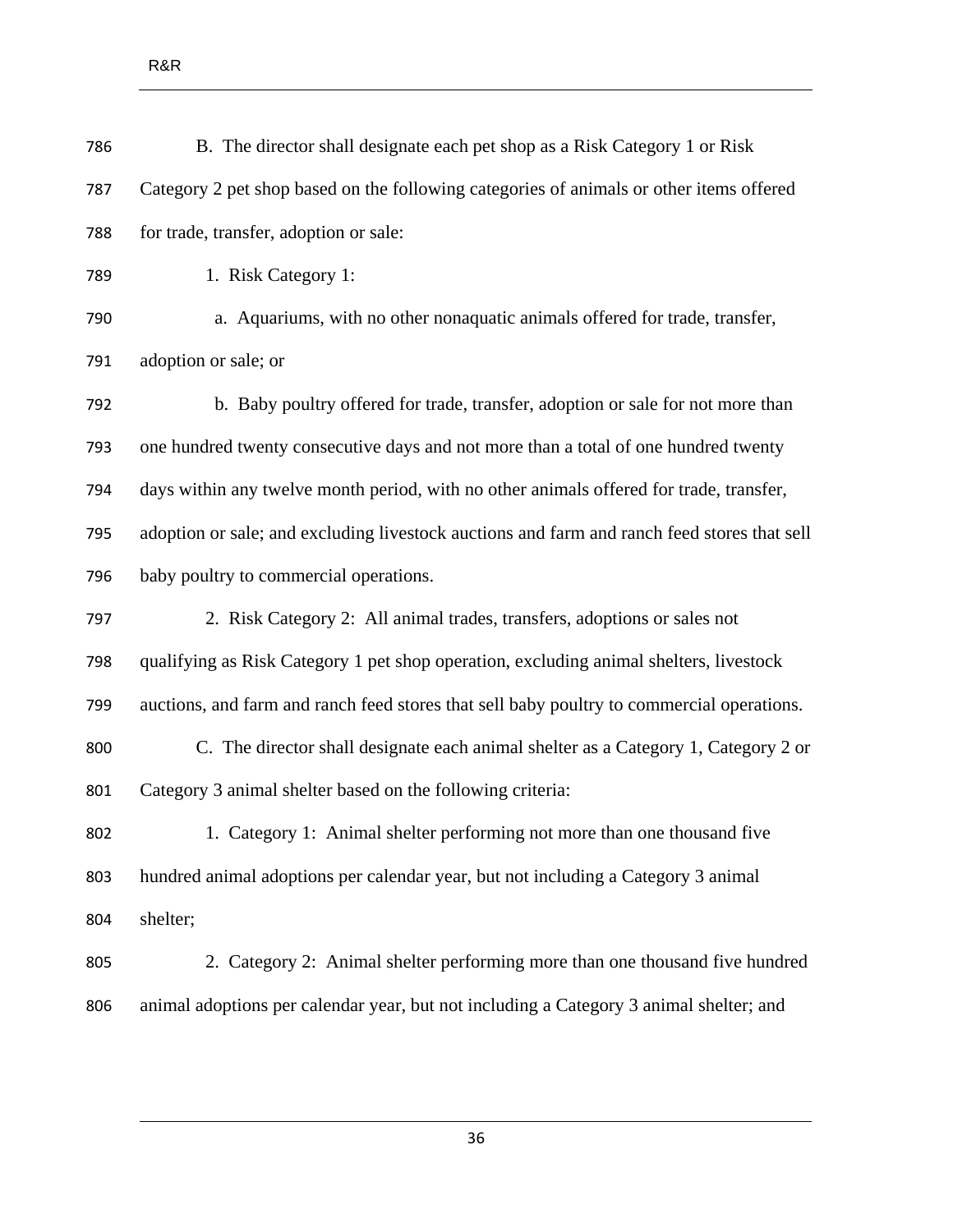3. Category 3: Animal shelter operating a satellite pet adoption facility in a permitted pet shop, commercial kennel, pet daycare facility, pet grooming service or pet food retail business in King County.

 D. Except as otherwise provided in this chapter, each pet shop, commercial kennel, pet daycare facility, animal shelter, pet grooming service or pet food retail business operating permit is an annual permit and shall expire on the date established by the director.

 E. Permits are the property of the director. The pet shop, commercial kennel, pet daycare facility, animal shelter, pet grooming service or pet food retail business owner or operator shall display each permit issued under this chapter conspicuously in the establishment for which it is issued unless the permit is expired or is suspended or revoked. The owner or operator shall remove from display any expired, suspended or revoked permit.

### NEW SECTION. SECTION 37. **Plan review application process.**

 A. A pet shop, commercial kennel, pet daycare facility, animal shelter or pet grooming service permit applicant or permit holder shall submit to the director a plan review application, including completed plans and specifications, before a pet shop, commercial kennel, pet daycare facility, animal shelter or pet grooming service is constructed or an existing structure is converted for use as a pet shop, commercial kennel, pet daycare facility, animal shelter or pet grooming service. If an existing pet shop, commercial kennel, pet daycare facility, animal shelter or pet grooming service is being remodeled, the owner or operator shall notify the director of the proposed remodel and shall submit to the director a completed plan review application if the director determines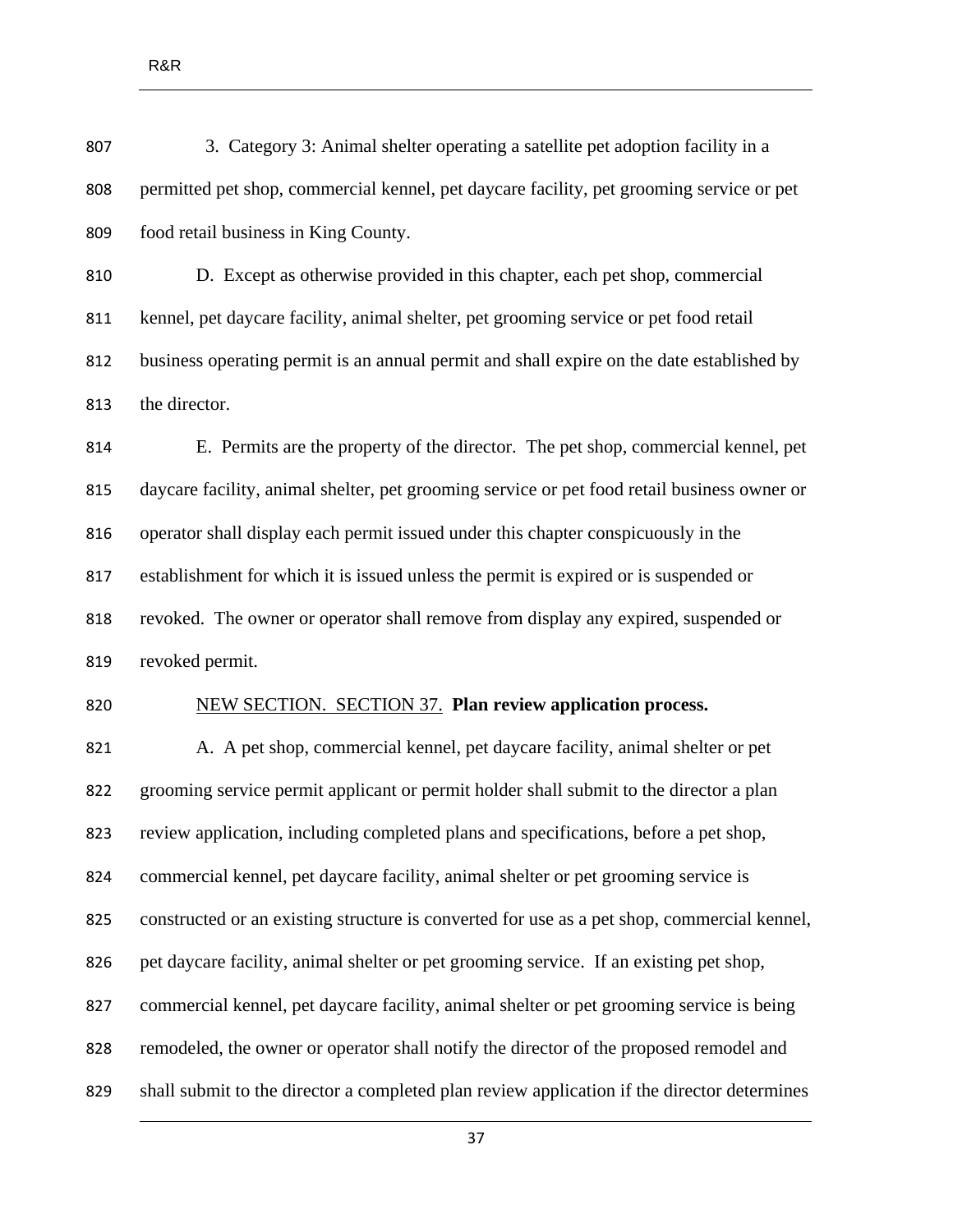that review of plans and specifications is necessary to ensure compliance with this chapter.

 B. The applicant or permit holder shall submit the plan review application at least thirty days before the date planned for opening the pet shop, commercial kennel, pet daycare facility, animal shelter or pet grooming service, unless a different period is approved by the director.

 C. The pet shop owner or operator shall include the following information in the plans and specifications:

 1. Types of animals kept and sold, including types and quantities of foods stored and provided for the animals;

 2. Proposed indoor and outdoor facility layout, including mechanical equipment, heating, lighting, plumbing and provisions for isolation room or area, and construction schedule;

 3. Description of and types of material used for walls, floors, fencing, kennels, runs, animal enclosures, sinks and drains and dimensions of any animal enclosures;

 4. Description of types of waste disposal, including dead animals, sewage disposal and indoor and outdoor animal waste disposal; and

 5. Other information the director may require for review of the proposed construction, conversion or remodeling to ensure compliance with this chapter.

 D. The commercial kennel, pet daycare facility, animal shelter or pet grooming service owner or operator shall include the following information in the plans and specifications: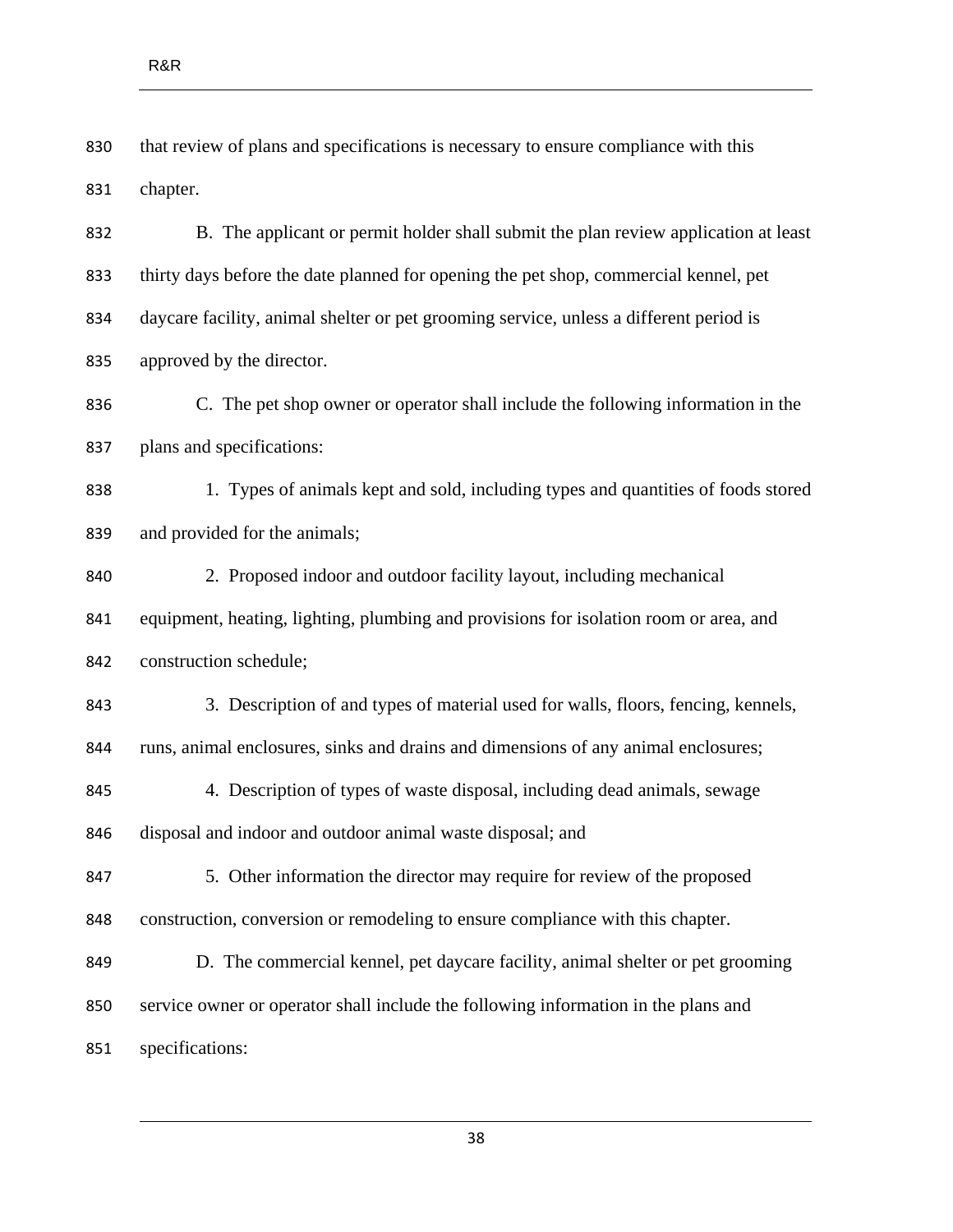| 852 | 1. Types of animals kept or served at the facility, including types and quantities         |
|-----|--------------------------------------------------------------------------------------------|
| 853 | of foods stored and provided for the animals;                                              |
| 854 | 2. Proposed indoor and outdoor facility layout, including mechanical                       |
| 855 | equipment, heating, lighting, plumbing, provisions for isolation room or area (except      |
| 856 | mobile grooming units) and construction schedule;                                          |
| 857 | 3. Description of and types of material used for walls, floors, fencing, kennels,          |
| 858 | runs, animal enclosures, sinks and drains, and dimensions of any animal enclosures;        |
| 859 | 4. Description of types of waste disposal, including dead animals, sewage                  |
| 860 | disposal and indoor and outdoor animal waste disposal; and                                 |
| 861 | 5. Other information the director may require for review of the proposed                   |
| 862 | construction, conversion or remodeling to ensure compliance with this chapter.             |
| 863 | <b>NEW SECTION. SECTION 38. Permit application process.</b>                                |
| 864 | A. The pet shop, commercial kennel, pet daycare facility, animal shelter, pet              |
| 865 | grooming service or pet food retail business owner or operator shall submit a permit       |
| 866 | application in writing, on a form provided by the director, at least thirty calendar days  |
| 867 | before the date planned for opening the facility, or the expiration date of the current    |
| 868 | permit for an existing facility unless a different period is approved by the director. The |
| 869 | application shall include:                                                                 |
| 870 | 1. The name, mailing address, telephone number and signature of the person                 |
| 871 | applying for the permit and the name, mailing address, telephone number and location of    |
| 872 | the pet shop, commercial kennel, pet daycare facility, animal shelter, pet grooming        |
| 873 | service or pet food retail business;                                                       |
|     |                                                                                            |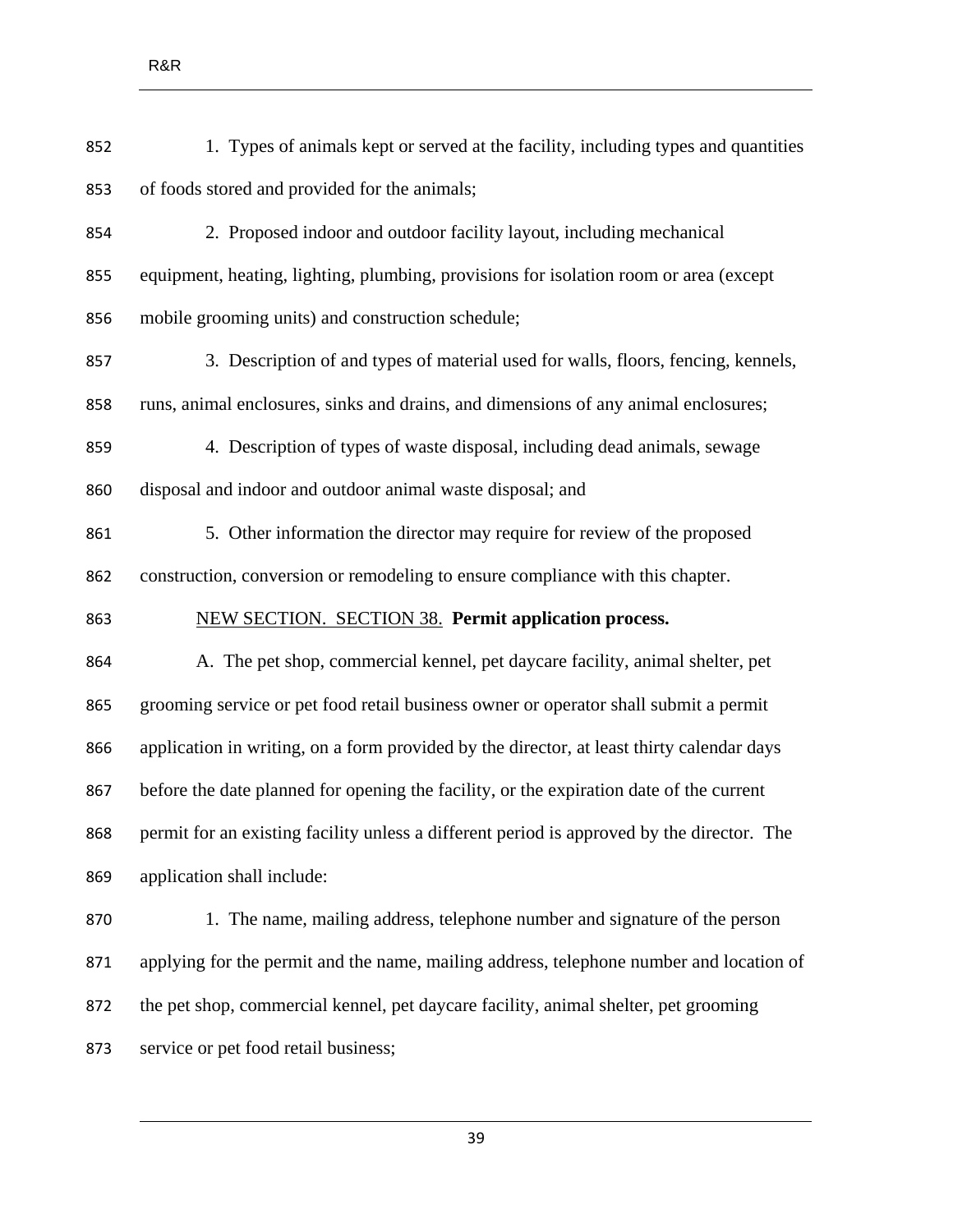| 874 | 2. The name, mailing address and telephone number of: the legal owner of the                  |
|-----|-----------------------------------------------------------------------------------------------|
| 875 | pet shop or pet food retail business, whether it be an association, corporation, individual,  |
| 876 | partnership or other legal entity; and the local resident agent if one is required based on   |
| 877 | the type of legal ownership;                                                                  |
| 878 | 3. For a new pet shop, commercial kennel, pet daycare facility, animal shelter,               |
| 879 | pet grooming service or pet food retail business, or for a change of ownership of an          |
| 880 | existing facility, a written basic infection control plan as required by this chapter;        |
| 881 | 4. For a new pet shop or for a change of ownership, information specifying the                |
| 882 | types of animals to be offered for sale, exchange or adoption, and whether the pet shop       |
| 883 | will offer for sale uncooked or partially cooked animal derived pet foods or pet treats;      |
| 884 | 5. For a new commercial kennel, pet daycare facility, animal shelter or pet                   |
| 885 | grooming service or for a change of ownership, information specifying the types of            |
| 886 | animals to be admitted to the facility, and whether the facility will offer for sale uncooked |
| 887 | or partially-cooked animal derived pet foods or pet treats;                                   |
| 888 | 6. A statement signed by the applicant that attests to the accuracy of the                    |
| 889 | information provided in the application; and                                                  |
| 890 | 7. Other information required by the director to ensure compliance with this                  |
| 891 | chapter.                                                                                      |
| 892 | B. The applicant shall pay the applicable permit and plan review fees at the time             |
| 893 | the application is submitted.                                                                 |
| 894 | C. The director may issue a new or renewal permit to the applicant or may issue a             |
| 895 | permit to a new owner of an existing pet shop, commercial kennel, pet daycare facility,       |
| 896 | animal shelter, pet grooming service or pet food retail business after a properly completed   |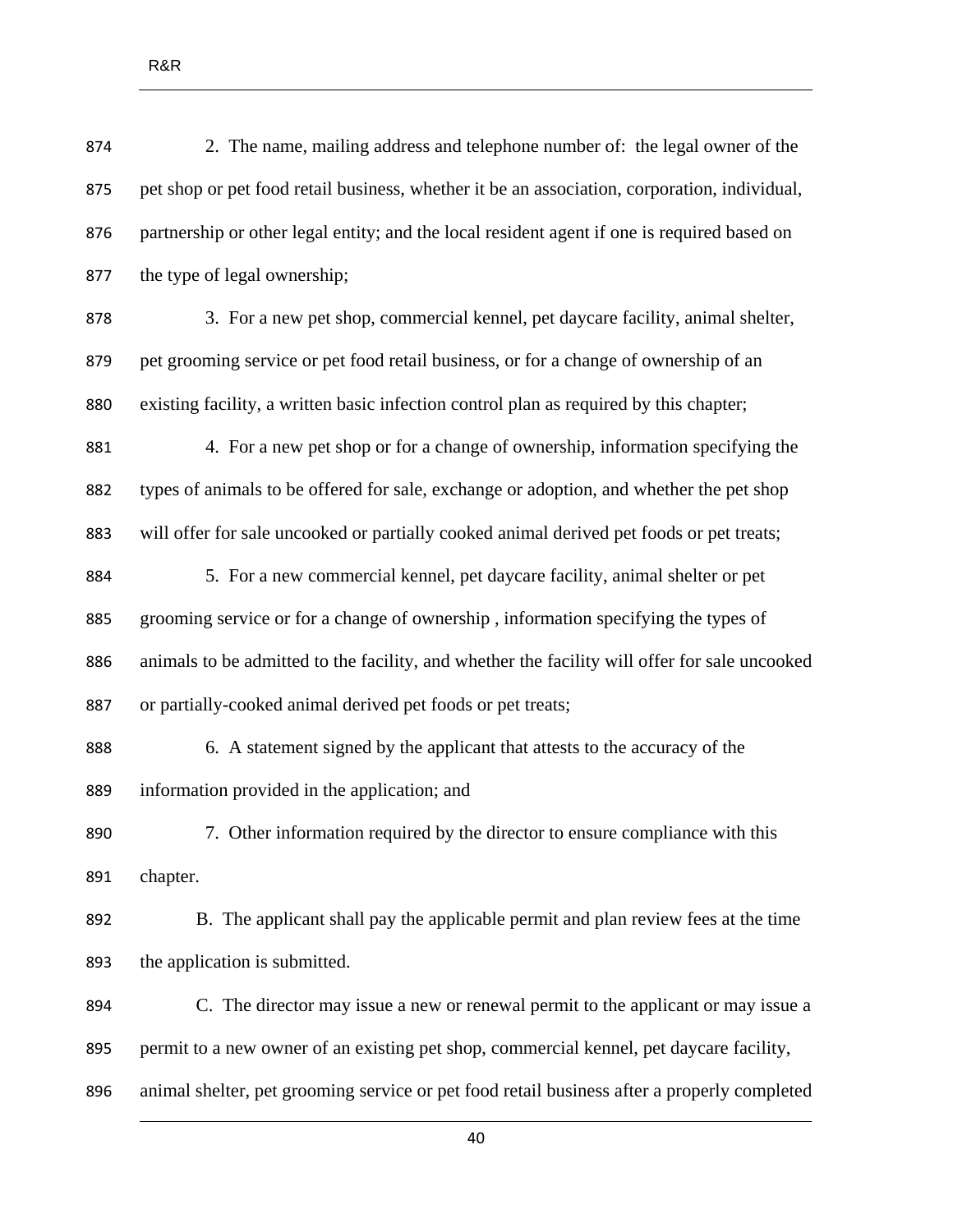application is submitted, all outstanding fees are paid, the application is reviewed and approved and the director has determined the pet shop or pet food retail business to be in compliance with this chapter.

 D. The director may deny the permit application if the applicant has any outstanding moneys owed to the Seattle-King County Department of Public Health for permit fees, late fees, checks returned by the bank, civil penalties or other miscellaneous fees.

 E. If an application for a permit to operate is denied, the director shall provide the applicant with a notice that includes the reasons and code citations for the permit denial.

NEW SECTION. SECTION 39. **Inspections.** 

 A. After presenting identification credentials, the director is authorized to enter and conduct inspections of any pet shop, commercial kennel, pet daycare facility, animal shelter, pet grooming service or pet food retail business during normal business hours, hours of operation and other reasonable times to determine compliance with and enforce this chapter, including the conditions of a permit or variance. The facility owner or operator shall allow the director to enter and inspect the establishment, and the establishment's records required to be maintained under this chapter, to determine compliance with and enforce this chapter, including the conditions of a permit or variance. The director is also authorized to enter any pet shop, commercial kennel, pet daycare facility, animal shelter, pet grooming service or pet food retail business for the purpose of providing information and education to facility personnel, including written materials and consultation on good sanitation practices and methods to prevent the spread of zoonotic disease.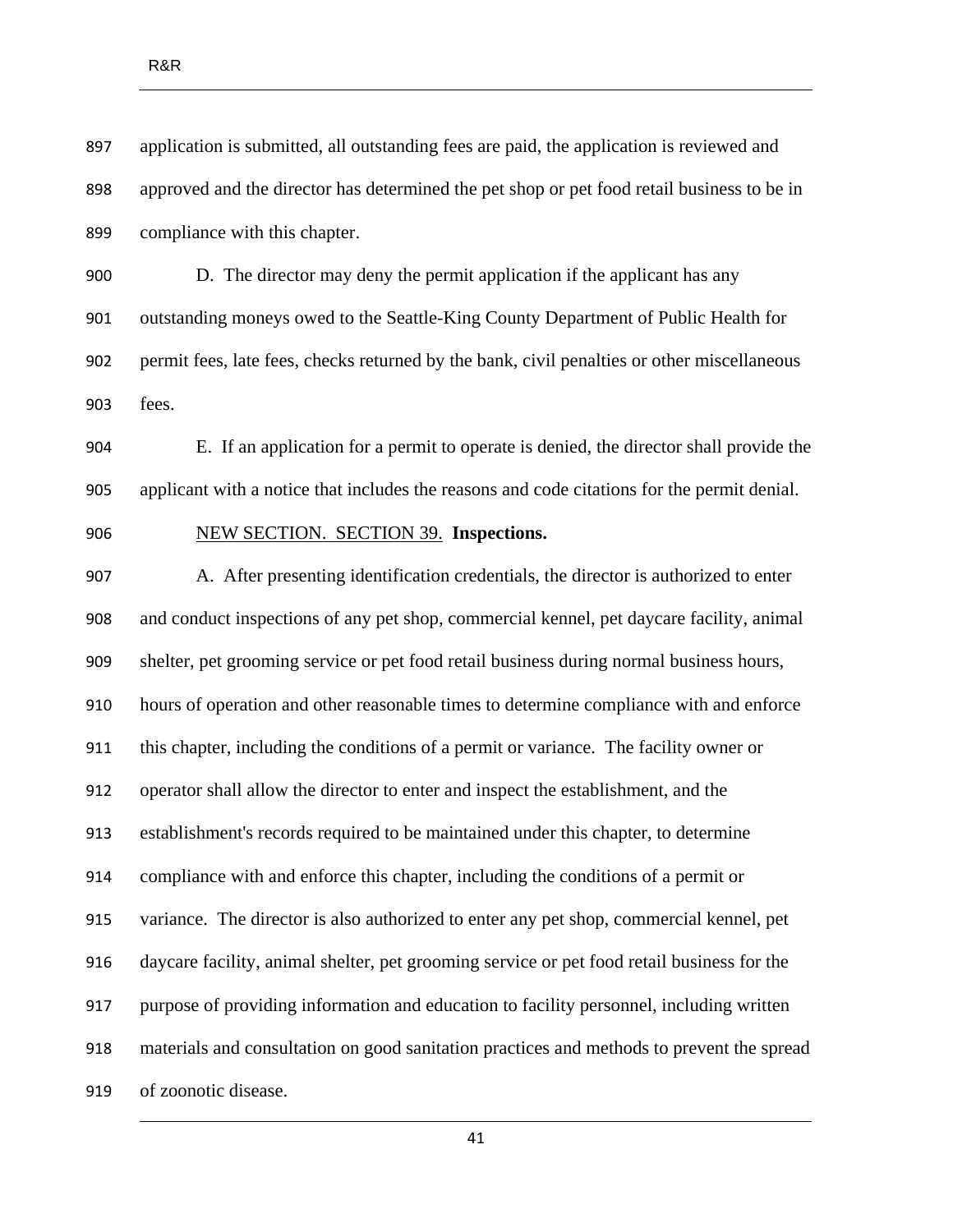| 920 | B. The director shall document on an inspection form:                                     |
|-----|-------------------------------------------------------------------------------------------|
| 921 | 1. Administrative information about the pet shop, commercial kennel, pet                  |
| 922 | daycare facility, animal shelter, pet grooming service or pet food retail business name,  |
| 923 | location, name of owner or operator, inspection date and permit status;                   |
| 924 | 2. The director's inspection findings, including factual observations of                  |
| 925 | violations, nonconformance with this chapter or other substandard conditions that require |
| 926 | correction by the permit holder;                                                          |
| 927 | 3. Failure of any owner, operator or employee of the pet shop, commercial                 |
| 928 | kennel, pet daycare facility, animal shelter, pet grooming service or pet food retail     |
| 929 | business to allow the director access to the premises, or to the facility's records, for  |
| 930 | purposes of determining compliance with and enforcing this chapter;                       |
| 931 | 4. Notification of any violations requiring correction, including the time frame          |
| 932 | for completing the corrections;                                                           |
| 933 | 5. Notification that an opportunity for an office conference to review the                |
| 934 | inspection findings will be provided if a written appeal of the inspection report is      |
| 935 | submitted within ten days following the date of the inspection; and                       |
| 936 | 6. Other information the director deems necessary to include on the inspection            |
| 937 | report.                                                                                   |
| 938 | C. At the conclusion of the inspection, the director shall furnish the owner or           |
| 939 | operator of the pet shop, commercial kennel, pet daycare facility, animal shelter, pet    |
| 940 | grooming service or pet food retail business a duplicate of the completed inspection      |
| 941 | report.                                                                                   |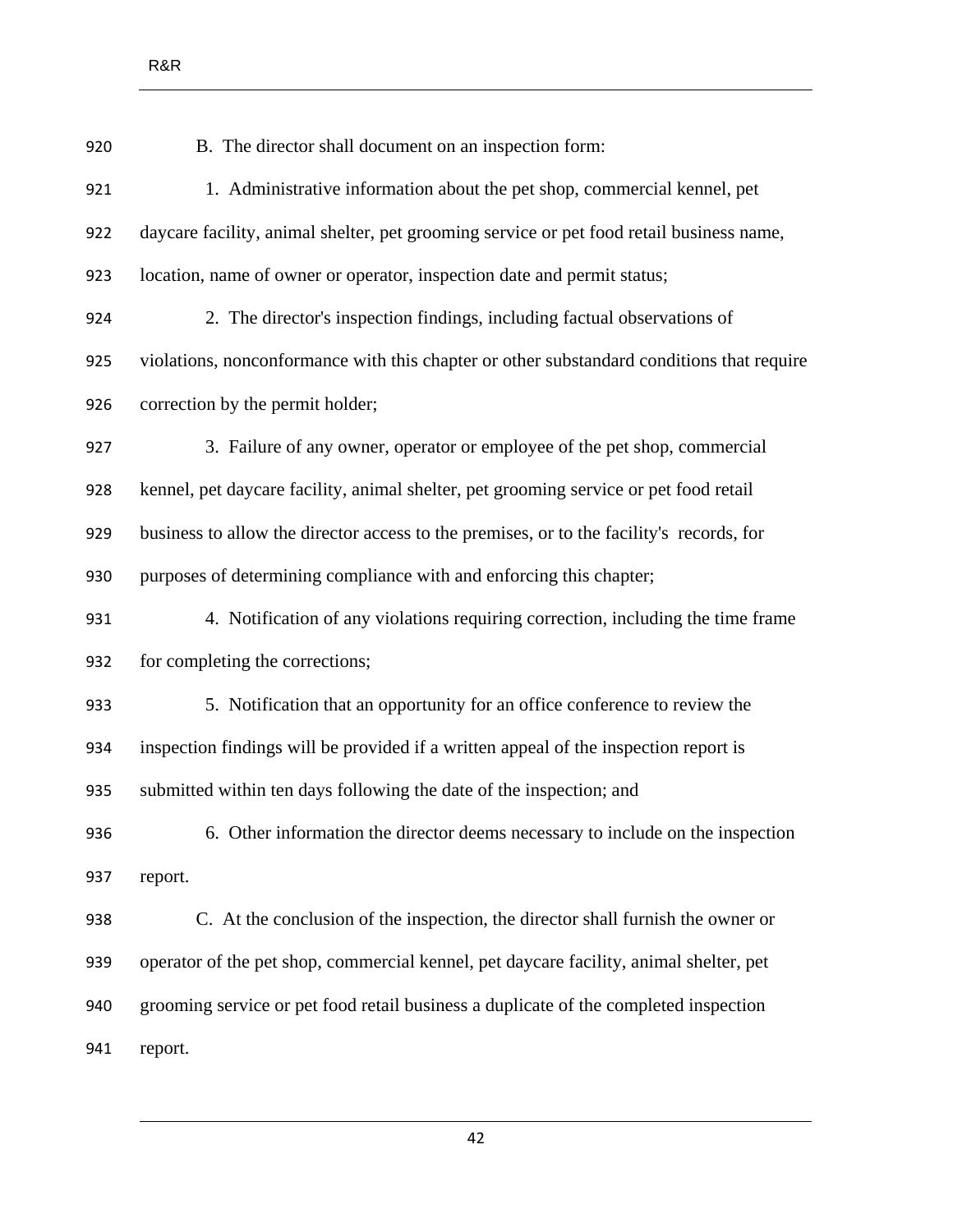| 942 | NEW SECTION. SECTION 40. Enforcement and rulemaking authority. The                            |  |  |
|-----|-----------------------------------------------------------------------------------------------|--|--|
| 943 | director is authorized to enforce this chapter in accordance with BOH chapter 1.08 and to     |  |  |
| 944 | adopt rules consistent with this chapter for the purpose of carrying out and enforcing its    |  |  |
| 945 | provisions. The director is also authorized to request the assistance of the appropriate      |  |  |
| 946 | animal control or law enforcement authority in carrying out and enforcing this chapter,       |  |  |
| 947 | and to report animal abuse, cruelty or neglect to the animal control or law enforcement       |  |  |
| 948 | authority.                                                                                    |  |  |
| 949 | NEW SECTION. SECTION 41. Violation. It is unlawful for any owner,                             |  |  |
| 950 | operator or employee of a pet shop, commercial kennel, pet daycare facility, animal           |  |  |
| 951 | shelter, pet grooming service or pet food retail business to fail to comply with this chapter |  |  |
| 952 | or any order of the director issued to carry out or enforce this chapter.                     |  |  |
| 953 | SECTION 42. Sections 43, 44, 45, 46, 47, 48 and 49 of this rule should constitute             |  |  |
| 954 | a new chapter in BOH Title 2.                                                                 |  |  |
| 955 | NEW SECTION. SECTION 43. Applicability. This chapter applies to activities                    |  |  |
| 956 | regulated by the director under BOH Title 8.                                                  |  |  |
| 957 | NEW SECTION. SECTION 44. Permit fees.                                                         |  |  |
| 958 | <b>Part 1 - Permit Fees.</b>                                                                  |  |  |
| 959 | <b>Effective Through December 31, 2010.</b>                                                   |  |  |
| 960 | A. The owner or operator of a pet shop, commercial kennel, pet daycare facility,              |  |  |
| 961 | animal shelter, pet grooming service or pet food retail business shall pay to the director    |  |  |
| 962 | the following annual operating permit fees, as applicable:                                    |  |  |
|     | Pet shop<br>1.                                                                                |  |  |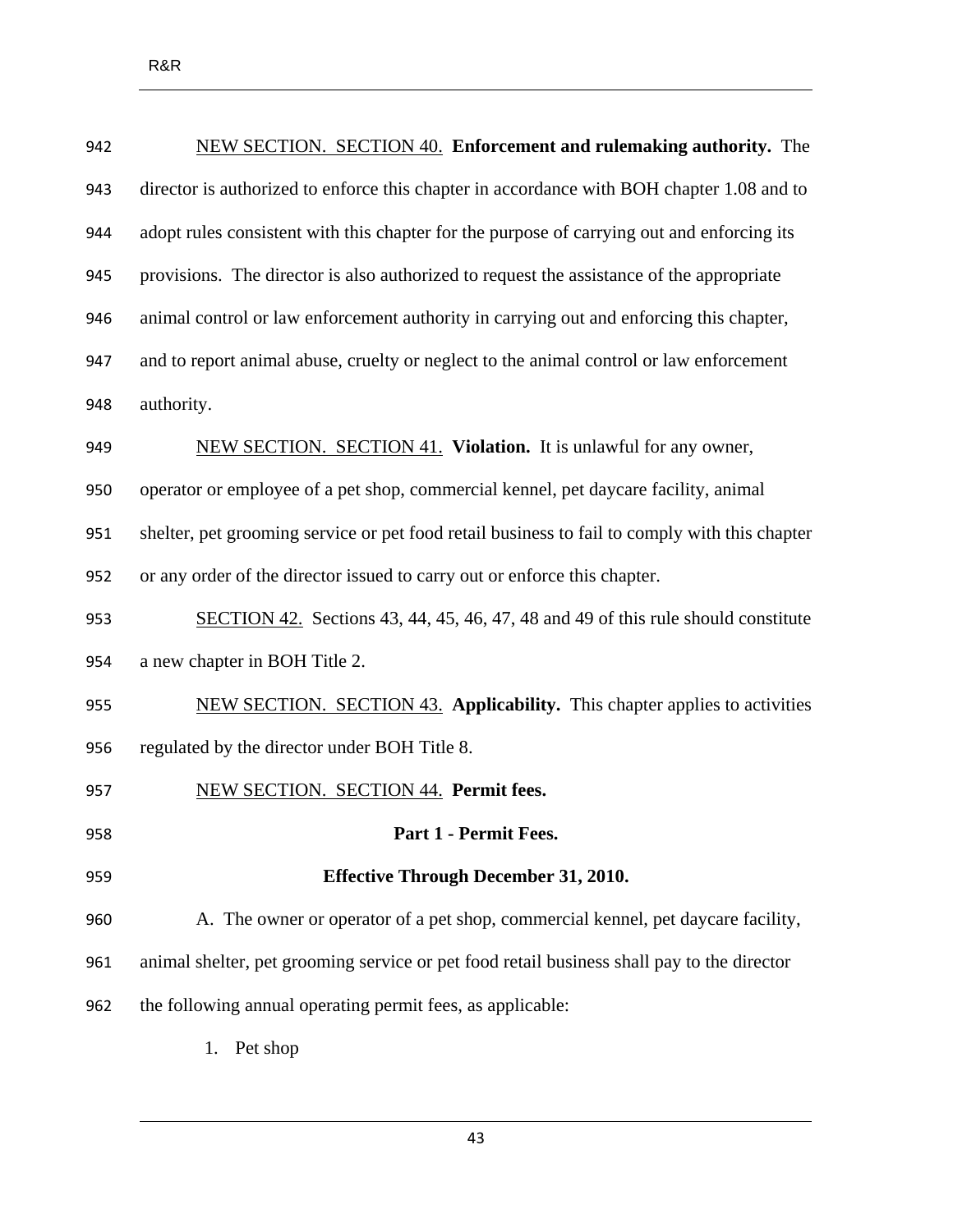|    | a. Risk category 1                     | \$182.00                           |
|----|----------------------------------------|------------------------------------|
|    | b. Risk category 2                     | \$473.00                           |
| 2. | Commercial kennel                      | \$291.00                           |
| 3. | Pet daycare facility                   | \$291.00                           |
| 4. | Animal shelter                         |                                    |
|    | a. Category 1: not more than 1,500 pet | \$182.00                           |
|    | adoptions per calendar year            |                                    |
|    | b. Category 2: more than $1,500$ pet   | \$291.00                           |
|    | adoptions per calendar year            |                                    |
|    | c. Category 3: Satellite pet adoption  | \$60.00 per location               |
|    | facility                               |                                    |
| 5. | Pet grooming service other than a      | \$182.00                           |
|    | mobile grooming unit                   |                                    |
| 6. | Mobile grooming unit                   | \$182.00 base fee for one vehicle  |
|    |                                        | plus \$60.00 for each additional   |
|    |                                        | vehicle owned by the same person   |
|    |                                        | and inspected at the same time and |
|    |                                        | location as all other vehicles     |
| 7. | Pet food retail business               | \$182.00                           |
| 8. | Any combination of two or more         | Highest applicable permit fee plus |
|    | permit classifications (pet shop,      | \$182.00 for one additional permit |
|    | commercial kennel, pet daycare         | classification or \$364.00 for two |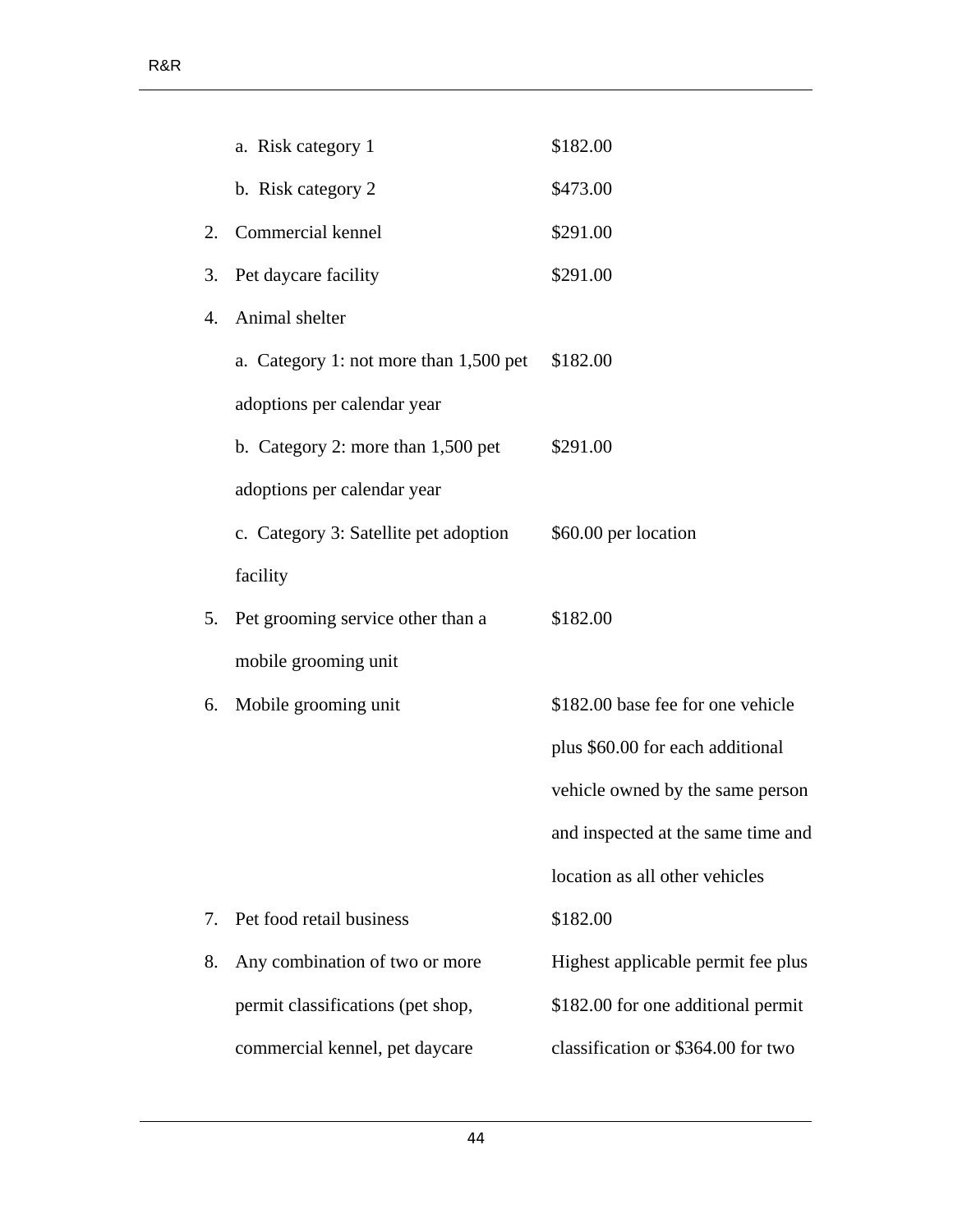facility, animal shelter or pet grooming service) other than pet food retail business at the same location or more additional permit classifications

 B. The applicant for two or more annual operating permits at the same location for any combination of pet shop, commercial kennel, pet daycare facility, animal shelter or pet grooming service establishments shall pay to the director the highest applicable operating permit fee plus the additional permit classification fee as set forth in this section, but the pet food retail business permit fee shall be waived for any holder of a current pet shop, commercial kennel, pet daycare facility, animal shelter or pet grooming service permit.

 C. The applicant for a pet shop, commercial kennel, pet daycare facility, animal shelter, pet grooming service or pet food retail business that is to be operated no longer than any period of six consecutive months shall pay one-half the applicable annual permit fee in subsections A. and B. of this Part 1.

# **Part 2 - Permit Fees.**

## **Effective January 1, 2011, Through December 31, 2011.**

 A. The owner or operator of a pet shop, commercial kennel, pet daycare facility, animal shelter, pet grooming service or pet food retail business shall pay to the director the following annual operating permit fees, as applicable:

| 1. | Pet shop           |          |
|----|--------------------|----------|
|    | a. Risk category 1 | \$191.00 |
|    | b. Risk category 2 | \$497.00 |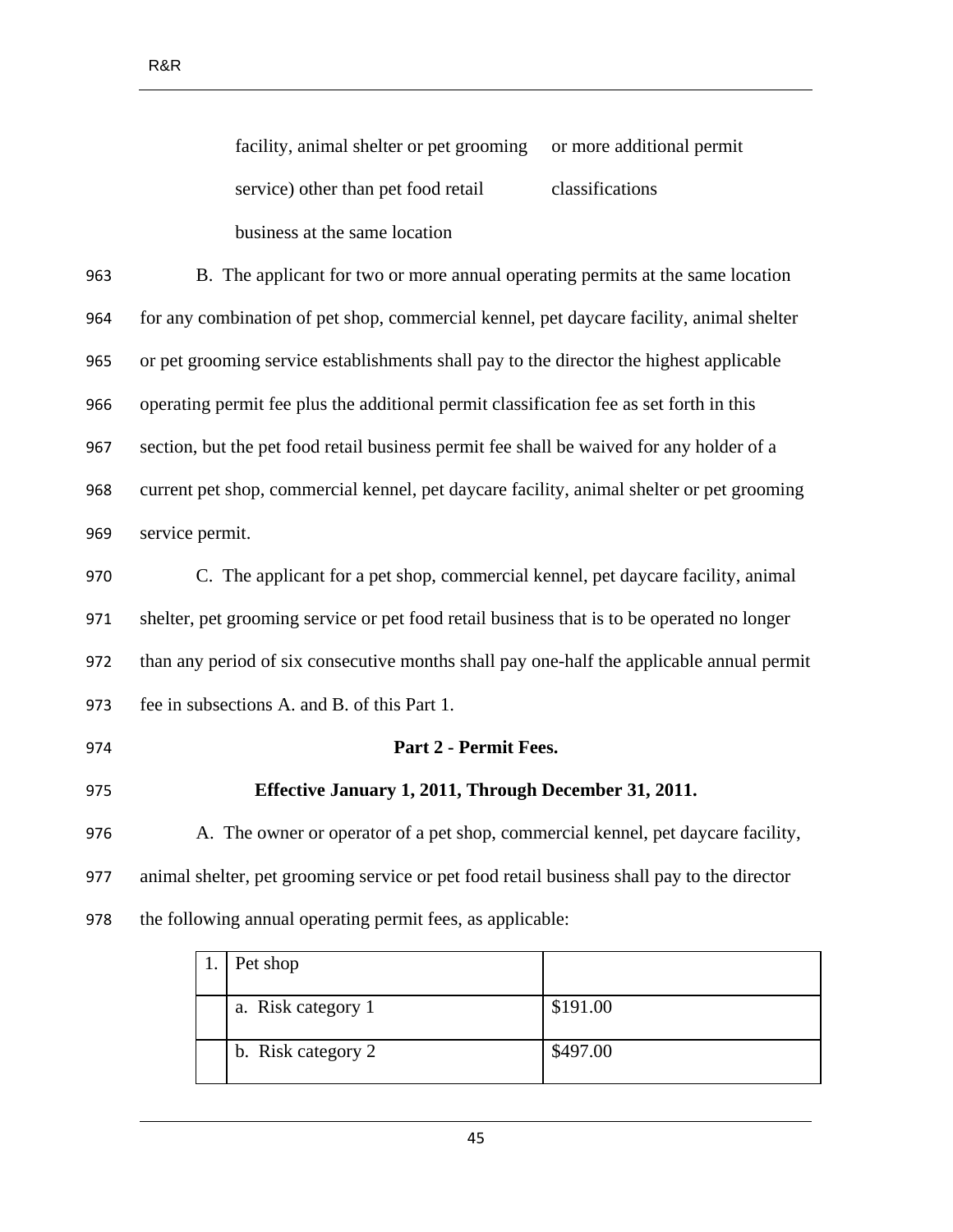| 2. | Commercial kennel                        | \$306.00                           |
|----|------------------------------------------|------------------------------------|
| 3. | Pet daycare facility                     | \$306.00                           |
| 4. | Animal shelter                           | \$306.00                           |
|    | a. Category 1: not more than 1,500 pet   | \$191.00                           |
|    | adoptions per calendar year              |                                    |
|    | b. Category 2: more than $1,500$ pet     | \$306.00                           |
|    | adoptions per calendar year              |                                    |
|    | c. Category 3: Satellite pet adoption    | \$63.00 per location               |
|    | facility                                 |                                    |
| 5. | Pet grooming service other than a        | \$191.00                           |
|    | mobile grooming unit                     |                                    |
| 6. | Mobile grooming unit                     | \$191.00 base fee for one vehicle  |
|    |                                          | plus \$63.00 for each additional   |
|    |                                          | vehicle owned by the same person   |
|    |                                          | and inspected at the same time and |
|    |                                          | location as all other vehicles     |
| 7. | Pet food retail business                 | \$191.00                           |
| 8. | Any combination of two or more           | Highest applicable permit fee plus |
|    | permit classifications (pet shop,        | \$191.00 for one additional permit |
|    | commercial kennel, pet daycare           | classification or \$382.00 for two |
|    | facility, animal shelter or pet grooming | or more additional permit          |
|    | service) other than pet food retail      | classifications                    |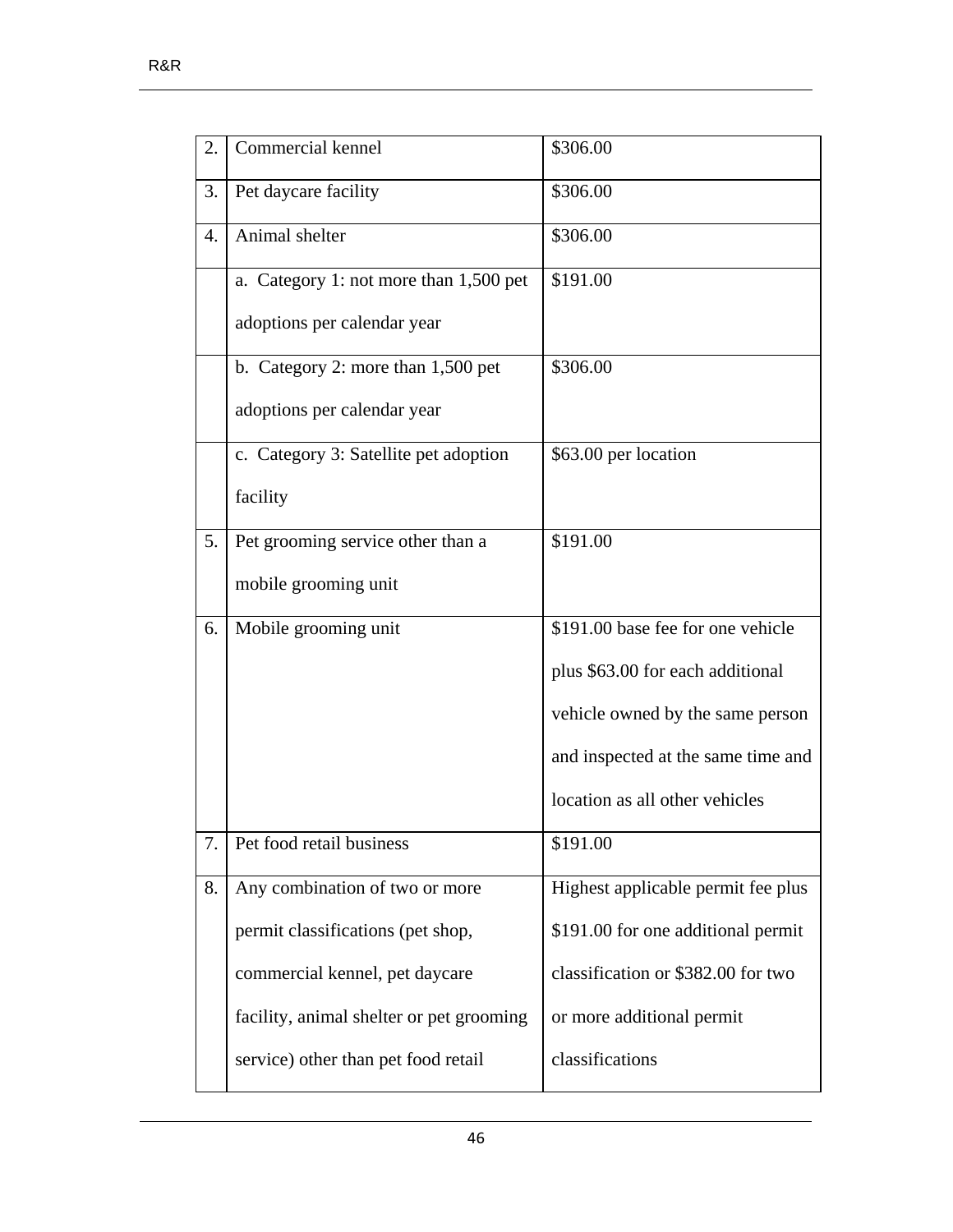|     | business at the same location                                                              |          |  |
|-----|--------------------------------------------------------------------------------------------|----------|--|
| 979 | B. The applicant for two or more annual operating permits at the same location             |          |  |
| 980 | for any combination of pet shop, commercial kennel, pet daycare facility, animal shelter   |          |  |
| 981 | or pet grooming service establishments shall pay to the director the highest applicable    |          |  |
| 982 | operating permit fee plus the additional permit classification fee as set forth in this    |          |  |
| 983 | section, but the pet food retail business permit fee shall be waived for any holder of a   |          |  |
| 984 | current pet shop, commercial kennel, pet daycare facility, animal shelter or pet grooming  |          |  |
| 985 | service permit.                                                                            |          |  |
| 986 | C. The applicant for a pet shop, commercial kennel, pet daycare facility, animal           |          |  |
| 987 | shelter, pet grooming service or pet food retail business that is to be operated no longer |          |  |
| 988 | than any period of six consecutive months shall pay one-half the applicable annual permit  |          |  |
| 989 | fee in subsections A. and B. in this Part 2.                                               |          |  |
| 990 | Part 3 - Permit Fees.                                                                      |          |  |
| 991 | Effective January 1, 2012, and Thereafter.                                                 |          |  |
| 992 | A. The owner or operator of a pet shop, commercial kennel, pet daycare facility,           |          |  |
| 993 | animal shelter, pet grooming service or pet food retail business shall pay to the director |          |  |
| 994 | the following annual operating permit fees, as applicable:                                 |          |  |
|     | Pet shop<br>1.                                                                             |          |  |
|     | a. Risk category 1                                                                         | \$201.00 |  |
|     | b. Risk category 2                                                                         | \$523.00 |  |
|     | Commercial kennel<br>2.                                                                    | \$322.00 |  |
|     | Pet daycare facility<br>3.                                                                 | \$322.00 |  |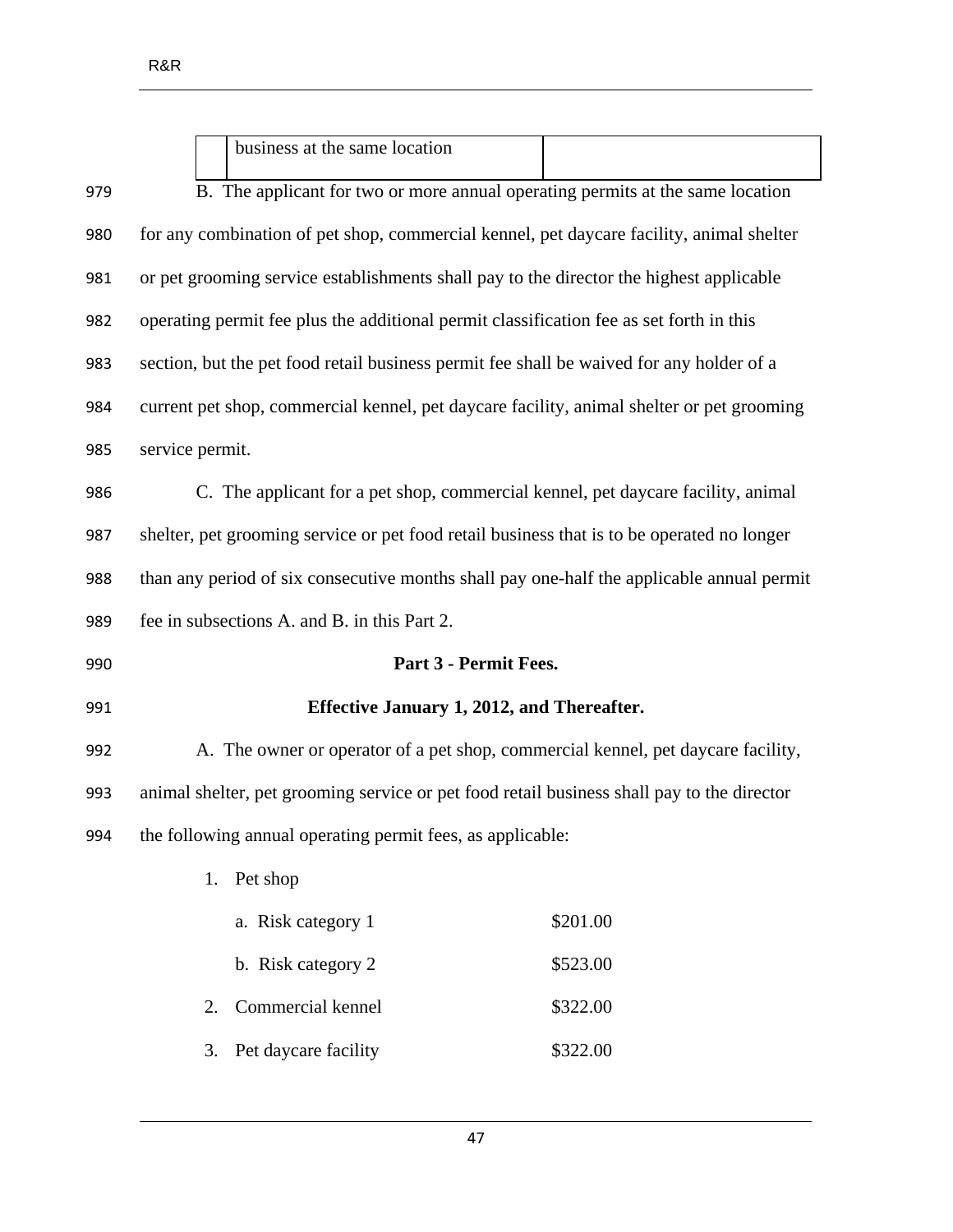|    | 4. Animal shelter                        | \$322.00                           |
|----|------------------------------------------|------------------------------------|
|    | a. Category 1: not more than 1,500 pet   | \$201.00                           |
|    | adoptions per calendar year              |                                    |
|    | b. Category 2: more than $1,500$ pet     | \$322.00                           |
|    | adoptions per calendar year              |                                    |
|    | c. Category 3: Satellite pet adoption    | \$66.00 per location               |
|    | facility                                 |                                    |
| 5. | Pet grooming service other than a        | \$201.00                           |
|    | mobile grooming unit                     |                                    |
| 6. | Mobile grooming unit                     | \$201.00 base fee for one vehicle  |
|    |                                          | plus \$66.00 for each additional   |
|    |                                          | vehicle owned by the same person   |
|    |                                          | and inspected at the same time and |
|    |                                          | location as all other vehicles     |
| 7. | Pet food retail business                 | \$201.00                           |
| 8. | Any combination of two or more           | Highest applicable permit fee plus |
|    | permit classifications (pet shop,        | \$201.00 for one additional permit |
|    | commercial kennel, pet daycare           | classification or \$402.00 for two |
|    | facility, animal shelter or pet grooming | or more additional permit          |
|    | service) other than pet food retail      | classifications                    |
|    | business at the same location            |                                    |

995 B. The applicant for two or more annual operating permits at the same location 996 for any combination of pet shop, commercial kennel, pet daycare facility, animal shelter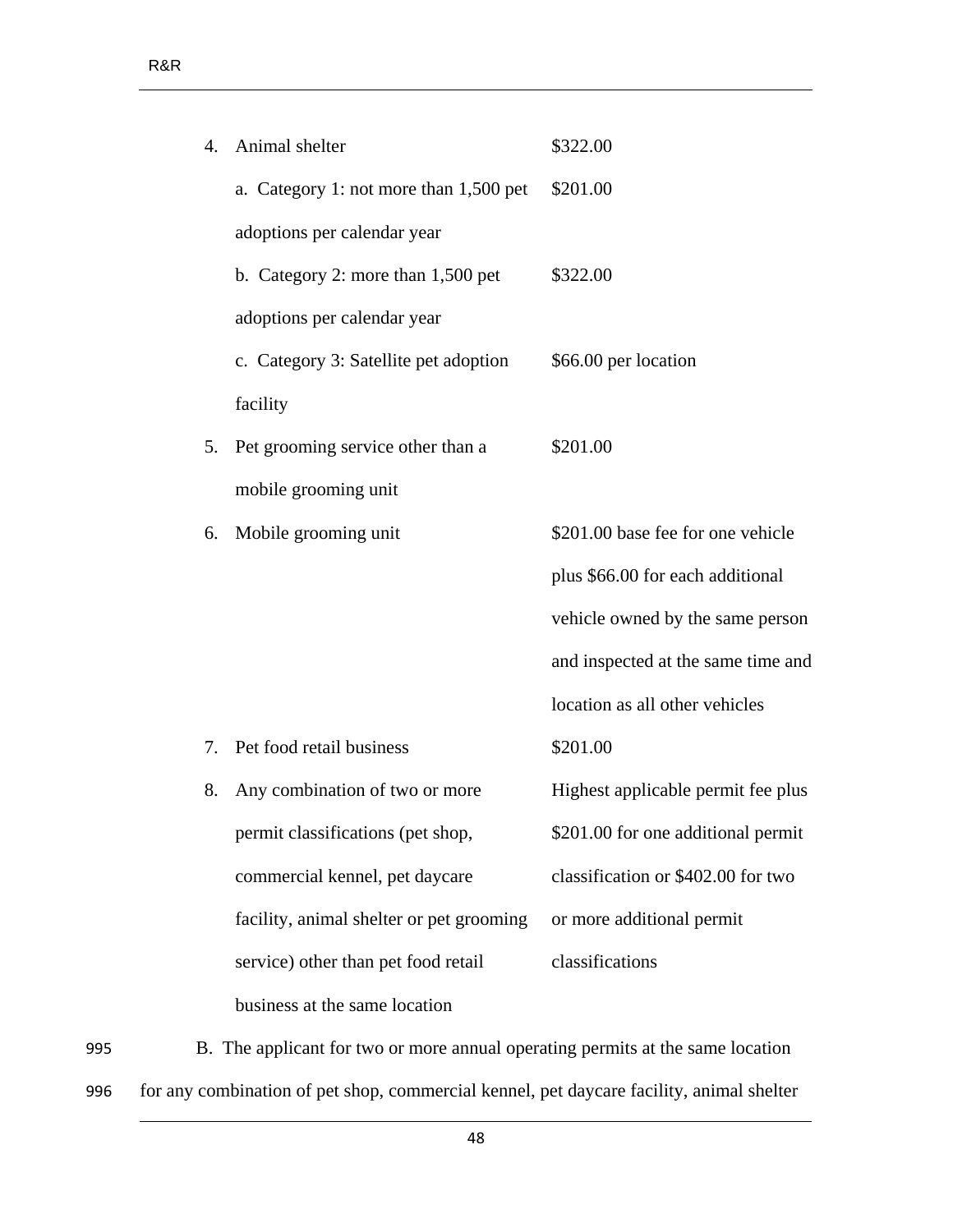| 997  | or pet grooming service establishments shall pay to the director the highest applicable    |  |  |
|------|--------------------------------------------------------------------------------------------|--|--|
| 998  | operating permit fee plus the additional permit classification fee as set forth in this    |  |  |
| 999  | section, but the pet food retail business permit fee shall be waived for any holder of a   |  |  |
| 1000 | current pet shop, commercial kennel, pet daycare facility, animal shelter or pet grooming  |  |  |
| 1001 | service permit.                                                                            |  |  |
| 1002 | C. The permit applicant for a pet shop, commercial kennel, pet daycare facility,           |  |  |
| 1003 | animal shelter, pet grooming service or pet food retail business that is to be operated no |  |  |
| 1004 | longer than any period of six consecutive months shall pay one-half the applicable annual  |  |  |
| 1005 | permit fee in subsections A. and B. of this Part 3.                                        |  |  |
| 1006 | <b>NEW SECTION. SECTION 45. Plan review fees.</b>                                          |  |  |
| 1007 | Plan review fees.                                                                          |  |  |
| 1008 | Part 1 - Plan Review Fees.                                                                 |  |  |
| 1009 | <b>Effective Through December 31, 2010.</b>                                                |  |  |
| 1010 | The owner or operator of a pet shop, commercial kennel, pet daycare facility,              |  |  |
| 1011 | animal shelter or pet grooming service shall pay to the director plan review fees for      |  |  |
| 1012 | reviewing plans and specifications, conducting preoperational inspections and providing    |  |  |
|      |                                                                                            |  |  |
| 1013 | consultation, as follows:                                                                  |  |  |
|      | \$182.00 base fee plus<br>New pet shop, commercial kennel, pet daycare<br>A.               |  |  |
|      | facility, animal shelter or pet grooming service<br>\$182.00 per hour for each             |  |  |
|      | hour after 1 hour<br>construction                                                          |  |  |
|      | \$182.00 base fee plus<br><b>B.</b><br>Conversion of existing structure to pet shop,       |  |  |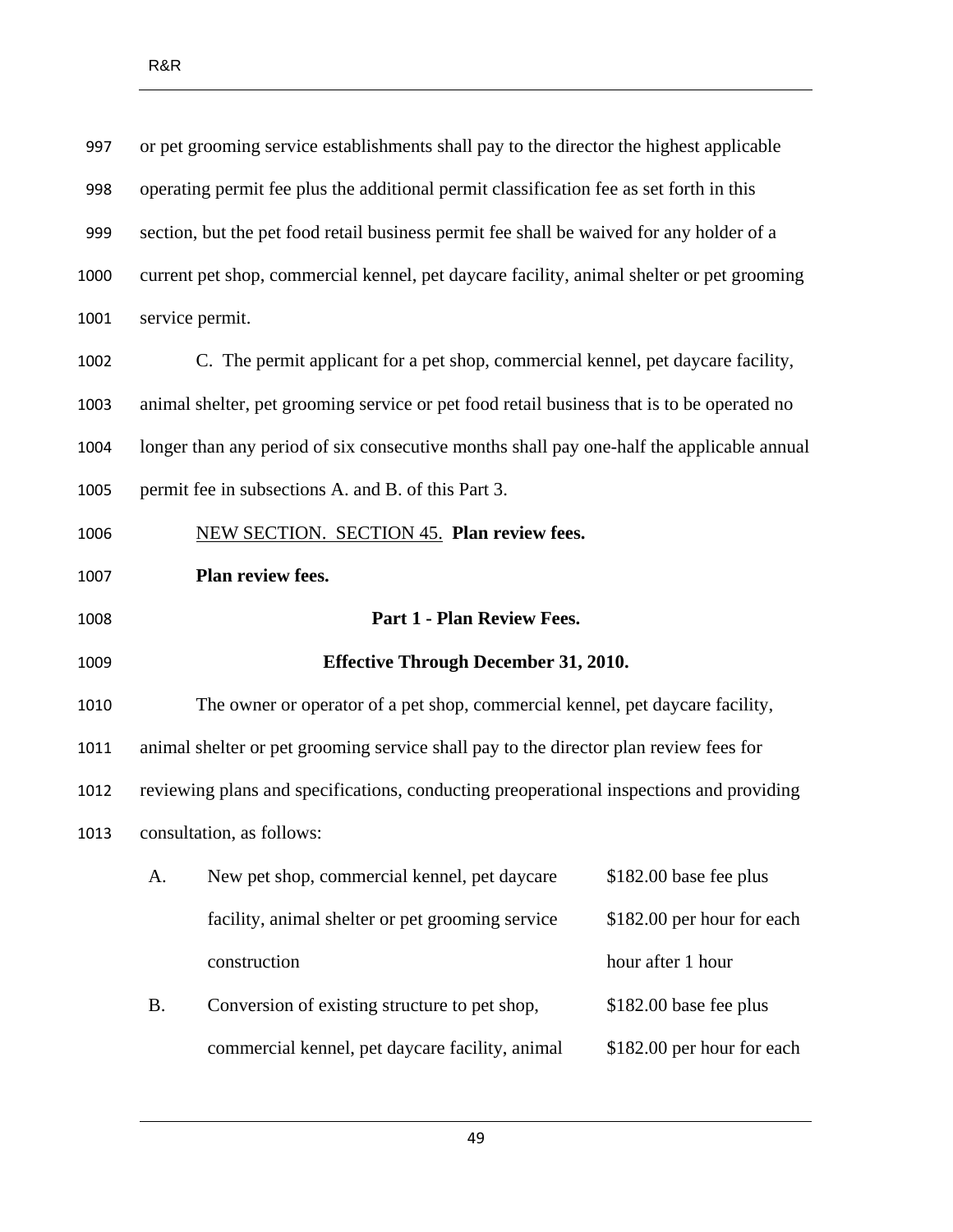|      |    | shelter or pet grooming service                                                         | hour after 1 hour          |
|------|----|-----------------------------------------------------------------------------------------|----------------------------|
|      | C. | Remodel of existing pet shop, commercial kennel,                                        | \$182.00 base fee plus     |
|      |    | pet daycare facility, animal shelter or pet                                             | \$182.00 per hour for each |
|      |    | grooming service                                                                        | hour after 1 hour          |
|      | D. | Two or more plan reviews for one facility                                               | \$182.00 base fee plus     |
|      |    |                                                                                         | \$182.00 per hour for each |
|      |    |                                                                                         | hour after 1 hour          |
|      | E. | Plan resubmittal                                                                        | \$182.00 per hour          |
|      | F. | Subsequent preoperational inspections, on-site                                          | \$182.00 base fee plus     |
|      |    | inspection before plan submittal or on-site                                             | \$182.00 per hour for each |
|      |    | inspection when plan review is not required                                             | hour after 1 hour          |
| 1014 |    | <b>Part 2 - Plan Review Fees.</b>                                                       |                            |
| 1015 |    | Effective January 1, 2011, Through December 31, 2011.                                   |                            |
| 1016 |    | The owner or operator of a pet shop, commercial kennel, pet daycare facility,           |                            |
| 1017 |    | animal shelter or pet grooming service shall pay to the director plan review fees for   |                            |
| 1018 |    | reviewing plans and specifications, conducting preoperational inspections and providing |                            |
| 1019 |    | consultation, as follows:                                                               |                            |
|      | A. | New pet shop, commercial kennel, pet daycare                                            | \$191.00 base fee plus     |
|      |    | facility, animal shelter or pet grooming service                                        | \$191.00 per hour for each |
|      |    | construction                                                                            | hour after 1 hour          |
|      |    |                                                                                         |                            |

B. Conversion of existing structure to pet shop, commercial kennel, pet daycare facility, animal \$191.00 base fee plus \$191.00 per hour for each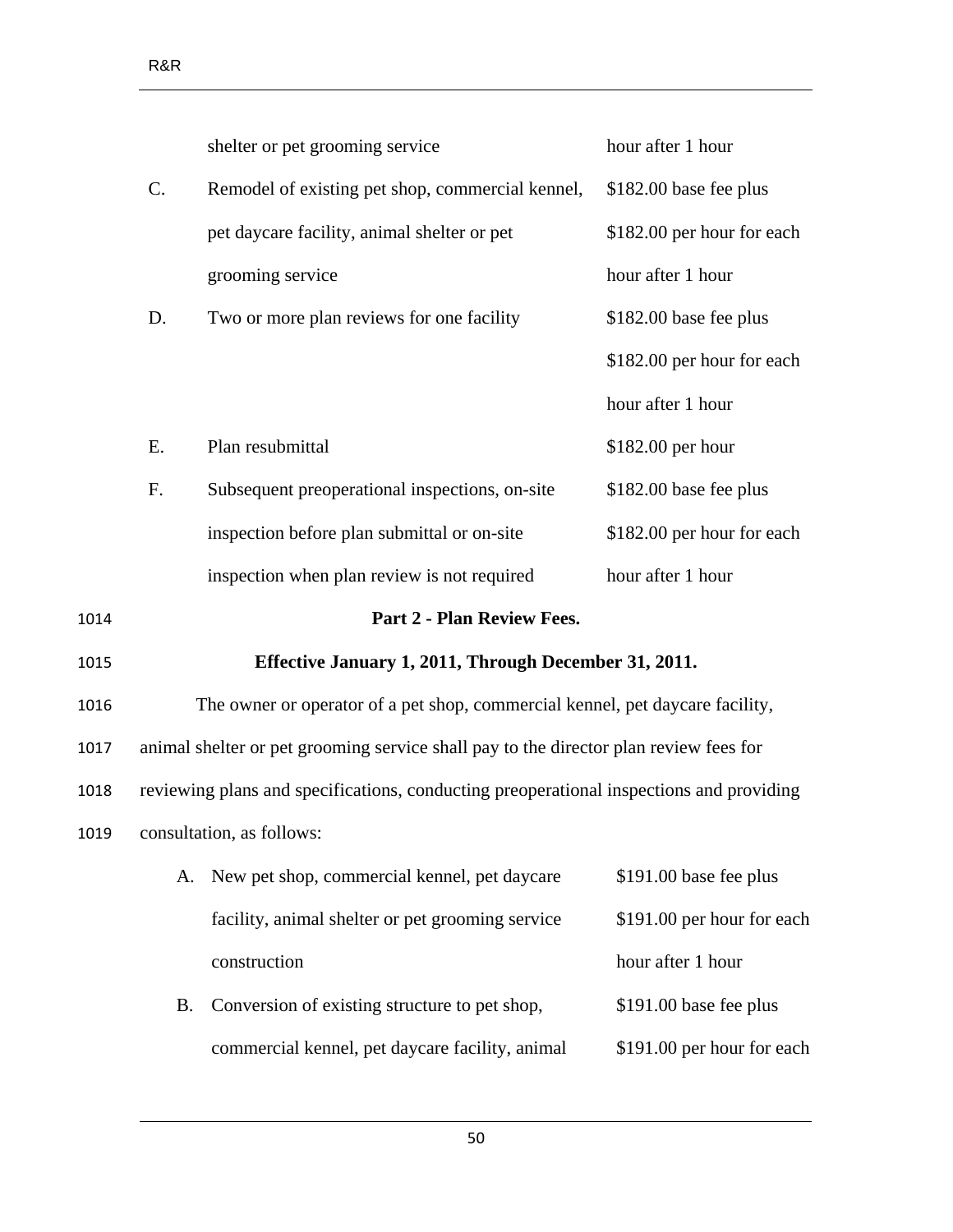|      | shelter or pet grooming service                      | hour after 1 hour          |
|------|------------------------------------------------------|----------------------------|
|      | C. Remodel of existing pet shop, commercial kennel,  | \$191.00 base fee plus     |
|      | pet daycare facility, animal shelter or pet grooming | \$191.00 per hour for each |
|      | service                                              | hour after 1 hour          |
| D.   | Two or more plan reviews for one facility            | \$191.00 base fee plus     |
|      |                                                      | \$191.00 per hour for each |
|      |                                                      | hour after 1 hour          |
| Е.   | Plan resubmittal                                     | $$191.00$ per hour         |
| F.   | Subsequent preoperational inspections, on-site       | \$191.00 base fee plus     |
|      | inspection before plan submittal or on-site          | \$191.00 per hour for each |
|      | inspection when plan review is not required          | hour after 1 hour          |
| 1020 | Part 3 - Plan Review Fees.                           |                            |
| 1021 | Effective January 1, 2012, and Thereafter.           |                            |

1022 The owner or operator of a pet shop, commercial kennel, pet daycare facility,

1023 animal shelter or pet grooming service shall pay to the director plan review fees for

1024 reviewing plans and specifications, conducting preoperational inspections and providing

1025 consultation, as follows:

| А. | New pet shop, commercial kennel, pet daycare     | $$201.00$ base fee plus    |
|----|--------------------------------------------------|----------------------------|
|    | facility, animal shelter or pet grooming service | \$201.00 per hour for each |
|    | construction                                     | hour after 1 hour          |
| Β. | Conversion of existing structure to pet shop,    | $$201.00$ base fee plus    |
|    | commercial kennel, pet daycare facility, animal  | \$201.00 per hour for each |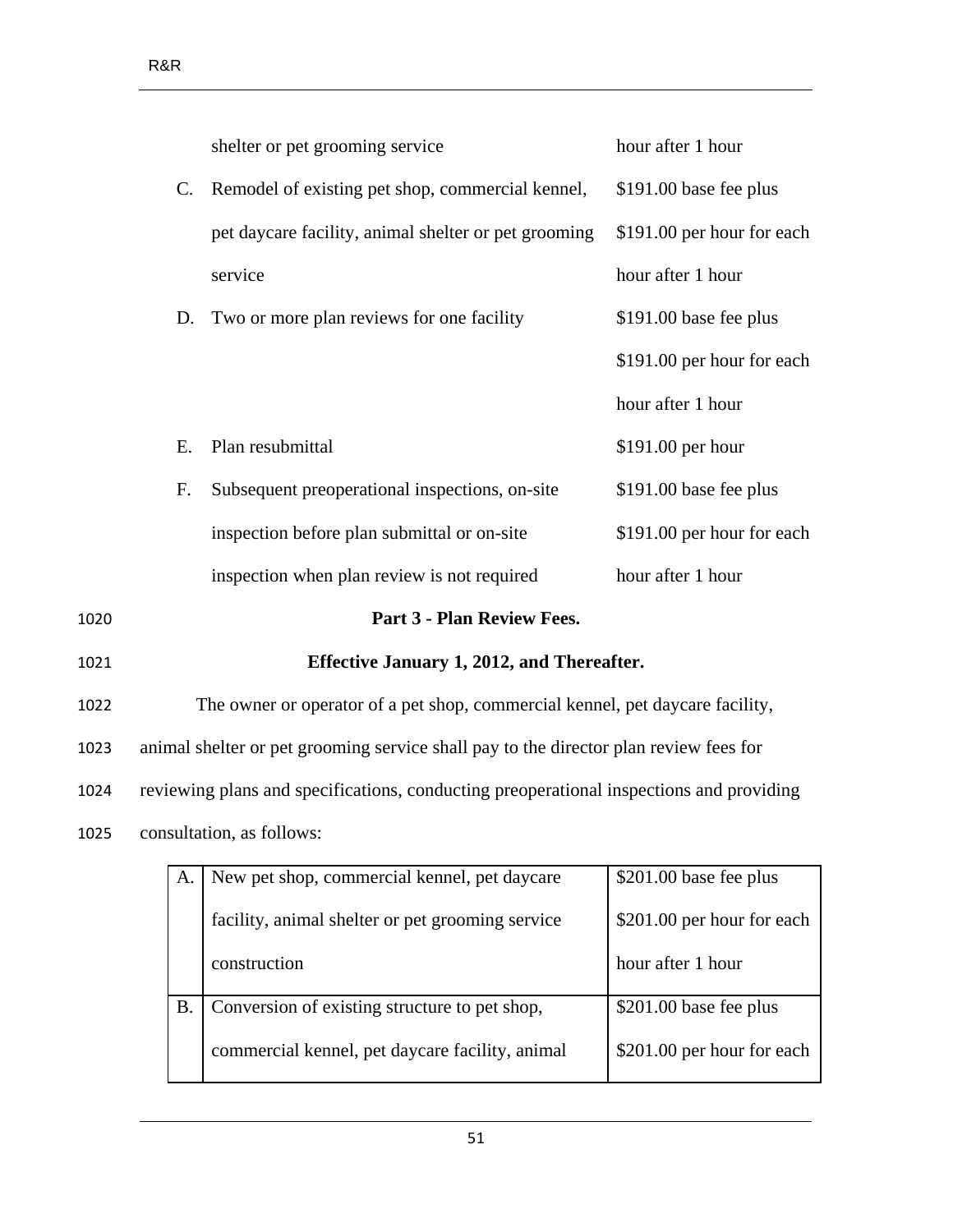|    | shelter or pet grooming service                      | hour after 1 hour          |
|----|------------------------------------------------------|----------------------------|
| C. | Remodel of existing pet shop, commercial kennel,     | \$201.00 base fee plus     |
|    | pet daycare facility, animal shelter or pet grooming | \$201.00 per hour for each |
|    | service                                              | hour after 1 hour          |
| D. | Two or more plan reviews for one facility            | \$201.00 base fee plus     |
|    |                                                      | \$201.00 per hour for each |
|    |                                                      | hour after 1 hour          |
| Ε. | Plan resubmittal                                     | $$201.00$ per hour         |
| F. | Subsequent preoperational inspections, on-site       | \$201.00 base fee plus     |
|    | inspection before plan submittal or on-site          | \$201.00 per hour for each |
|    | inspection when plan review is not required          | hour after 1 hour          |

1026 NEW SECTION. SECTION 46. **Special services - authority.** The director is

 authorized to charge fees for the furnishing of special services or materials requested by the public that are not ordinarily provided under permit or pursuant to statute. Such services and materials may include but are not limited to examination, testing, or inspection of particular products, materials, procedures, construction, equipment, or appliances to determine their compliance with this title or their acceptability for use. The director is authorized to specify the terms and conditions upon which the services and materials shall be made available, consistent with any applicable laws; provided, that any fees imposed pursuant to this authorization shall not exceed the actual cost to the county for furnishing services and materials. NEW SECTION. SECTION 47. **Miscellaneous fees.**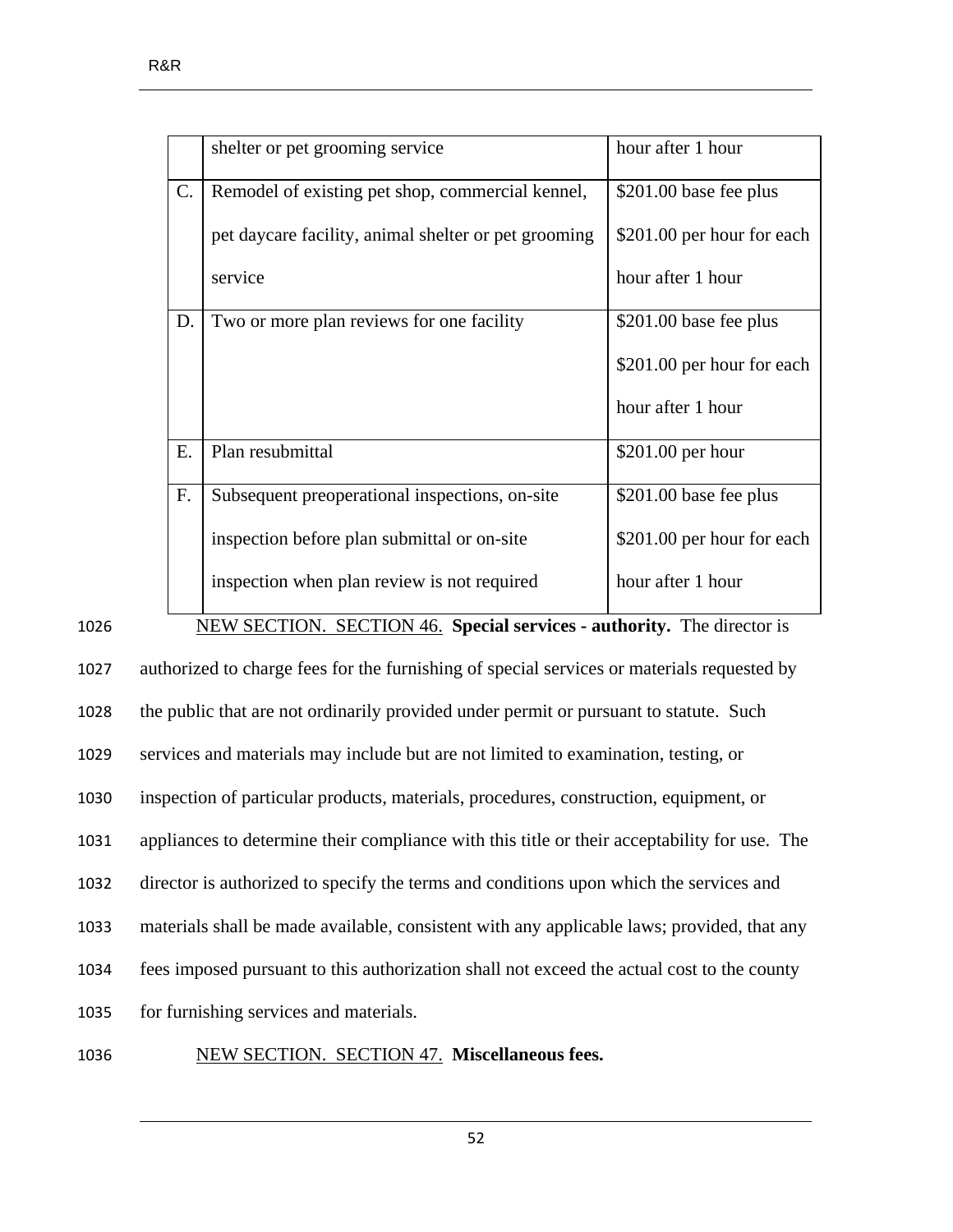| 1037 | A. The pet shop, commercial kennel, pet daycare facility, animal shelter, pet             |                           |
|------|-------------------------------------------------------------------------------------------|---------------------------|
| 1038 | grooming service or pet food retail business owner or operator shall pay the following    |                           |
| 1039 | miscellaneous fees, as applicable:                                                        |                           |
| 1040 | 1. Variance request fee                                                                   | \$182.00                  |
| 1041 | 2. Second and subsequent reinspection fee                                                 | 50 percent of applicable  |
| 1042 |                                                                                           | permit fee                |
| 1043 | 3. Reinstatement of permit after suspension                                               | 100 percent of applicable |
| 1044 |                                                                                           | permit fee                |
| 1045 | B. The director is authorized to charge a fee equal to one-half of the applicable         |                           |
| 1046 | permit fee when the director determines that a second or subsequent reinspection is       |                           |
| 1047 | necessary following a routine inspection or complaint investigation, and to adopt         |                           |
| 1048 | administrative policies to specify the terms and conditions upon which the reinspections  |                           |
| 1049 | are made, which must be based upon the extent and severity of violations found.           |                           |
| 1050 | C. The pet shop, commercial kennel, pet daycare facility, animal shelter, pet             |                           |
| 1051 | grooming service or pet food retail business owner or operator shall pay fees, as         |                           |
| 1052 | applicable, for dishonored check submittal, permit replacement, permit transfer or name   |                           |
| 1053 | change, inspections outside regular department working hours, special services and        |                           |
| 1054 | refunds, in accordance with the fee provisions of chapter 2.06 of this code.              |                           |
| 1055 | <b>NEW SECTION. SECTION 48. Penalty for commencing operation without</b>                  |                           |
| 1056 | approval. Any person who commences any work on or any operation of a pet shop,            |                           |
| 1057 | commercial kennel, pet daycare facility, animal shelter, pet grooming service or pet food |                           |
| 1058 | retail business for which a permit or plan review is required under BOH Title 8 without   |                           |
| 1059 | first having obtained the permit or plan review shall upon subsequent application for the |                           |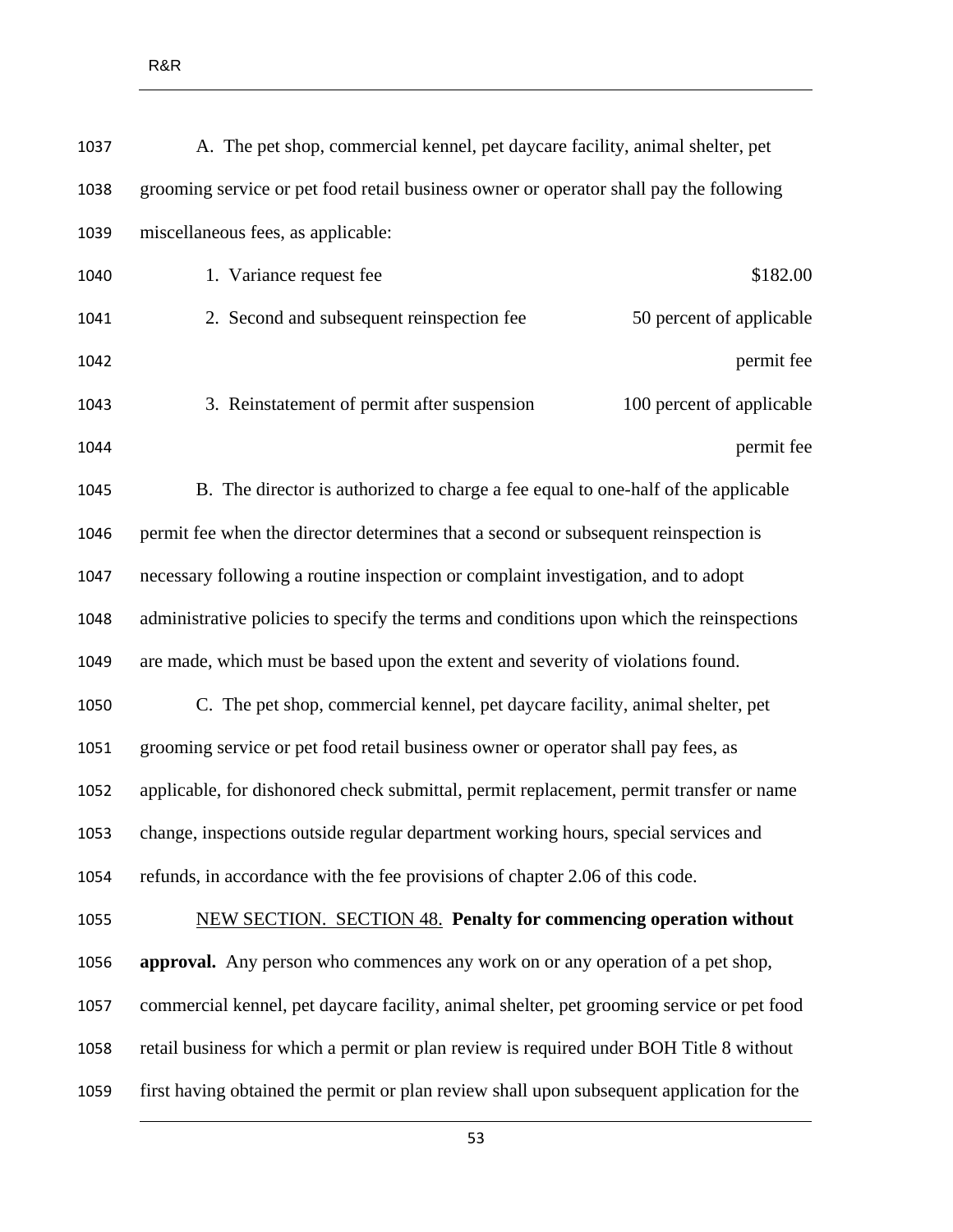| 1060 | permit or plan review pay the applicable permit or plan review fee and a penalty fee equal     |  |
|------|------------------------------------------------------------------------------------------------|--|
| 1061 | to one-half of the applicable permit or plan review fee. The director is authorized to         |  |
| 1062 | waive the penalty fee upon receipt of proof, to the satisfaction of the director, that the     |  |
| 1063 | work was urgently necessary and that it was not practical to obtain a permit before the        |  |
| 1064 | commencement of the work. In all such emergency cases, the owner or operator of the            |  |
| 1065 | pet shop, commercial kennel, pet daycare facility, animal shelter, pet grooming service or     |  |
| 1066 | pet food retail business shall obtain a permit as soon as it is practical to do so and, if the |  |
| 1067 | director determines there is an unreasonable delay in obtaining the permit, a penalty fee      |  |
| 1068 | shall be charged as provided in this section.                                                  |  |
| 1069 | NEW SECTION. SECTION 49. Refunds.                                                              |  |
| 1070 | A. The director shall issue the pet shop, commercial kennel, pet daycare facility,             |  |
| 1071 | animal shelter, pet grooming service or pet food retail business owner or operator a           |  |
| 1072 | refund of a permit fee if:                                                                     |  |
| 1073 | 1. A permit is denied;                                                                         |  |
| 1074 | 2. A fee has been paid where none is imposed;                                                  |  |
| 1075 | 3. The permit is issued where none is required;                                                |  |
| 1076 | 4. The permittee never engages in permitted activity due to the denial by any                  |  |
| 1077 | governmental agency to issue a necessary license;                                              |  |
| 1078 | 5. The applicant for a permit withdraws his or her application before the permit               |  |
| 1079 | is issued; or                                                                                  |  |
|      |                                                                                                |  |
| 1080 | 6. The permit fee has been overpaid by more than the amount of the refund                      |  |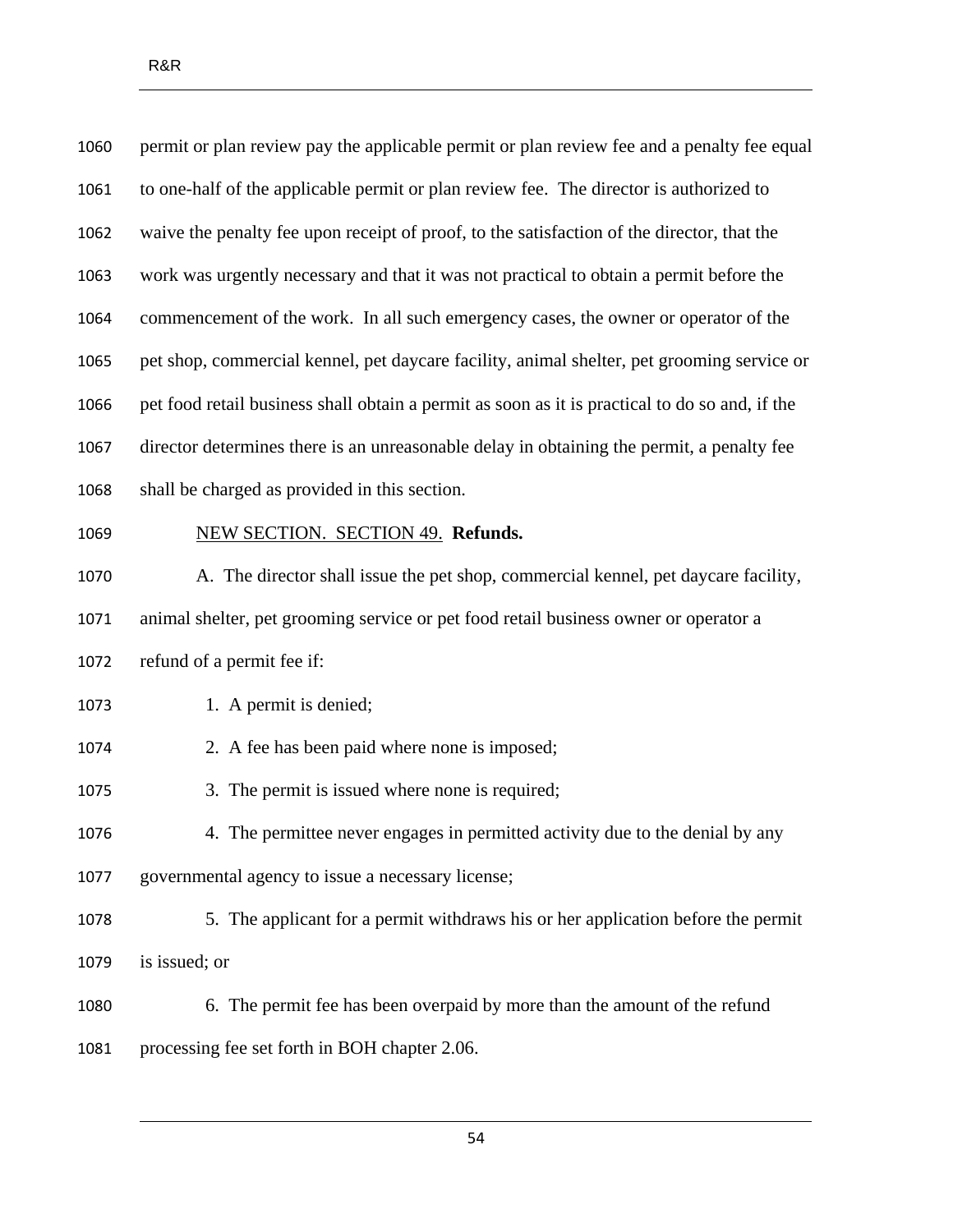| 1082 | B. Each refund shall be subject to a twenty-five-dollar deduction for the cost of |
|------|-----------------------------------------------------------------------------------|
| 1083 | administration.                                                                   |

SECTION 50. That portion of the Seattle Health Code, as codified in Seattle

Municipal Code sections 10.03.170, 10.72.010, 10.72.020, 10.72.030 and 10.72.040, in

- their entirety, adopted by the metropolitan King County council under Ordinance 12098,
- Section 3, is hereby repealed.
- SECTION 51. **Severability.** If any provision of this rule or its application to any person or circumstance is held invalid, the remainder of the rule or the application of the